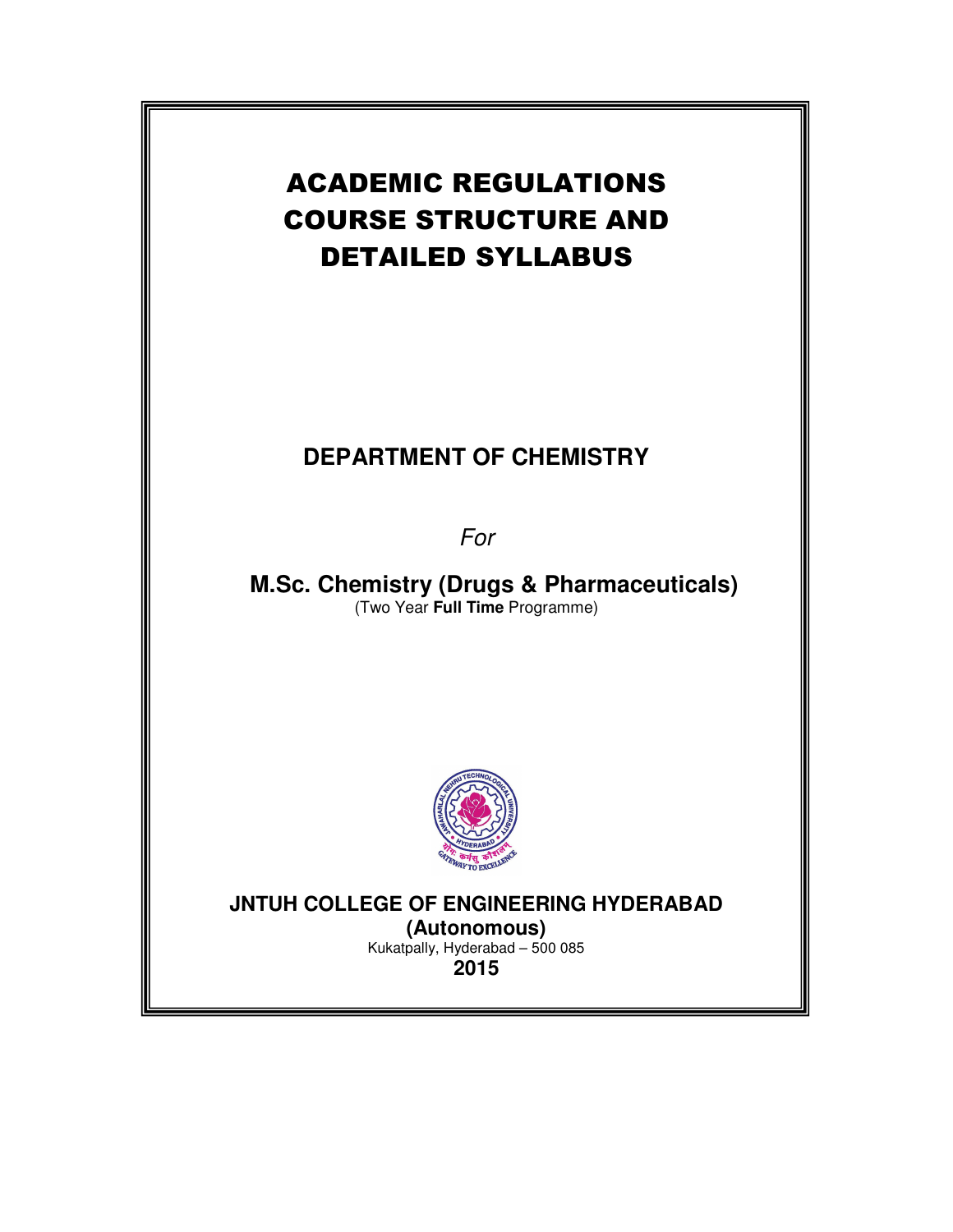

# **JAWAHARLAL NEHRU TECHNOLOGICAL UNIVERSITY HYDERABAD COLLEGE OF ENGINEERING HYDERABAD (AUTONOMOUS) Kukatpally, Hyderabad – 500 085**

## ACADEMIC REGULATIONS 2015 For CBCS Based M.Sc (Regular/Full Time) Program (Effective for the students admitted into I year from the Academic Year 2015**-16** and onwards)

# **1.0 Post-Graduate Degree Program in M.Sc (PGP in M.Sc):**

JNTUH offers 2 Year (4 Semesters) full-time **Master of Science** (M.Sc) Degree Programs, under Choice Based Credit System (CBCS) at its Constituent Autonomous College - JNTUH College of Engineering Hyderabad with effect from the Academic Year 2015 - 16 onwards.

## **2.0 Eligibility for Admission:**

- 2.1 Admissions to the PGPs shall be made subject to the eligibility, qualifications and specializations prescribed by JNTUH College of Engineering Hyderabad, JNT University Hyderabad, for each Specialization under each M.Sc. Program, from time to time.
- 2.2 Admission to the PGP shall be made either on the basis of an Entrance Test conducted by the Jawaharlal Nehru Technological University Hyderabad / on the basis of any other order of merit approved by the University, subject to reservations as prescribed by the Government from time to time.
- 2.3 The medium of instructions for all PG Programmes will be ENGLISH only.

## **3.0 M.Sc Program Structure:**

- 3.1 The M.Sc Program in Physics, Chemistry and Mathematics of JNTUH-CEH are of Semester Pattern, with 4 Semesters constituting 2 Academic Years, each Academic Year having TWO Semesters (First/Odd and Second/Even Semesters). Each Semester shall be of 22 Weeks duration (inclusive of Examinations), with a minimum of 90 Instructional Days per Semester.
- 3.2 UGC/ AICTE specified Definitions/ Descriptions are adopted appropriately for various terms and abbreviations used in these PGP - Academic Regulations.

## 3.2.1 **Semester Scheme:**

Each Semester having - 'Continuous Internal Evaluation (CIE)' and 'Semester End Examination (SEE)'. Choice Based Credit System (CBCS) and Credit Based Semester System (CBSS) as denoted are taken as 'references' for the present set of Regulations. The terms 'SUBJECT' or 'COURSE' imply the same meaning here, and refer to 'Theory Subject', or 'Lab Course', or 'Design/ Drawing Subject', or 'Seminar', or 'Comprehensive Viva', or 'Project', as the case may be.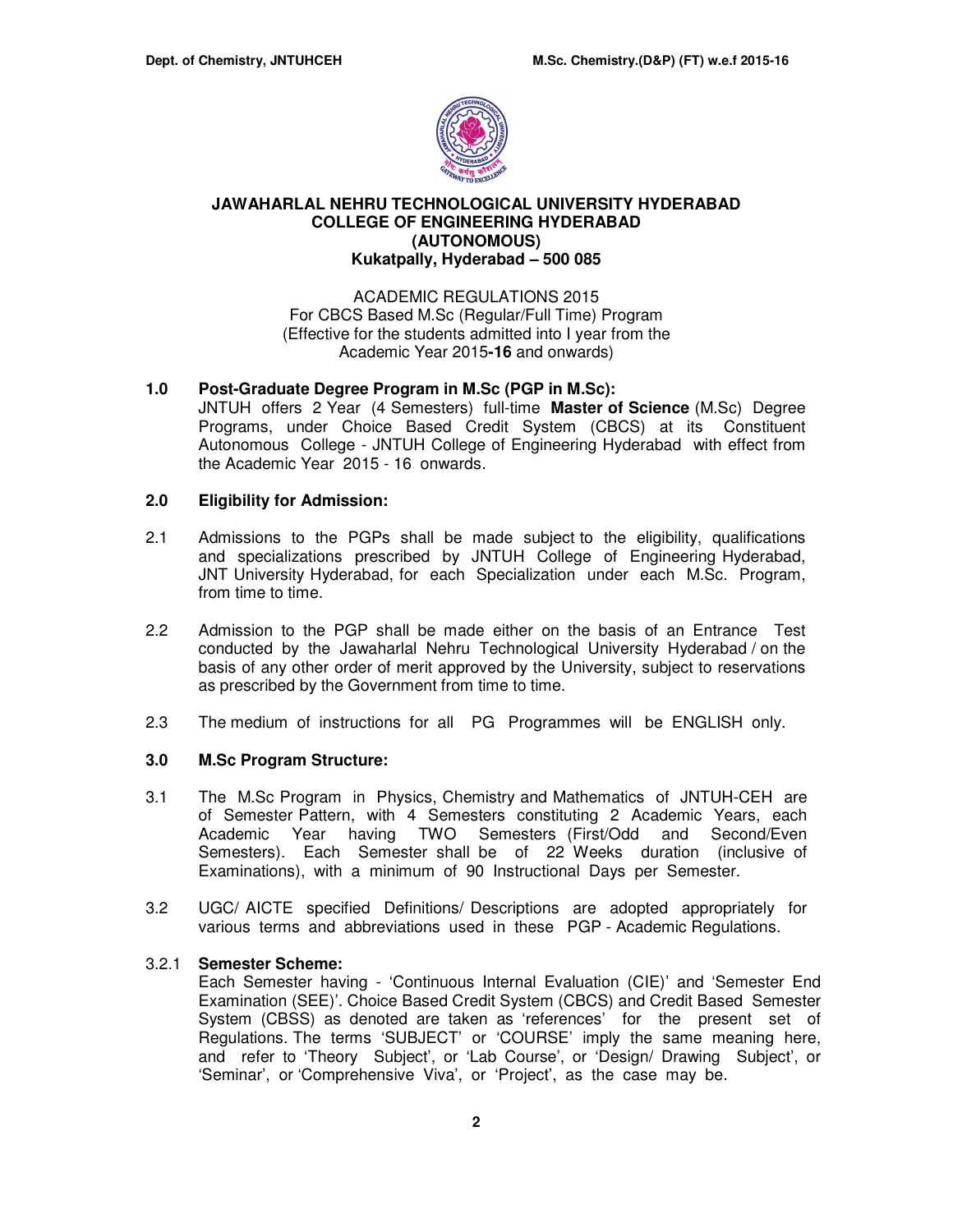## 3.2.2 **Credit Courses:**

All Subjects (or Courses) are to be registered by a student in a Semester to earn Credits. Credits shall be assigned to each Subject/ Course in a L: T: P: C (Lecture Periods: Tutorial Periods: Practicals Periods : Credits) Structure, based on the following general pattern.

## 3.2.3 **Course Nomenclature:**

The curriculum nomenclature or Course structure grouping for M.Sc Degree Program is as listed below

Each subject is assigned certain number of credits as specified below.

| <b>Theory Subjects</b>    | 4 Periods / Week                                                                         | 3 or 4 Credits |
|---------------------------|------------------------------------------------------------------------------------------|----------------|
| <b>Practical subjects</b> | 6 Periods / Week                                                                         | 2 Credits      |
| <b>Practical subjects</b> | 8 Periods / Week                                                                         | 3 Credits      |
| Seminar                   | 2 Periods / Week                                                                         | 1 Credit       |
| Project                   |                                                                                          | 3 or 4 Credits |
|                           | $\mathbf{r}$ , and $\mathbf{r}$ , and $\mathbf{r}$ , and $\mathbf{r}$ , and $\mathbf{r}$ |                |

(Each period will be of 50 minutes duration)

### **4.0 Course Work:**

- 4.1 A Student, after securing admission, shall pursue and complete the M.Sc PGP in a minimum period of 2 Academic Years (4 Semesters), and within a maximum period of 4 Academic Years (starting from the Date of Commencement of I Year).
- 4.2 Each student shall Register for and Secure the specified number of Credits required for the completion of the PGP and Award of the M.Sc Degree in respective Branch with the chosen Specialization.
- 4.3 I Year is structured to provide typically 22 Credits (22 C) in each of the I , II and III Semesters, and IV Semester comprises of 24 Credits (24 C), totaling to 90 Credits (90 C) for the entire M.Sc Program.

## **5.0 Course Registration:**

5.1 A 'Faculty Advisor' shall be assigned to each M.Sc Program with respective Specialization, who will advise the Students about the M.Sc Program Specialization, its Course Structure and Curriculum, Choice/ Option for Subjects/ Courses, based on his competence, progress, pre-requisites and interest.

#### **6.0 Attendance Requirements:**

- 6.1 A Student shall be eligible to appear for the End Semester Examination (SEE) of any Subject, if he acquires a minimum of 75% of attendance in that Subject for that Semester.
- 6.2 A Student's Seminar Report and Seminar Presentation shall be eligible for evaluation, only if he ensures a minimum of 75% of his attendance in Seminar Presentation Classes during that Semester.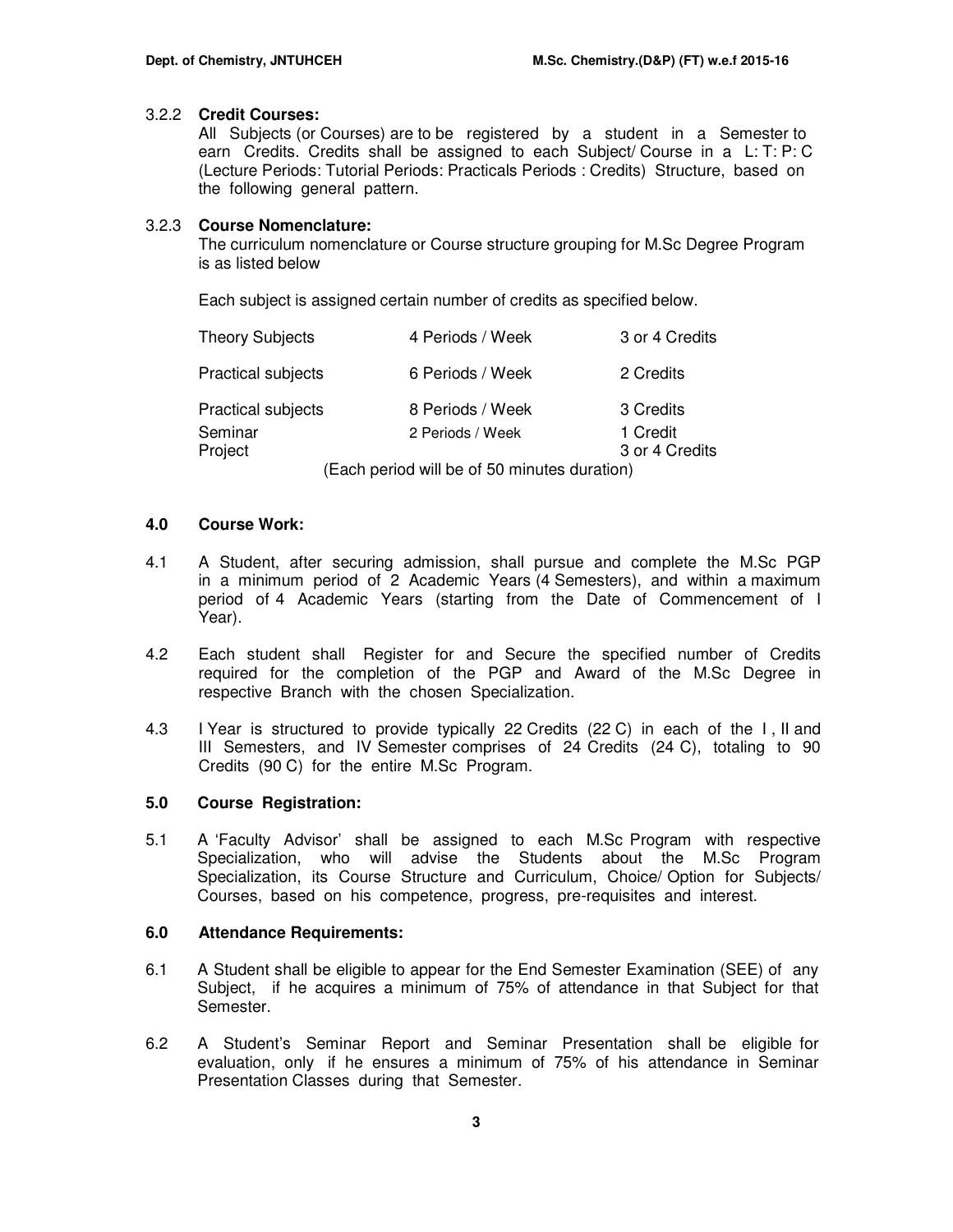- 6.3 Condoning of shortage of attendance up to 10% (65% and above, and below 75%) in each Subject or Seminar of a Semester may be granted by the College Academic Council on genuine and valid grounds, based on the Student's representation with supporting evidence.
- 6.4 A stipulated fee per Subject/Seminar shall be payable towards condoning of shortage of attendance.
- 6.5 Shortage of Attendance below 65% in any Subject/Seminar shall in NO case be condoned.
- 6.6 A Student, whose shortage of attendance is not condoned in any Subject(s) or Seminar in any Semester, is considered as 'Detained in that Subject(s)/ Seminar', and is not eligible to take End Examination(s) of such Subject(s) (and in case of Seminars, his Seminar Report or Presentation are not eligible for evaluation) in that Semester; and he has to seek Re-registration for those Subject(s)/Seminar in subsequent Semesters, and attend the same as and when offered.

## **7.0 Academic Requirements:**

The following Academic Requirements have to be satisfied, in addition to the Attendance Requirements mentioned in Item No. 6**.** 

- 7.1 A Student shall be deemed to have satisfied the Academic Requirements and earned the Credits allotted to each Subject/ Course, if he secures not less than 40% Marks (28 out of 70 Marks) in the End Semester Examination, and a minimum of 50% of Marks in the sum total of the CIE (Continuous Internal Evaluation) and SEE (Semester End Examination) taken together; in terms of Letter Grades, this implies securing B Grade or above in that Subject.
- 7.2A Student shall be deemed to have satisfied the Academic Requirements and earned the Credits allotted to - Seminar, and Comprehensive Viva-voce, if he secures not less than 50% of the total Marks to be awarded for each. The Student would be treated as failed, if he - (i) does not attend the Comprehensive Viva-voce as per the schedule given, or (ii) does not present the Seminar as required, or (ii) secures less than 50% of Marks ( < 50 Marks) in Seminar/ Comprehensive Viva-voce evaluations. She/ he may reappear for comprehensive viva where it is scheduled again; For seminar, he has to reappear in the next subsequent Semesters, as and when scheduled.
- 7.3 A Student shall register for all Subjects covering 90 Credits as specified and listed in the Course Structure for the chosen PGP Specialization, put up all the Attendance and Academic requirements for securing 90 Credits obtaining a minimum of B Grade or above in each Subject, and 'earn all 90 Credits securing SGPA ≥ 5.0 (in each Semester) and final CGPA (ie., CGPA at the end of PGP)  $\geq$  5.0, to successfully complete the PGP.
- 7.4 Marks and Letter Grades obtained in all those Subjects covering the above specified 90 Credits alone shall be considered for the calculation of final CGPA, which shall be indicated in the Grade Card of II Year II Semester.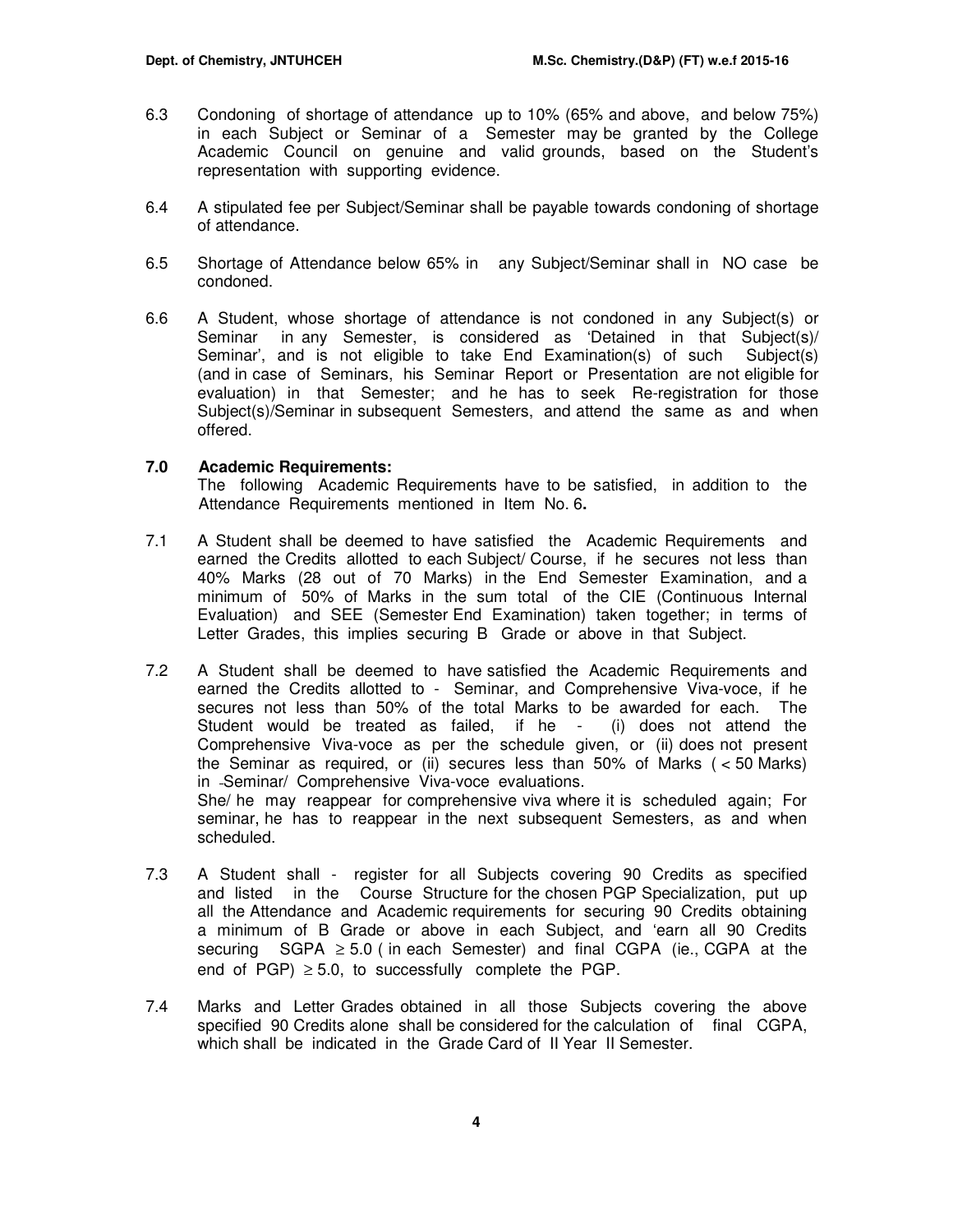- 7.5 Students who fail to earn 90 Credits as per the specified Course Structure, and as indicated above, within 4 Academic Years from the Date of Commencement of their I Year, shall forfeit their seats in M.Sc Program and their admissions shall stand cancelled.
- 7.6 When a Student is detained due to shortage of attendance in any Subject(s)/Seminar in any Semester, no Grade Allotment will be done for such Subject(s)/Seminar, and SGPA/ CGPA calculations of that Semester will not include the performance evaluations of such Subject(s)/Seminar in which he got detained. However, he becomes eligible for re-registration of such Subject(s)/Seminar (in which he got detained) in the subsequent Semester(s), as and when next offered, with the Academic Regulations of the Batch into which he gets readmitted, by paying the stipulated fees per Subject. In all these re-registration cases, the Student shall have to secure a fresh set of Internal Marks (CIE) and End Semester Examination Marks (SEE) for performance evaluation in such Subject(s), and subsequent SGPA/ CGPA calculations.
- 7.7 A Student eligible to appear in the End Semester Examination in any Subject, but absent at it or failed (failing to secure B Grade or above), may reappear for that Subject at the supplementary examination as and when conducted. In such cases, his Internal Marks (CIE) assessed earlier for that Subject/ Course will be carried over, and added to the marks to be obtained in the supplementary examination, for evaluating his performance in that Subject.

## **8.0 Evaluation - Distribution and Weightage of Marks:**

- 8.1 The performance of a Student in each Semester shall be evaluated Subject-wise (irrespective of Credits assigned) with a maximum of 100 Marks for Theory, Practicals and 50 marks for Seminar.
- 8.2 a) For Theory Subjects, CIE Marks shall comprise of Mid-Term Examination Marks (for 25 Marks), and Assignment Marks (for 5 Marks) for total of 30 marks. b) During the Semester, there shall be 2 Mid-Term examinations. Each Mid-Term examination shall be for 25 Marks (with 120 minutes duration). The better performance out of these two Mid-Term Examinations shall be considered for the award of 25 Marks.
- 8.3 For Practical Subjects, there shall be a Continuous Internal Evaluation (CIE) during the Semester for 30 Internal Marks, and 70 Marks are assigned for Lab./Practicals End Semester Examination (SEE). Out of the 30 Marks for Internals, day-to-day work assessment in the laboratory shall be evaluated for 20 Marks; and the performance in an internal Lab./Practical Test shall be evaluated for 10 marks. The SEE for Lab./ Practicals shall be conducted at the end of the Semester by the concerned Lab. Teacher and another faculty member of the same Department as assigned by the Head of the Department.
- 8.4 There shall be a Seminar Presentation in I Semester II Semester and III Semester. For the Seminar, the Student shall collect the information on a specialized topic, and submit to the Department which shall be evaluated by a Departmental committee consisting of the Head of the Department and two faculty members both appointed by HOD at the time of Seminar Presentation. The Seminar Presentation shall be evaluated for 50 Marks. There shall be no SEE or External Examination for Seminar.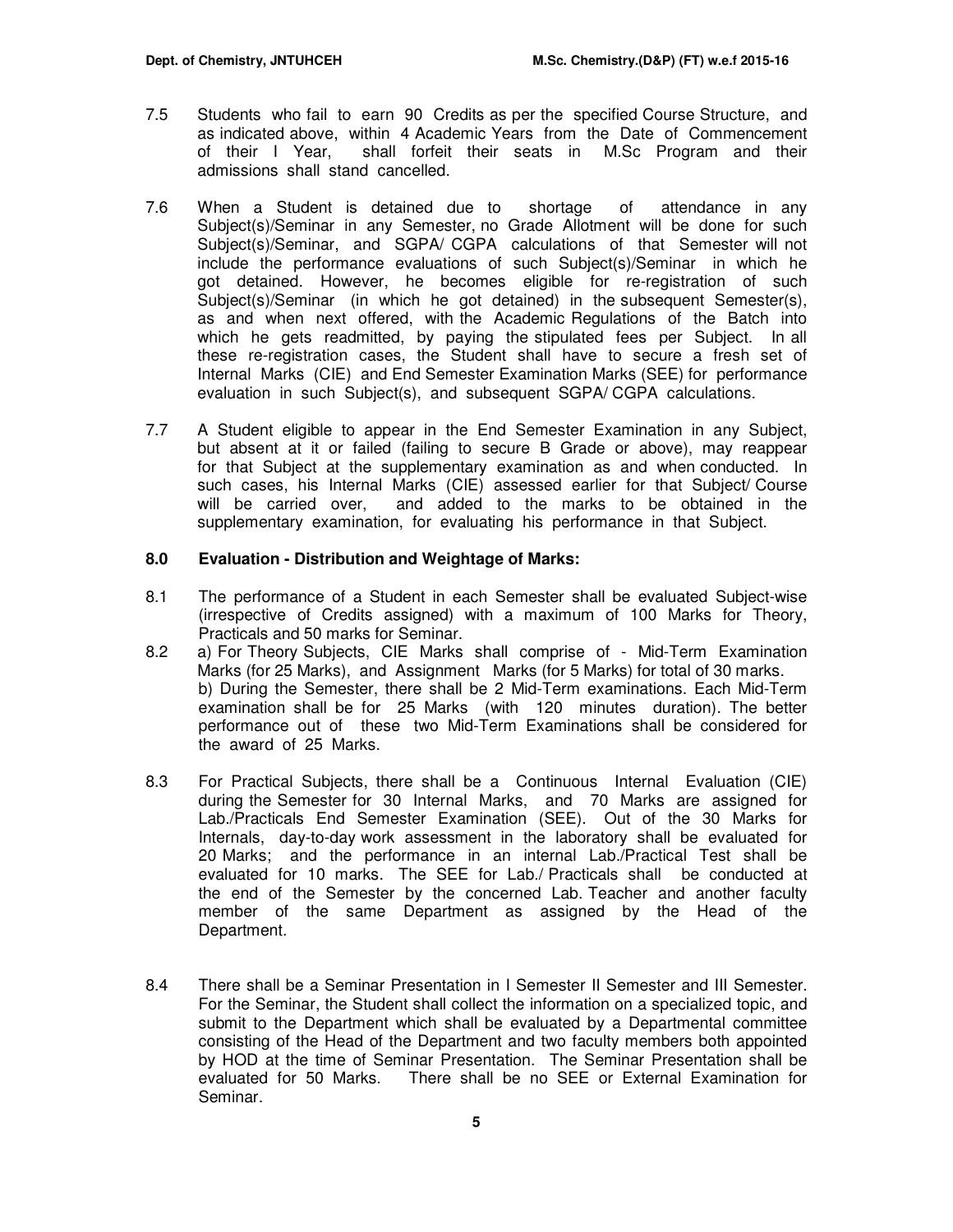- 8.5 a) Every PGP Student shall be required to execute his M.Sc Project, under the guidance of the Supervisor assigned to him by the Head of Department. The PGP Project shall start immediately after the completion of the II Year I Semester, and shall continue through II Year II Semester. The Student shall carry out the literature survey, select an appropriate topic and submit a Project Proposal within 2 weeks (immediately after his II Year I Semester End Examinations), for approval by the Project Review Committee (PRC). The PRC shall be constituted by the Head of Department, and shall consist of the Head of Department, Project Supervisor, and a Senior Faculty Member of the Department both appointed by HOD. The Student shall submit his/ her Project Work Proposal to the PRC, on whose approval he can 'REGISTER for the PG Project'. Every Student must compulsorily register for his M.Sc Project Work, within the 2 weeks of time-frame as specified above. After Registration, the Student shall carry out his work, and continually submit 'a fortnightly progress report' to his Supervisor throughout the Project period. The PRC will monitor the progress of the Project Work Presentation and submission of M.Sc Project Work Report/ Dissertation.
	- b) The PRC shall evaluate the entire performance of the Student and declare the Project Report as 'Satisfactory' or 'Unsatisfactory'.
- 8.6 a) In cases, where the Board declared the Project Work Performance as 'unsatisfactory', the Student is deemed to have failed in the Project Vivavoce Examination, and he has to reappear for the Viva-voce Examination as per the Board recommendations. If he fails in the second Viva-voce Examination also, he will not be considered eligible for the Award of the Degree, unless he is asked to revise and resubmit his Project Work by the Board within a specified time period.

#### **9.0 Re-Admission / Re-Registration:**

# 9.1 **Re-Admission for Discontinued Students:**

Students, who have discontinued the M.Sc Degree Program due to any reasons what so ever, may be considered for 'Readmission' into the same Degree Program (with same specialization) with the Academic Regulations of the Batch into which he gets readmitted, with prior permission from the concerned authorities, subject to Item 4.1.

# **9.2 Re-Registration for Detained Students:**

When any Student is detained in a Subject (s)/ Seminar due to shortage of attendance in any Semester, he may be permitted to re-register for the same Subject in the 'same category' (Core or Elective Group) or equivalent Subject if the same Subject is not available, as suggested by the Board of Studies of that Department, as when offered in the sub-sequent Semester(s), with the Academic Regulations of the Batch into which he seeks re-registration , with prior permission from the concerned authorities, subject to Item 4.1.

#### **10.0 Grading Procedure:**

10.1 Marks will be awarded to indicate the performance of each student in each Theory Subject, or Lab/Practicals, or Seminar, or Project, etc., based on the % marks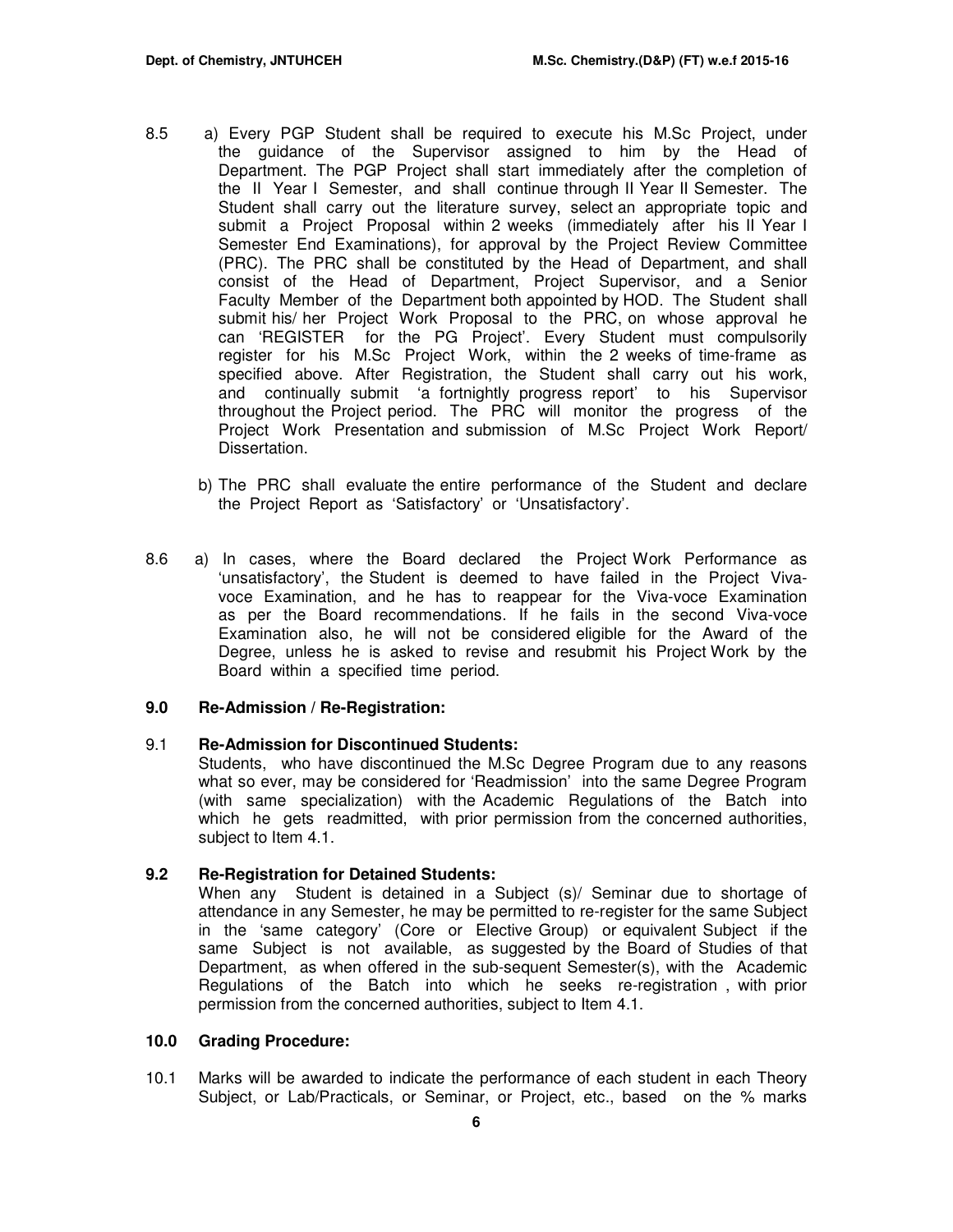obtained in CIE + SEE (Continuous Internal Evaluation + Semester End Examination, both taken together) as specified in Item 6 above, and a corresponding Letter Grade shall be given.

10.2 As a measure of the student's performance, a 10-point Absolute Grading System using the following Letter Grades (UGC Guidelines) and corresponding percentage of marks shall be followed:

| % of Marks Secured (Class       | Letter Grade (UGC | Grade Points |
|---------------------------------|-------------------|--------------|
| <i>Intervals</i> )              | Guidelines)       |              |
| 80% and above                   | ( )               | 10           |
| $\geq$ 80%, $\leq$ 100%)        | (Outstanding)     |              |
| Below 80% but not less than 70% | $A^+$             | 9            |
| $\geq 70\%$ , < 80%)            | (Excellent)       |              |
| Below 70% but not less than 60% | A                 | 8            |
| $\geq 60\%$ , < 70%)            | (Very Good)       |              |
| Below 60% but not less than 55% | $B^+$             | 7            |
| $\geq 55\%$ , < 60%)            | (Good)            |              |
| Below 55% but not less than 50% | B                 | 6            |
| $\geq 50\%$ , < 55%)            | (above Average)   |              |
| Below 50%                       | F                 | 0            |
| $\leq 50\%$ )                   | (FAIL)            |              |
| Absent                          | Ab                | ŋ            |

- 10.3 A student obtaining F Grade in any Subject shall be considered 'failed' and is be required to reappear as 'Supplementary Candidate' in the Semester End Examination (SEE), as and when offered. In such cases, his Internal Marks (CIE Marks) in those Subjects will remain the same as those he obtained earlier.
- 10.4 A Letter Grade does not imply any specific % of Marks.
- 10.5 A student earns Grade Point (GP) in each Subject/ Course, on the basis of the Letter Grade obtained by him in that Subject/ Course (excluding Mandatory non-credit Courses). Then the corresponding 'Credit Points' (CP) are computed by multiplying the Grade Point with Credits for that particular Subject/ Course.

## **Credit Points (CP) = Grade Point (GP) x Credits …. For a Course**

10.6 The Semester Grade Point Average (SGPA) is calculated by dividing the Sum of Credit Points (ΣCP) secured from ALL Subjects/ Courses registered in a Semester, by the Total Number of Credits registered during that Semester. SGPA is rounded off to TWO Decimal Places. SGPA is thus computed as

# **SGPA** = {  $\sum_{i=1}^{N} C_i$   $G_i$  } / {  $\sum_{i=1}^{N} C_i$  } ... For each Semester,

where 'i' is the Subject indicator index (takes into account all Subjects in a Semester), 'N' is the no. of Subjects 'REGISTERED' for the Semester (as specifically required and listed under the Course Structure of the parent Department),  $\mathbf{C}_i$  is the no. of Credits allotted to the i<sup>th</sup> Subject, and  $G_1$  represents the Grade Points (GP) corresponding to the Letter Grade awarded for that i<sup>th</sup> Subject.

10.7 The Cumulative Grade Point Average (CGPA) is a measure of the overall cumulative performance of a student over all Semesters considered for registration. The CGPA is the ratio of the Total Credit Points secured by a student in ALL registered Courses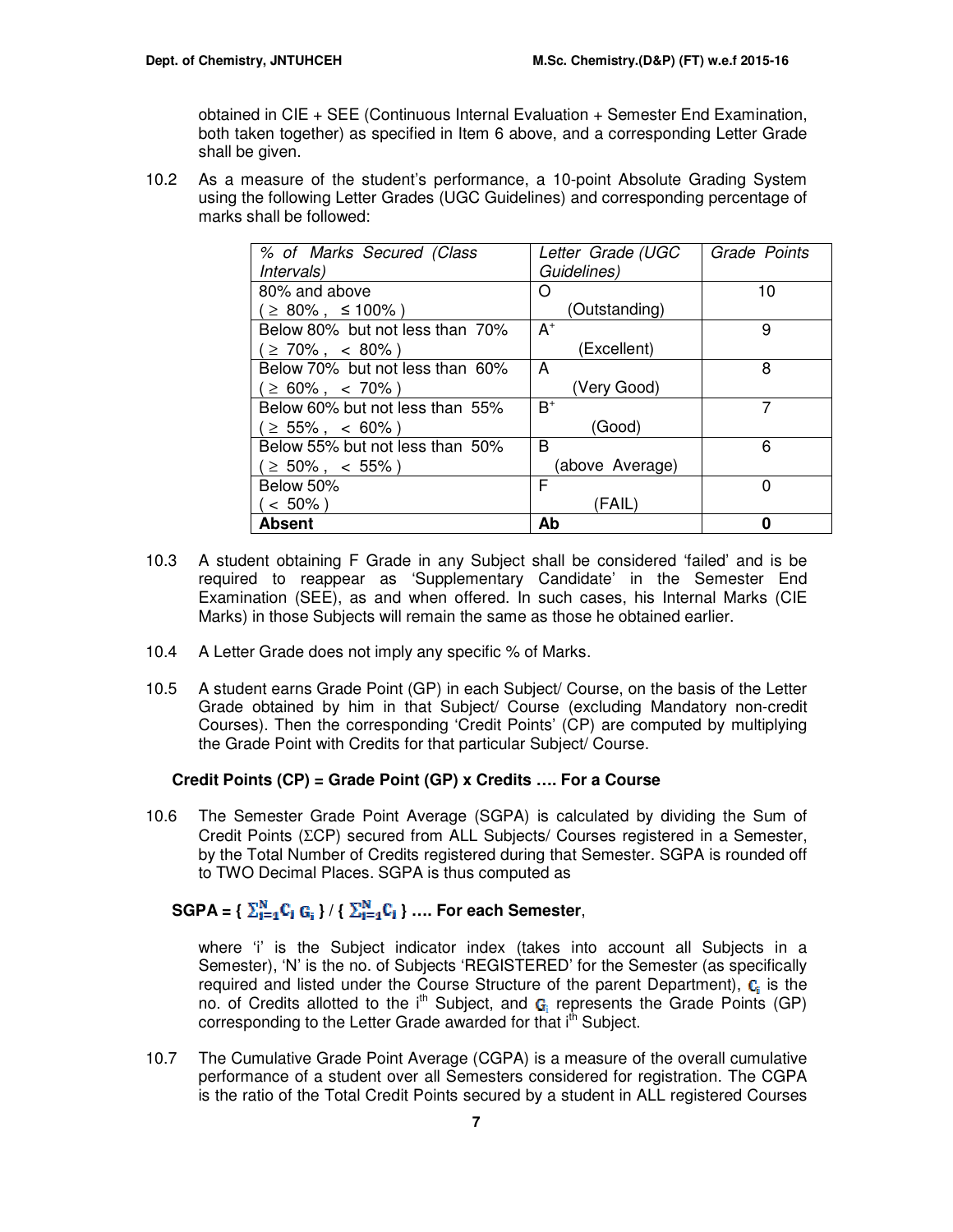in ALL Semesters, and the Total Number of Credits registered in ALL the Semesters. CGPA is rounded off to TWO Decimal Places. CGPA is thus computed from the I Year first semester onwards, at the end of each Semester, as per the formula

# $CGPA = \{ \sum_{i=1}^{M} C_i \ G_i \} / \{ \sum_{i=1}^{M} C_i \} ...$  for all S Semesters registered **(ie., upto and inclusive of S Semesters, S** ≥ **1 )**,

where 'M' is the TOTAL no. of Subjects (as specifically required and listed under the Course Structure of the parent Department) the Student has 'REGISTERED' from the 1<sup>st</sup> Semester onwards upto and inclusive of the Semester S (obviously  $M > N$ ), 'j' is the Subject indicator index (takes into account all Subjects from 1 to S Semesters),  $C_1$ is the no. of Credits allotted to the  $j<sup>th</sup>$  Subject, and  $G_i$  represents the Grade Points (GP) corresponding to the Letter Grade awarded for that j<sup>th</sup> Subject. After registration and completion of I Year I Semester however, the SGPA of that Semester itself may be taken as the CGPA, as there are no cumulative effects.

- 10.8 For Merit Ranking or Comparison Purposes or any other listing, ONLY the 'ROUNDED OFF' values of the CGPAs will be used.
- 10.9 For Calculations listed in Item 10.5 10.8, performance in failed Subjects/ Courses (securing F Grade) will also be taken into account, and the Credits of such Subjects/ Courses will also be included in the multiplications and summations. However, Mandatory Courses will not be taken into consideration.

# 10.10 **Passing Standards :**

- 10.10.1 A student shall be declared successful or 'passed' in a Semester, only when he gets a SGPA  $\geq$  5.00 (at the end of that particular Semester); and a student shall be declared successful or 'passed' in the entire PGP, only when gets a CGPA  $\geq$  5.00; subject to the condition that he secures a GP  $\geq$  6 (B Grade or above) in every registered Subject/ Course in each Semester (during the entire PGP) for the Degree Award, as required.
- 10.10.2 After the completion of each Semester, a Grade Card or Grade Sheet (or Transcript) shall be issued to all the Registered Students of that Semester, indicating the Letter Grades and Credits earned. It will show the details of the Courses Registered (Course Code, Title, No. of Credits, Grade Earned etc.), Credits earned, SGPA, and CGPA.

# **11.0 Declaration of Results:**

- 11.1 Computation of SGPA and CGPA are done using the procedure listed in 10.5  $-10.8.$
- 11.2 For Final % of Marks equivalent to the computed CGPA, the following formula may be used ..

**% of Marks = (CGPA – 0.5) x 10** 

# **12.0 Award of Degree and Class:**

12.1 A Student who registers for all the specified Subjects/ Courses as listed in the Course Structure, satisfies all the Course Requirements, and passes the examinations prescribed in the entire PG Programme (PGP), and secures the required number of **90** Credits (with GP  $\geq$  6.0), shall be declared to have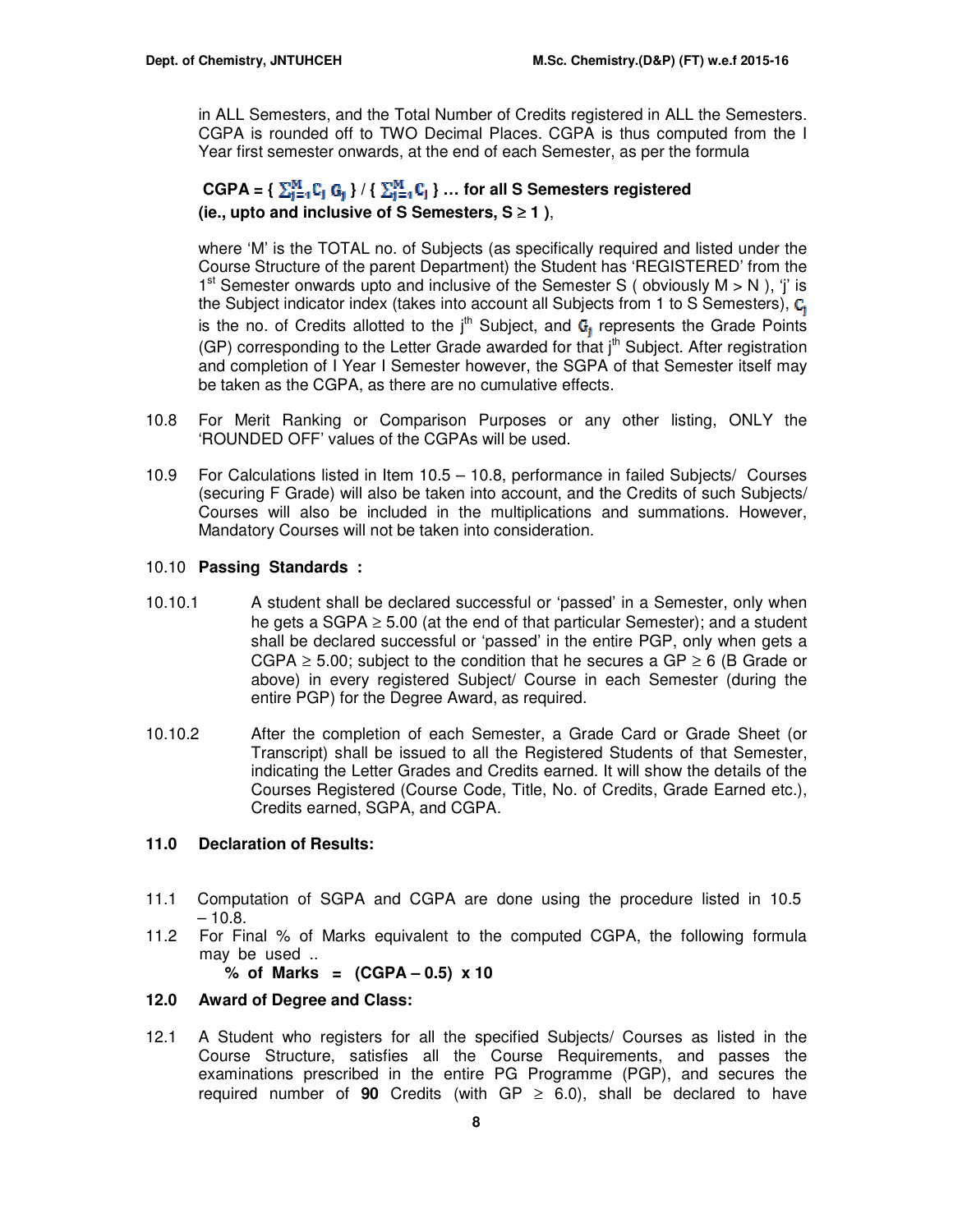'QUALIFIED' for the award of the M.Sc Degree in the chosen specialization as he/ she admitted.

## 12.2 **Award of Class**

After a student has satisfied the requirements prescribed for the completion of the program and is eligible for the award of M. Tech. Degree, he shall be placed in one of the following four classes based on the % CGPA:

| <b>Class Awarded</b>                | <b>CGPA</b>             |
|-------------------------------------|-------------------------|
| <b>First Class with Distinction</b> | $\geq 7.75$             |
| <b>First Class</b>                  | $6.75 \leq CGPA < 7.75$ |
| Second Class                        | $6.0 \leq CGPA < 6.75$  |

12.3 A student with final CGPA (at the end of the PGP) < 6.00 will not be eligible for the Award of Degree.

## **13.0 Withholding of Results:**

13.1 If a Student has not paid fees to University/ College at any stage, or has pending dues against his name due to any reason whatsoever, or if any case of indiscipline is pending against him, the result of the Student may be withheld, and he will not be allowed to go into the next higher Semester. The Award or issue of the Degree may also be withheld in such cases.

## **14.0 Transitory Regulations:**

14.1 A Student - who has discontinued for any reason, or who has been detained for want of attendance as specified, or who has failed after having undergone PGP, may be considered eligible for readmission to the same PGP with same set of Subjects/ Courses (or equivalent Subjects/ Courses as the case may be), and same Professional Electives (or from same set/category of Electives or equivalents as suggested), as and when they are offered (within the timeframe of 4 years from the Date of Commencement of his I Year I Semester).

## **15.0 Student Transfers:**

- 15.1 There shall be no Branch/ Specialization transfers after the completion of Admission Process.
- 15.2 There shall be no transfer among the Constituent Colleges and Units of Jawaharlal Nehru Technological University Hyderabad.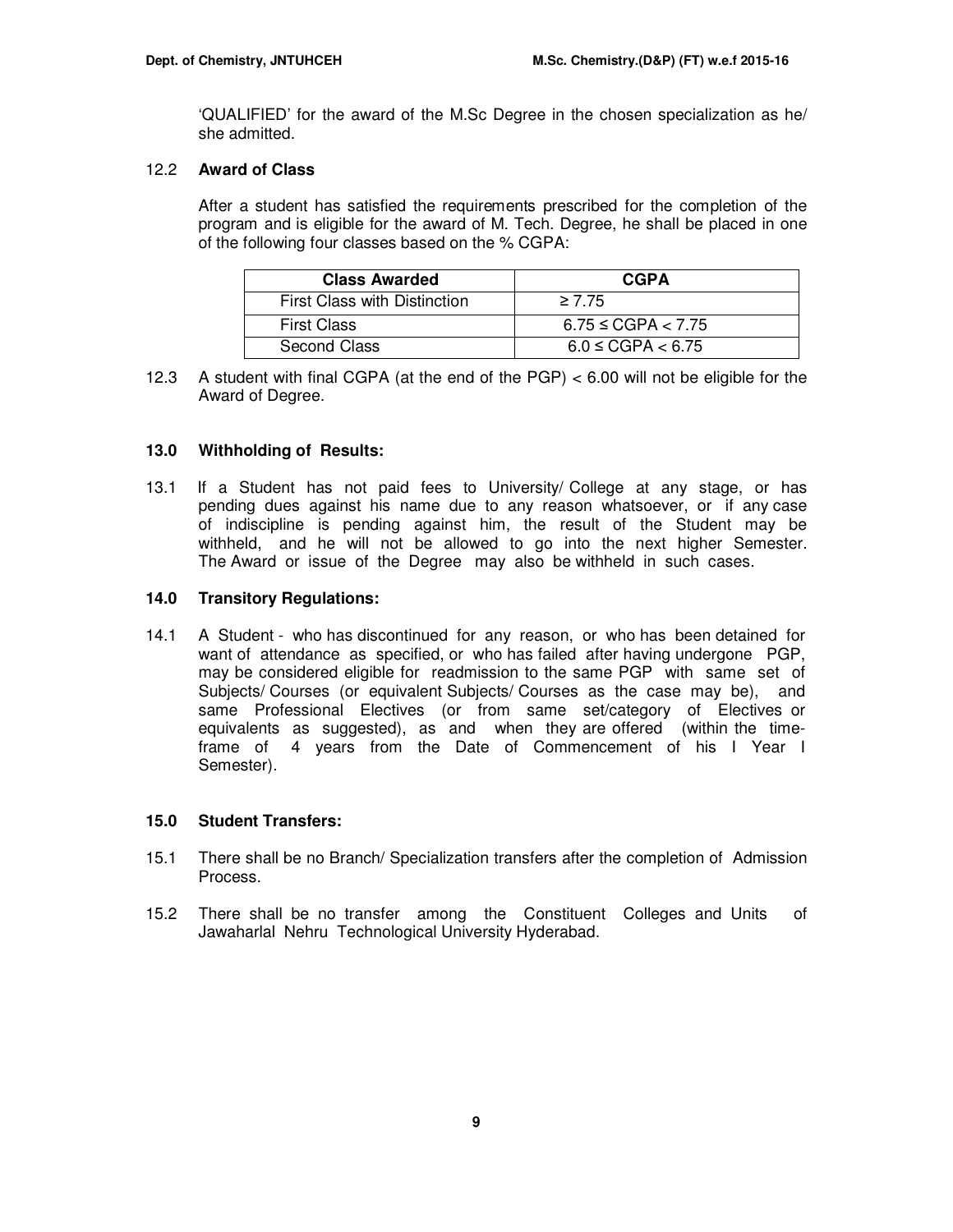| ხ.             | MALPRACTICES RULES:                                                                                                                                                                                                                                                                                                                                                                                                                                                      |                                                                                                                                                                                                                                                                                                                                                                                                                                                                                                                                                                                                                                                                                                                                                                                                                                  |  |  |  |  |
|----------------|--------------------------------------------------------------------------------------------------------------------------------------------------------------------------------------------------------------------------------------------------------------------------------------------------------------------------------------------------------------------------------------------------------------------------------------------------------------------------|----------------------------------------------------------------------------------------------------------------------------------------------------------------------------------------------------------------------------------------------------------------------------------------------------------------------------------------------------------------------------------------------------------------------------------------------------------------------------------------------------------------------------------------------------------------------------------------------------------------------------------------------------------------------------------------------------------------------------------------------------------------------------------------------------------------------------------|--|--|--|--|
|                | <b>Nature of Malpractices</b>                                                                                                                                                                                                                                                                                                                                                                                                                                            | <b>Punishment</b>                                                                                                                                                                                                                                                                                                                                                                                                                                                                                                                                                                                                                                                                                                                                                                                                                |  |  |  |  |
|                | If the candidate:                                                                                                                                                                                                                                                                                                                                                                                                                                                        |                                                                                                                                                                                                                                                                                                                                                                                                                                                                                                                                                                                                                                                                                                                                                                                                                                  |  |  |  |  |
| 1(a)           | Possesses or keeps accessible in<br>examination hall, any paper, note<br>book, programmable calculators,<br>Cell phones, pager, palm<br>computers or any other form of<br>material concerned with or related<br>to the subject of the examination<br>(theory or practical) in which he is<br>appearing but has not made use of<br>(material shall include any marks<br>on the body of the candidate which<br>can be used as an aid in the<br>subject of the examination) | Expulsion from the examination hall and<br>cancellation of the performance in that<br>subject only.                                                                                                                                                                                                                                                                                                                                                                                                                                                                                                                                                                                                                                                                                                                              |  |  |  |  |
| 1(b)           | Gives assistance or guidance or<br>receives it from any other<br>candidate orally or by any other<br>body language methods or<br>communicates through cell<br>phones with any candidate or<br>persons in or outside the exam hall<br>in respect of any matter.                                                                                                                                                                                                           | Expulsion from the examination hall and<br>cancellation of the performance in that<br>subject only of all the candidates involved.<br>In case of an outsider, he will be handed<br>over to the police and a case is registered<br>against him.                                                                                                                                                                                                                                                                                                                                                                                                                                                                                                                                                                                   |  |  |  |  |
| $\overline{2}$ | Has copied in the examination hall<br>from any paper, book,<br>programmable calculators, palm<br>computers or any other form of<br>material relevant to the subject of<br>the examination (theory or<br>practical) in which the candidate is<br>appearing.                                                                                                                                                                                                               | Expulsion from the examination hall and<br>cancellation of the performance in that<br>subject and all other subjects the candidate<br>has already appeared including practical<br>examinations and project work and shall<br>not be permitted to appear for the<br>remaining examinations of the subjects of<br>that Semester/year.<br>The Hall Ticket of the candidate is to be<br>cancelled.                                                                                                                                                                                                                                                                                                                                                                                                                                   |  |  |  |  |
| 3              | Impersonates any other candidate<br>in connection with the examination.                                                                                                                                                                                                                                                                                                                                                                                                  | The candidate who has impersonated shall<br>be expelled from examination hall. The<br>candidate is also debarred and forfeits the<br>seat. The performance of the original<br>candidate who has been impersonated,<br>shall be cancelled in all the subjects of the<br>examination (including practicals and<br>project work) already appeared and shall<br>not be allowed to appear for examinations<br>of the remaining subjects of that<br>semester/year. The candidate is also<br>debarred for two consecutive semesters<br>from class work and all examinations. The<br>continuation of the course by the candidate<br>is subject to the academic regulations in<br>connection with forfeiture of seat. If the<br>imposter is an outsider, he will be handed<br>over to the police and a case is registered<br>against him. |  |  |  |  |
| 4              | Smuggles in the Answer book or                                                                                                                                                                                                                                                                                                                                                                                                                                           | Expulsion from the examination hall and                                                                                                                                                                                                                                                                                                                                                                                                                                                                                                                                                                                                                                                                                                                                                                                          |  |  |  |  |

# **16. MALPRACTICES RULES**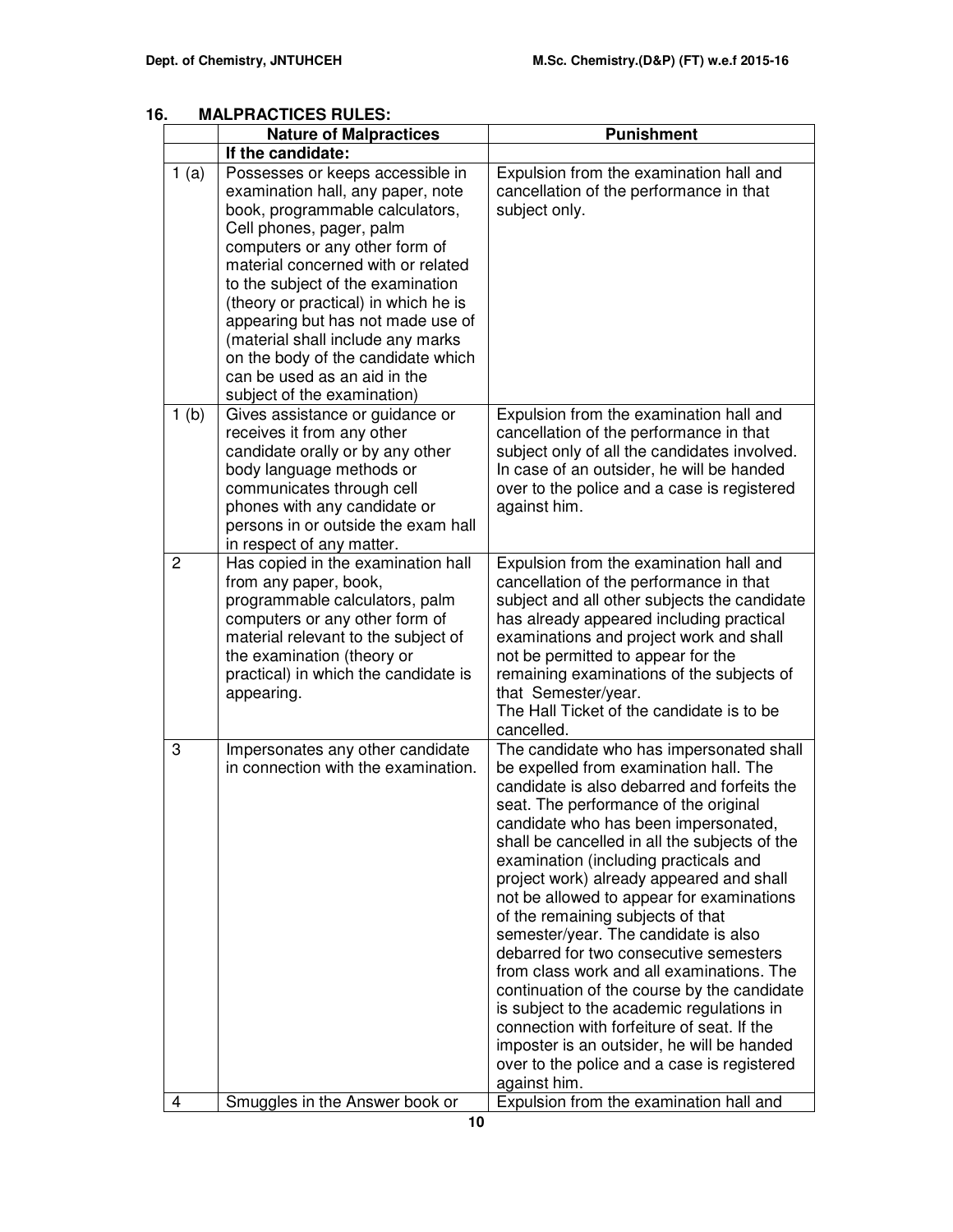|   | additional sheet or takes out or<br>arranges to send out the question<br>paper during the examination or<br>answer book or additional sheet,<br>during or after the examination.                                                                                                                                                                                                                                                                                                                                                                                                                                                                                                                                                                                                                                                                                                                                                                                                                                                                                      | cancellation of performance in that subject<br>and all the other subjects the candidate<br>has already appeared including practical<br>examinations and project work and shall<br>not be permitted for the remaining<br>examinations of the subjects of that<br>semester/year. The candidate is also<br>debarred for two consecutive semesters<br>from class work and all examinations. The<br>continuation of the course by the candidate<br>is subject to the academic regulations in<br>connection with forfeiture of seat. |
|---|-----------------------------------------------------------------------------------------------------------------------------------------------------------------------------------------------------------------------------------------------------------------------------------------------------------------------------------------------------------------------------------------------------------------------------------------------------------------------------------------------------------------------------------------------------------------------------------------------------------------------------------------------------------------------------------------------------------------------------------------------------------------------------------------------------------------------------------------------------------------------------------------------------------------------------------------------------------------------------------------------------------------------------------------------------------------------|--------------------------------------------------------------------------------------------------------------------------------------------------------------------------------------------------------------------------------------------------------------------------------------------------------------------------------------------------------------------------------------------------------------------------------------------------------------------------------------------------------------------------------|
| 5 | Uses objectionable, abusive or<br>offensive language in the answer<br>paper or in letters to the examiners<br>or writes to the examiner<br>requesting him to award pass<br>marks.                                                                                                                                                                                                                                                                                                                                                                                                                                                                                                                                                                                                                                                                                                                                                                                                                                                                                     | Cancellation of the performance in that<br>subject.                                                                                                                                                                                                                                                                                                                                                                                                                                                                            |
| 6 | Refuses to obey the orders of the<br>Chief Superintendent / Assistant -<br>Superintendent / any officer on duty<br>or misbehaves or creates<br>disturbance of any kind in and<br>around the examination hall or<br>organizes a walk out or instigates<br>others to walk out, or threatens the<br>officer-in charge or any person on<br>duty in or outside the examination<br>hall of any injury to his person or to<br>any of his relations whether by<br>words, either spoken or written or<br>by signs or by visible<br>representation, assaults the officer-<br>in-charge, or any person on duty in<br>or outside the examination hall or<br>any of his relations, or indulges in<br>any other act of misconduct or<br>mischief which result in damage to<br>or destruction of property in the<br>examination hall or any part of the<br>College campus or engages in any<br>other act which in the opinion of the<br>officer on duty amounts to use of<br>unfair means or misconduct or has<br>the tendency to disrupt the orderly<br>conduct of the examination. | In case of students of the college, they<br>shall be expelled from examination halls<br>and cancellation of their performance in<br>that subject and all other subjects the<br>candidate(s) has (have) already appeared<br>and shall not be permitted to appear for the<br>remaining examinations of the subjects of<br>that semester/year. The candidates also<br>are debarred and forfeit their seats. In case<br>of outsiders, they will be handed over to<br>the police and a police case is registered<br>against them.   |
| 7 | Leaves the exam hall taking away<br>answer script or intentionally tears<br>of the script or any part thereof<br>inside or outside the examination<br>hall.                                                                                                                                                                                                                                                                                                                                                                                                                                                                                                                                                                                                                                                                                                                                                                                                                                                                                                           | Expulsion from the examination hall and<br>cancellation of performance in that subject<br>and all the other subjects the candidate<br>has already appeared including practical<br>examinations and project work and shall<br>not be permitted for the remaining<br>examinations of the subjects of that<br>semester/year. The candidate is also                                                                                                                                                                                |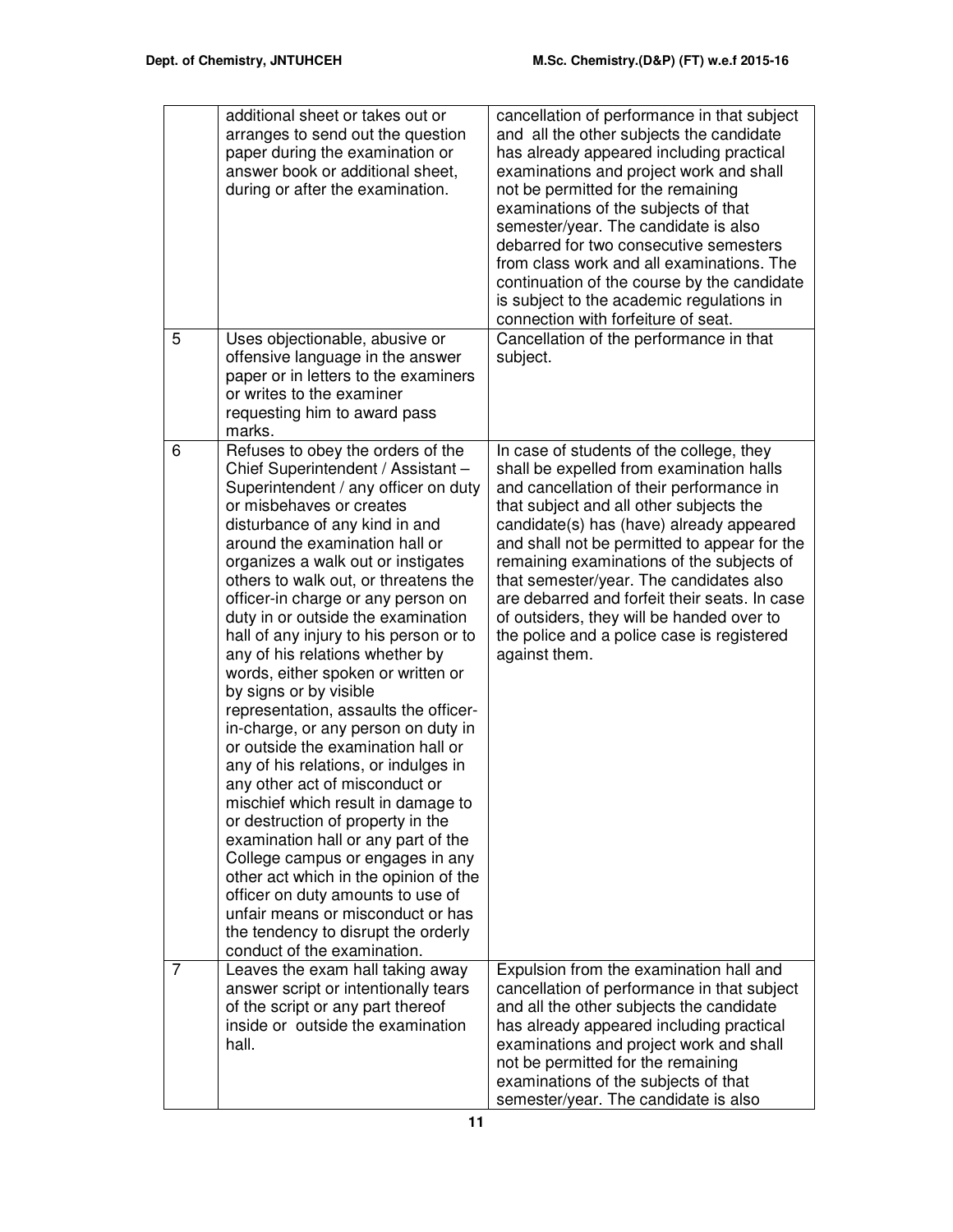|    |                                                                                                                                                                                                                          | debarred for two consecutive semesters<br>from class work and all examinations. The<br>continuation of the course by the candidate<br>is subject to the academic regulations in<br>connection with forfeiture of seat.                                                                                                                                                                                                                                                                                                                               |
|----|--------------------------------------------------------------------------------------------------------------------------------------------------------------------------------------------------------------------------|------------------------------------------------------------------------------------------------------------------------------------------------------------------------------------------------------------------------------------------------------------------------------------------------------------------------------------------------------------------------------------------------------------------------------------------------------------------------------------------------------------------------------------------------------|
| 8  | Possess any lethal weapon or<br>firearm in the examination hall.                                                                                                                                                         | Expulsion from the examination hall and<br>cancellation of the performance in that<br>subject and all other subjects the candidate<br>has already appeared including practical<br>examinations and project work and shall<br>not be permitted for the remaining<br>examinations of the subjects of that<br>semester/year. The candidate is also<br>debarred and forfeits the seat.                                                                                                                                                                   |
| 9  | If student of the college, who is not<br>a candidate for the particular<br>examination or any person not<br>connected with the college indulges<br>in any malpractice or improper<br>conduct mentioned in clause 6 to 8. | Student of the colleges expulsion from the<br>examination hall and cancellation of the<br>performance in that subject and all other<br>subjects the candidate has already<br>appeared including practical examinations<br>and project work and shall not be permitted<br>for the remaining examinations of the<br>subjects of that semester/year. The<br>candidate is also debarred and forfeits the<br>seat. Person(s) who do not belong to the<br>College will be handed over to police and,<br>a 8police case will be registered against<br>them. |
| 10 | Comes in a drunken condition to<br>the examination hall.                                                                                                                                                                 | Expulsion from the examination hall and<br>cancellation of the performance in that<br>subject and all other subjects the candidate<br>has already appeared including practical<br>examinations and project work and shall<br>not be permitted for the remaining<br>examinations of the subjects of that<br>semester/year.                                                                                                                                                                                                                            |
| 11 | Copying detected on the basis of<br>internal evidence, such as, during<br>valuation or during special scrutiny.                                                                                                          | Cancellation of the performance in that<br>subject and all other subjects the candidate<br>has appeared including practical<br>examinations and project work of that<br>semester / year examinations.                                                                                                                                                                                                                                                                                                                                                |
| 12 | If any malpractice is detected which<br>is not covered in the above clauses<br>1 to 11 shall be reported to the<br>College / University for further<br>action to award suitable<br>punishment.                           |                                                                                                                                                                                                                                                                                                                                                                                                                                                                                                                                                      |

# **17. GENERAL:**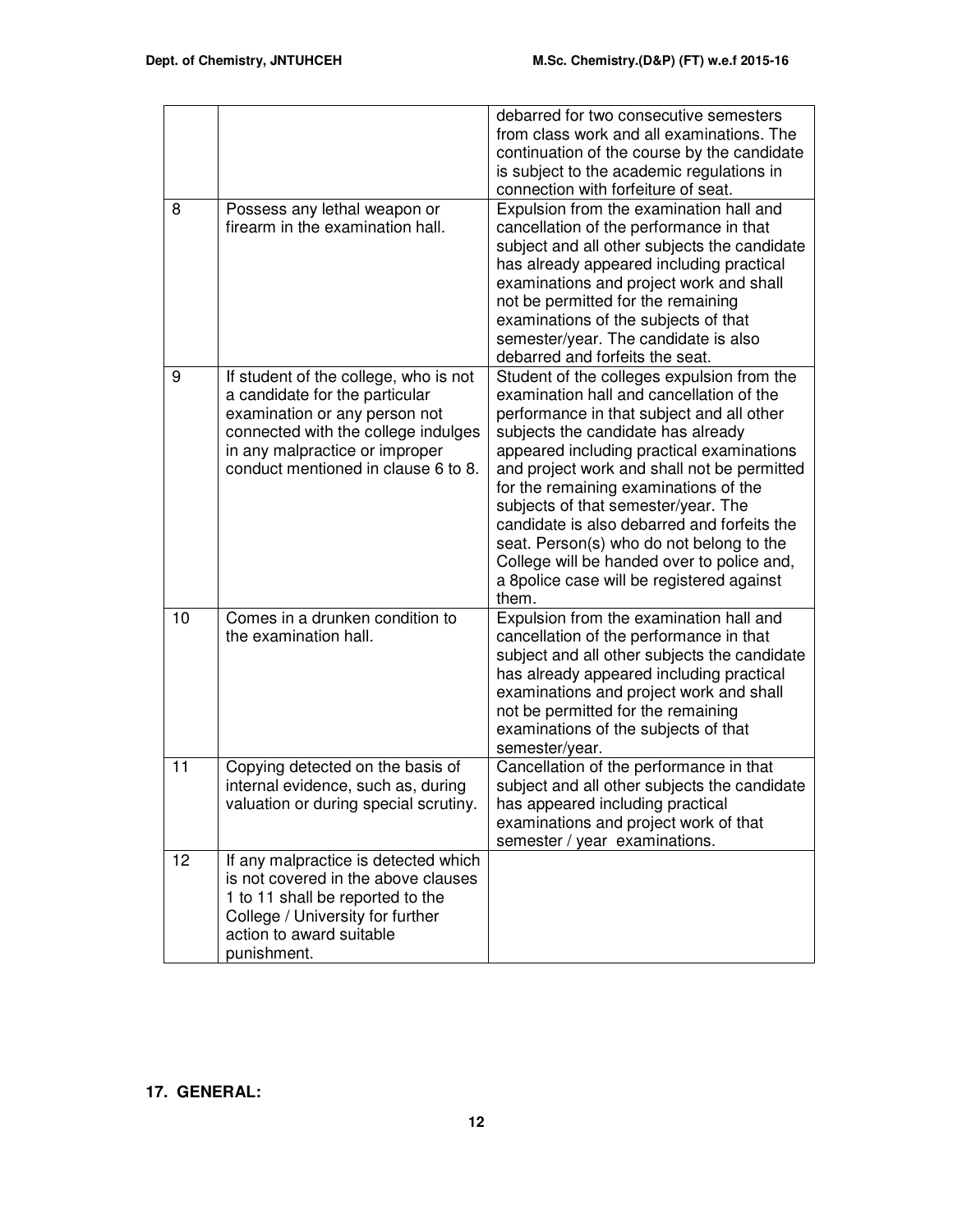- **Credit**: A unit by which the course work is measured. It determines the number of hours of instructions required per week. One credit is equivalent to one hour of teaching (lecture or tutorial) or two hours of practical work/field work per week.
- **Credit Point:** It is the product of grade point and number of credits for a course.
- The Academic Regulations should be read as a whole for the purpose of any interpretation.
- The University/College reserves the right of altering the Academic Regulations and/or Syllabus/Course Structure, as and when necessary. The modifications or amendments may be applicable to all the candidates on rolls, as specified by the University/College.
- Wherever the words 'he' or 'him' or 'his' occur in the above regulations, they will also include 'she' or 'her' or 'hers'.
- Wherever the word 'Subject' occurs in the above regulations, it implies the 'Theory' Subject', 'Practical Subject' or 'Lab.' and 'Seminar'.
- In case of any ambiguity or doubt in the interpretations of the above regulations, the decision of the Vice-Chancellor will be final.

\*\*\*\*\*\*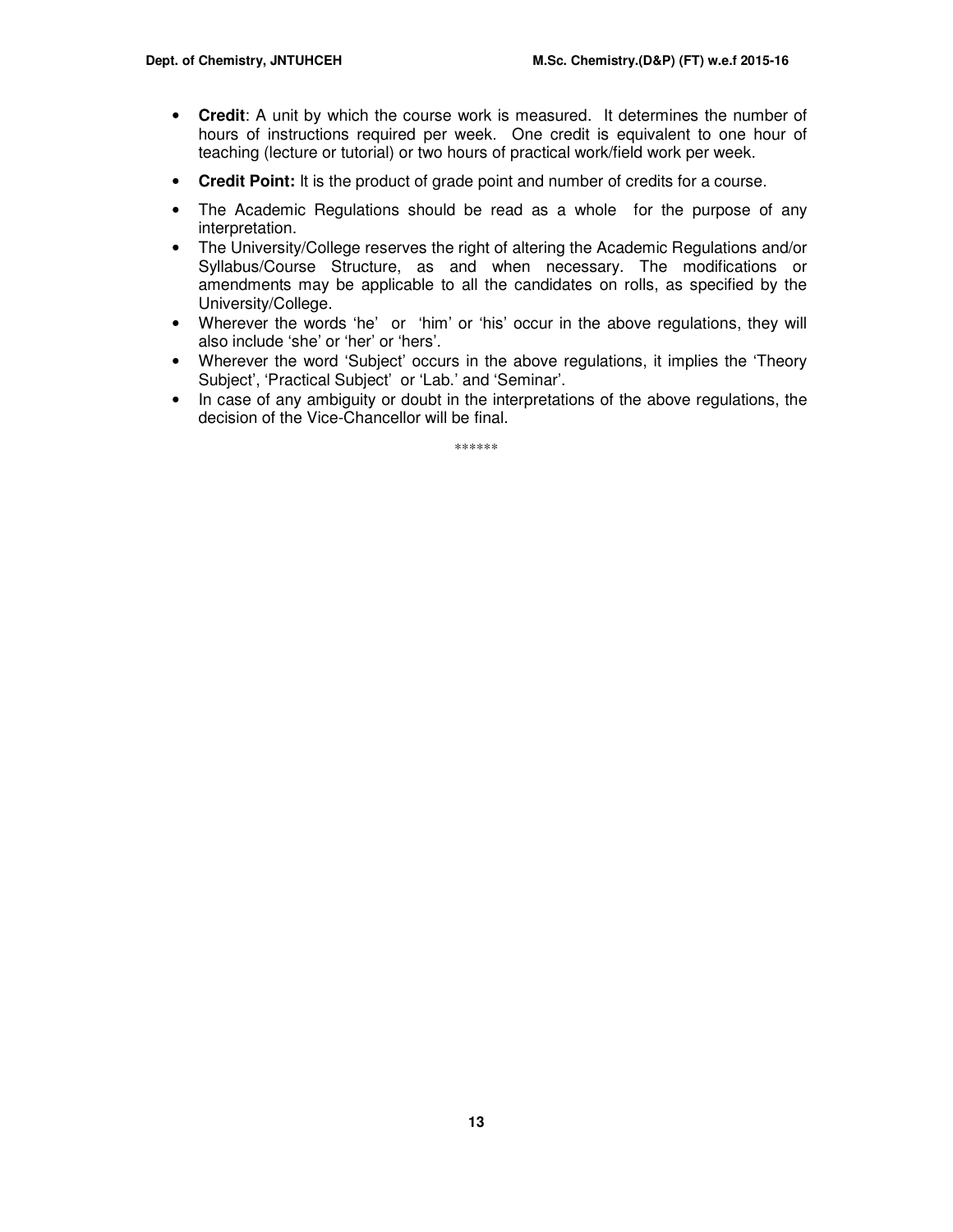# **JNTUH COLLEGE OF ENGINEERING HYDERABAD M.Sc. Chemistry (Drugs & Pharmaceuticals) (Full Time) w.e.f. 2015-16**

# **I YEAR** I-SEMESTER

| S.No.          | Code              | <b>Subject</b>                                                                                                   |                |          | P        | <b>Credits</b> |
|----------------|-------------------|------------------------------------------------------------------------------------------------------------------|----------------|----------|----------|----------------|
| 1              | <b>DPS 15 101</b> | Physical Chemistry - I                                                                                           | $\overline{4}$ | $\Omega$ | $\Omega$ | $\overline{4}$ |
| 2              | <b>DPS 15 102</b> | Inorganic Chemistry - I                                                                                          | $\overline{4}$ | $\Omega$ | $\Omega$ | $\overline{4}$ |
| 3              | <b>DPS 15 103</b> | Organic Chemistry - I                                                                                            | $\overline{4}$ | $\Omega$ | $\Omega$ | $\overline{4}$ |
| 4              | DPS 15 104        | Electives:<br><b>Environmental Chemistry</b><br>i)<br><b>Chemistry of Engineering</b><br>ii)<br><b>Materials</b> | $\overline{4}$ | $\Omega$ | $\Omega$ | 3              |
| 5              | <b>DPS 15 L11</b> | Physical Chemistry Lab - I                                                                                       | 0              | $\Omega$ | 6        | 2              |
| 6              | <b>DPS 15 L12</b> | Inorganic Chemistry Lab- I                                                                                       | $\mathbf 0$    | $\Omega$ | 6        | 2              |
| $\overline{7}$ | <b>DPS 15 L13</b> | Organic Chemistry Lab - I                                                                                        | $\mathbf 0$    | $\Omega$ | 6        | $\overline{2}$ |
| 8              |                   | Seminar-I                                                                                                        |                |          |          | 1              |
|                |                   |                                                                                                                  |                |          |          | 22             |

# **II-SEMESTER** II-SEMESTER

| S.No.          | Code              | <b>Subject</b>                                                                            |                | Т        | P        | <b>Credits</b> |
|----------------|-------------------|-------------------------------------------------------------------------------------------|----------------|----------|----------|----------------|
| 1              | <b>DPS 15 201</b> | Physical Chemistry - II                                                                   | 4              | 0        | $\Omega$ | 4              |
| 2              | <b>DPS 15 202</b> | Inorganic Chemistry - II                                                                  | $\overline{4}$ | $\Omega$ | $\Omega$ | $\overline{4}$ |
| 3              | DPS 15 203        | Organic Chemistry - II                                                                    | 4              | $\Omega$ | $\Omega$ | 4              |
| $\overline{4}$ | <b>DPS 15 204</b> | <b>Electives:</b><br>i) Analytical Chemistry<br>ii) Soft skills development &<br>practice | $\overline{4}$ | $\Omega$ | $\Omega$ | 3              |
| 5              | <b>DPS 15 L21</b> | Physical Chemistry Lab - II                                                               | $\Omega$       | $\Omega$ | 6        | 2              |
| 6              | <b>DPS 15 L22</b> | Inorganic Chemistry Lab - II                                                              | $\mathbf 0$    | $\Omega$ | 6        | 2              |
| $\overline{7}$ | <b>DPS 15 L23</b> | Organic Chemistry Lab - II                                                                | $\mathbf 0$    | $\Omega$ | 6        | 2              |
| 8              |                   | Seminar-II                                                                                |                |          |          |                |
|                |                   |                                                                                           |                |          |          | 22             |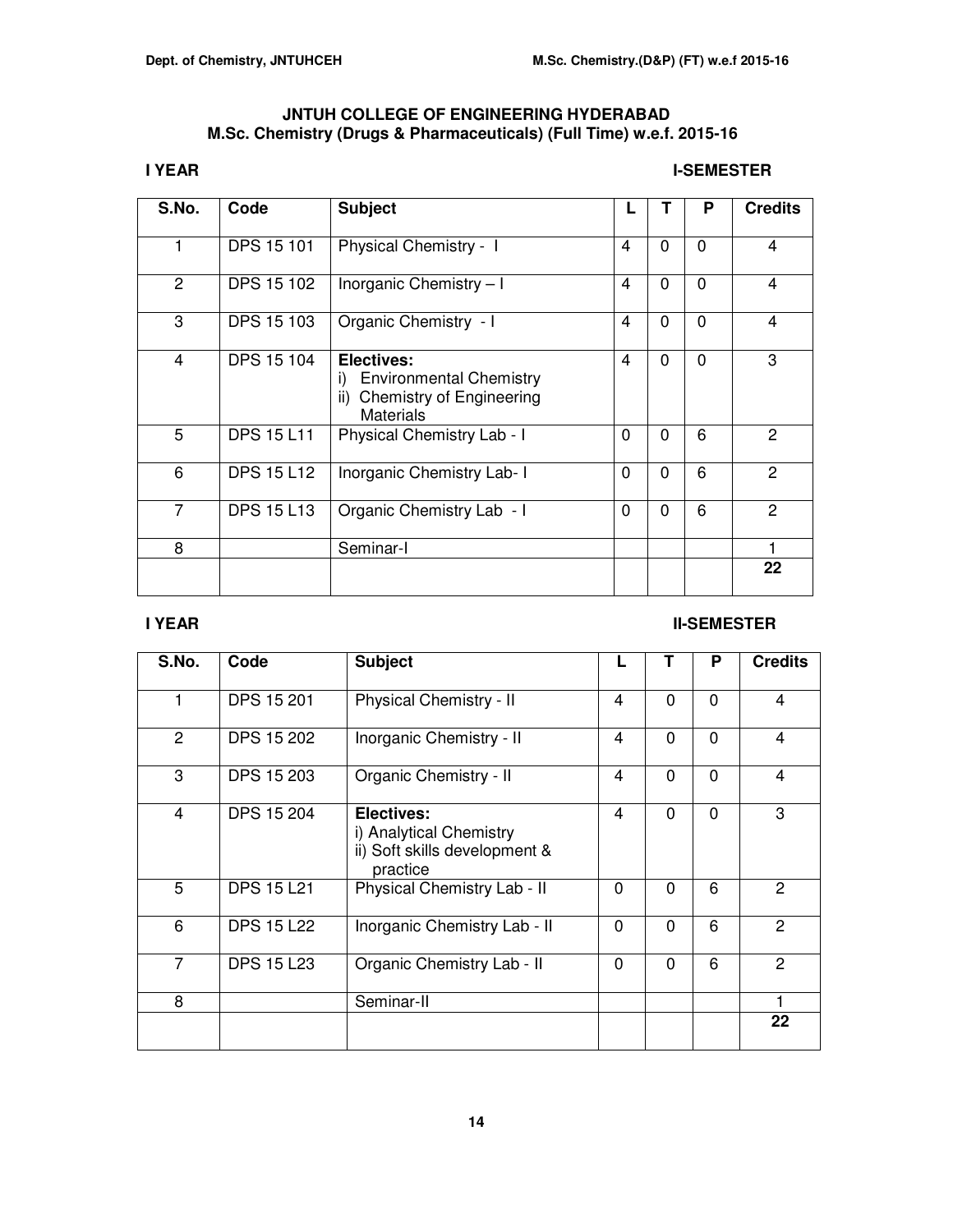# **JNTUH COLLEGE OF ENGINEERING HYDERABAD M.Sc. Chemistry (Drugs & Pharmaceuticals) (Full Time) w.e.f. 2015-16**

# **II YEAR** I-SEMESTER

| S.No.          | Code              | <b>Subject</b>                                                       |          |          | Р        | <b>Credits</b> |
|----------------|-------------------|----------------------------------------------------------------------|----------|----------|----------|----------------|
| 1              | <b>DPS 15 301</b> | <b>Bioorganic Chemistry</b>                                          | 4        | $\Omega$ | $\Omega$ | 4              |
| 2              | <b>DPS 15 302</b> | <b>Chemistry of Synthetic Reagents</b><br>& Patent Rights            | 4        | $\Omega$ | $\Omega$ | 4              |
| 3              | <b>DPS 15 303</b> | <b>Organic Spectroscopy</b>                                          | 4        | $\Omega$ | $\Omega$ | 4              |
| 4              | <b>DPS 15 304</b> | Elective:<br>i)Chemistry of Polymers<br>ii) Chemistry of Pesticides  | 4        | $\Omega$ | $\Omega$ | 3              |
| 5              | <b>DPS 15 L31</b> | Extraction of Natural Products &<br>preparation of polymers Lab      | $\Omega$ | $\Omega$ | 6        | 2              |
| 6              | <b>DPS 15 L32</b> | Instrumental Methods of<br>Analysis & Computational<br>Chemistry Lab | $\Omega$ | $\Omega$ | 6        | 2              |
| $\overline{7}$ | <b>DPS 15 L33</b> | Multi-Step Syntheses Lab                                             | 0        | $\Omega$ | 6        | 2              |
| 8              |                   | Seminar-III                                                          |          |          |          |                |
|                |                   |                                                                      |          |          |          | 22             |

# **III YEAR** III-SEMESTER

| S.No.          | Code              | <b>Subject</b>                                                                                |                |          | Р        | <b>Credits</b> |
|----------------|-------------------|-----------------------------------------------------------------------------------------------|----------------|----------|----------|----------------|
|                | <b>DPS 15 401</b> | Organic Synthesis                                                                             | 4              | $\Omega$ | 0        | 4              |
| 2              | <b>DPS 15 402</b> | Photochemistry & Pericyclic<br>Reactions                                                      | 4              | $\Omega$ | $\Omega$ | 4              |
| 3              | <b>DPS 15 403</b> | <b>Total Synthesis of advanced</b><br><b>Natural Products</b>                                 | $\overline{4}$ | $\Omega$ | $\Omega$ | 4              |
| 4              | <b>DPS 15 404</b> | Elective:<br>i) Drug design and Advanced<br><b>Medicinal Chemistry</b><br>ii) Green Chemistry | 4              | $\Omega$ | $\Omega$ | 3              |
| 5              | <b>DPS 15 L41</b> | Drug Analyses & Green<br>Chemistry Lab                                                        | $\Omega$       | $\Omega$ | 6        | 2              |
| 6              | <b>DPS 15 L42</b> | Spectroscopy Lab                                                                              | $\mathbf 0$    | $\Omega$ | 6        | $\overline{2}$ |
| $\overline{7}$ | <b>DPS 15 444</b> | Project                                                                                       | $\Omega$       | $\Omega$ | 6        | 4              |
| 8              |                   | Seminar-IV                                                                                    |                |          |          |                |
|                |                   |                                                                                               |                |          |          | 24             |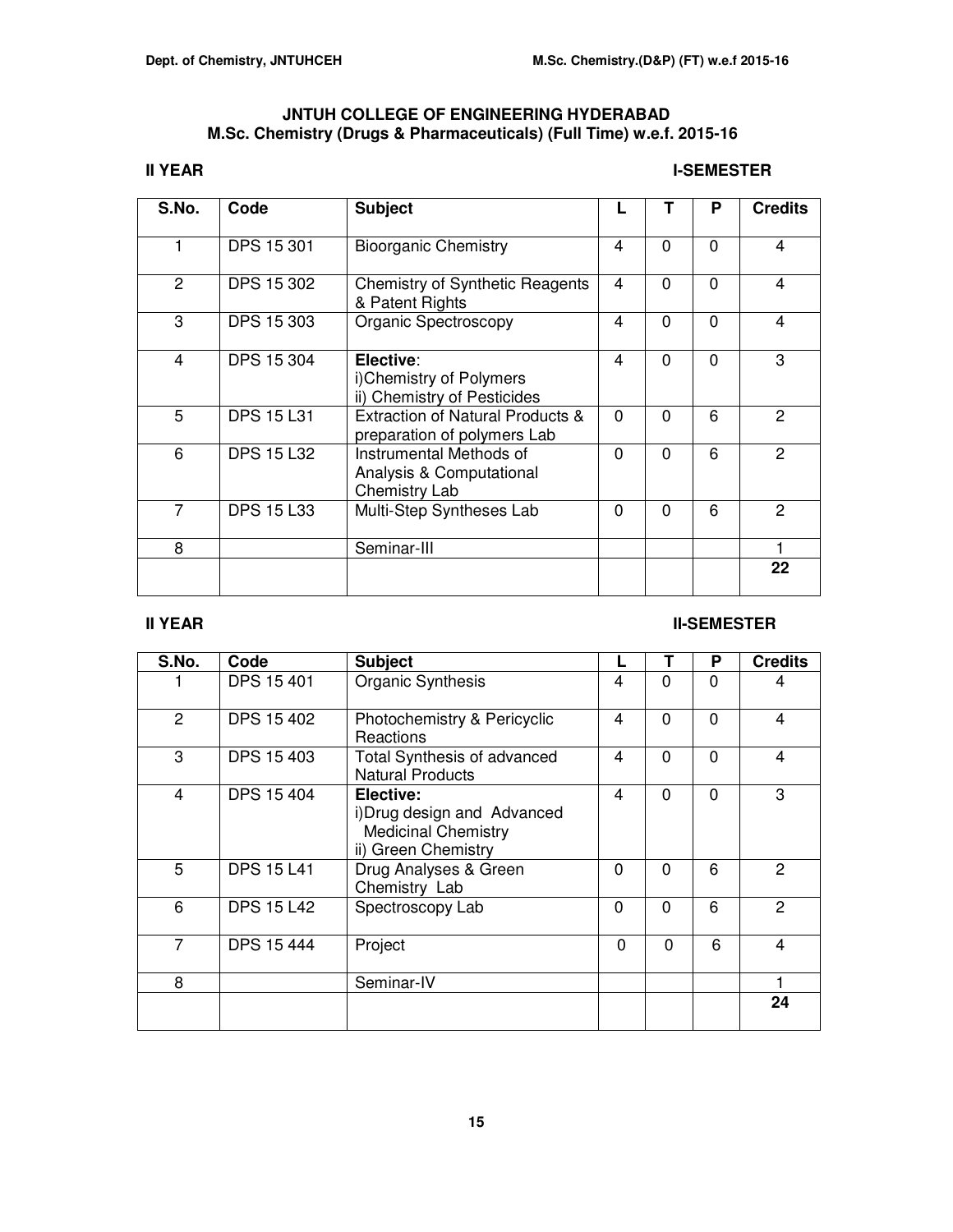# **M.Sc. I Year I-Sem (Drugs & Pharmaceuticals)**

| M.Sc. I Year I-Sem (Drugs & Pharmaceuticals) | L T P C |  |  |
|----------------------------------------------|---------|--|--|
|                                              | 4004    |  |  |

# **PHYSICAL CHEMISTRY-I (DPS 15 101)**

## **Objectives:**

The student should understand the role of thermodynamics and kinetics play in chemical equilibrium and the concepts used to make predictions and give explanations about chemical systems and fundamental properties of matter. He should develop familiarity with the physical concepts and the mathematical methods of quantum mechanics, photochemical reactions and principles of distribution laws.

# **Unit-1 : Thermodynamics – I**

Brief review of concepts of I and II laws of thermodynamics. Concept of entropy, entropy change in reversible and irreversible processes. Entropy changes in an ideal gas. Entropy change with temperature, pressure and volume. Entropy change in phase transformation. Maxwell thermodynamic relations. Helmholtz and Gibbs free energies ( A and G) . Criteria for reversible and irreversible processes in terms of A & G. Physical significance of A & G. Gibbs -Helmholtz equation. Third law of thermodynamics. Nernst heat theorem. Determination of absolute entropies of solids . Limitation of third law of thermodynamics.

# **Unit-2 : Photochemistry & Distribution law**

**Photochemistry** : Laws of Photochemistry- Lambert-Beer's law, Grotthus – Draper law, Stark-Einstein's law of photochemical equivalence. Quantum Yield – Quantum yield determination, photochemical reactions-high and low quantum yield reactions, Joblonski diagram – Fluorescence, Phosphorescence, Internal conversion, inter system crossing, delayed fluorescence. Chemiluminescence.

**Distribution law:** Nernst distribution law - Deviation of distribution law due to molecular complexity (Hit & Trial method & logarithmic method) - Applications of distribution law.

## **Unit-3: Quantum Mechanics**

Black body radiation – Planck's concept of quantization – Planck's equation, average energy of an oscillator ( derivation not required). Wave particle duality and Uncertainity principle. Postulates of quantum mechanics. Schrodinger wave equation for hydrogen atom. Physical significance of wave function, Eigen functions ,Eigen values and quantum mechanical operators. Normalisation, Orthogonality and degeneracy. Particle in a box – one dimensional and three dimensional.

## **Unit-4: Chemical Kinetics**

Theories of Reaction rates- Collision theory and Transition state theory. Theory of unimolecular reactions – Lindemann's theory. Kinetics of photochemical reactions: Chain reactions and their characteristics . Steady state treatment- dissociation of HI, reaction between H<sub>2</sub> & Br <sub>2</sub> and H<sub>2</sub> &  $O<sub>2</sub>$ .

# **Unit-5: Physical Organic Chemistry:**

Acids and Bases; HSAB principles; Kinetic versus Thermodynamic control, Hammett equation; Linear free energy relationships, Hammond's postulates.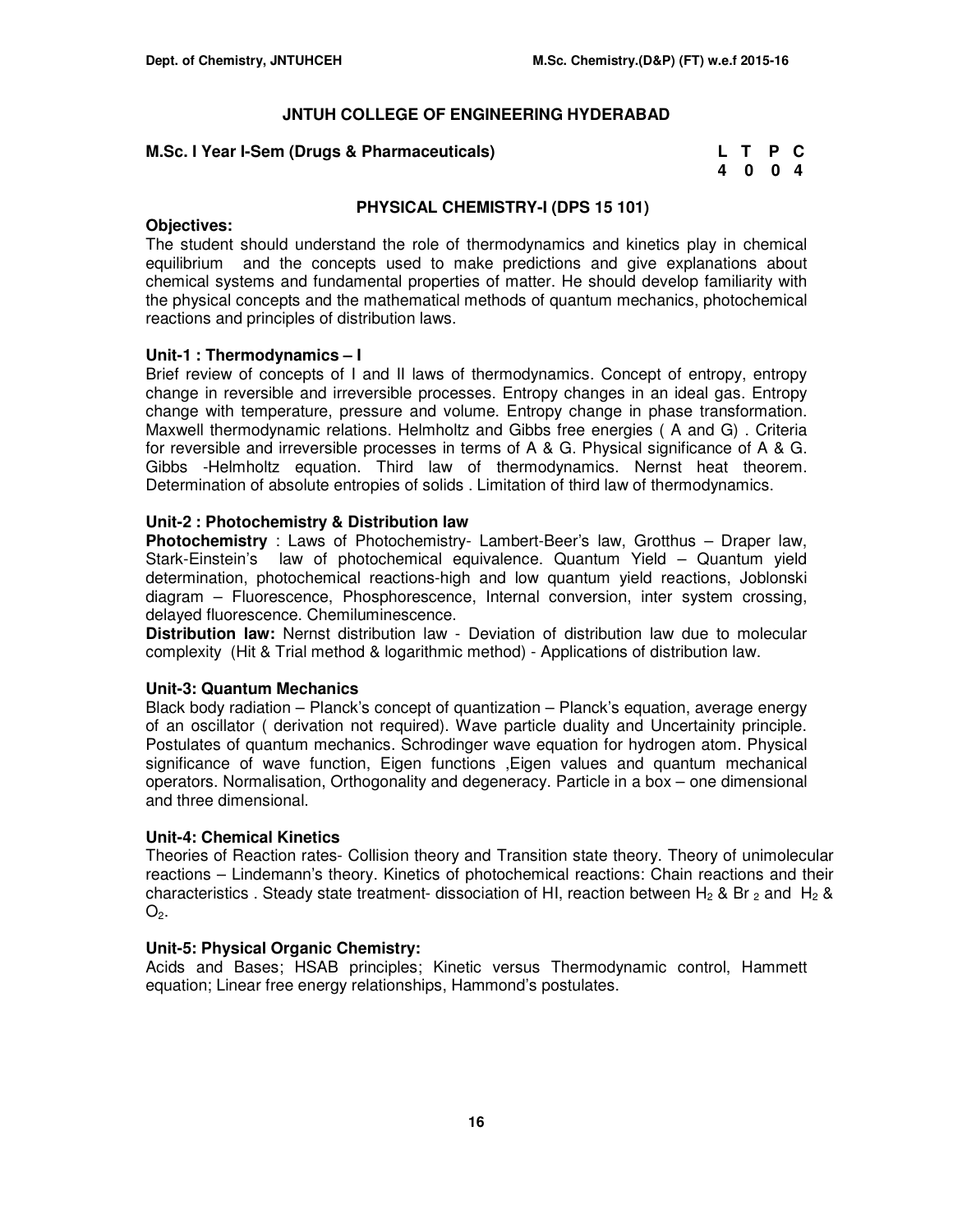**Outcomes:** The student will learn identify and describe energy exchange process and understands and can solve quantum mechanics problems. He gets awareness with the significant applications of photochemistry and distribution laws and analyse experimental data and draw appropriate conclusions from data and chemical theories.

## **Recommended Books:**

- 1. "Advanced Physical Chemistry" , Gurudeep Raj; Goel Publishing House, Meerut **(**24th Edition, 1999).
- 2. "Physical Chemistry", Samuel Glasstone and D. Lewis; Mc Millan India Ltd., New Delhi(2<sup>nd</sup> Edition, 1984).
- 3. "Physical Chemistry", Peter Atkins and J.D.Paula; ELBS, Low Price Edition (7<sup>th</sup> Edition, 2002).
- 4. "Chemical Kinetics", K.J.Laidler; Tata Mc Graw- Hill Publishing Company Ltd, New Delhi (2<sup>nd</sup> Edition, 1984).
- 5. "Principles of Physical Chemistry" , Maron and Prutton; Oxford and IBH Publishing Co Pvt Ltd., New Delhi and Calcutta  $(4^{th}$  Edition, 1966).
- 6. "Catalysis- Principles and Applications" , B.Vishwanathan, S.Sivasanker; Narosa Publications, New Delhi (2002).
- 7. "Essentials of Physical Chemistry", Bahl, Tuli and Arun bahl; S. Chand and Company Ltd. New Delhi **(**Revised Edition, 2009).
- 8. "Physical Chemistry", Gordon M Barrow, Tata Mc Graw- Hill Publishing Company Ltd, New Delhi  $(5<sup>th</sup>$  Edition, 2008).
- 9. "Physical Chemistry" Thomas Engel & Philip Reid, Pearson Education.
- 10. "Physical Chemistry", David W. Ball, Thomson Brooks/Cole, (1<sup>st</sup> Edition, 2007)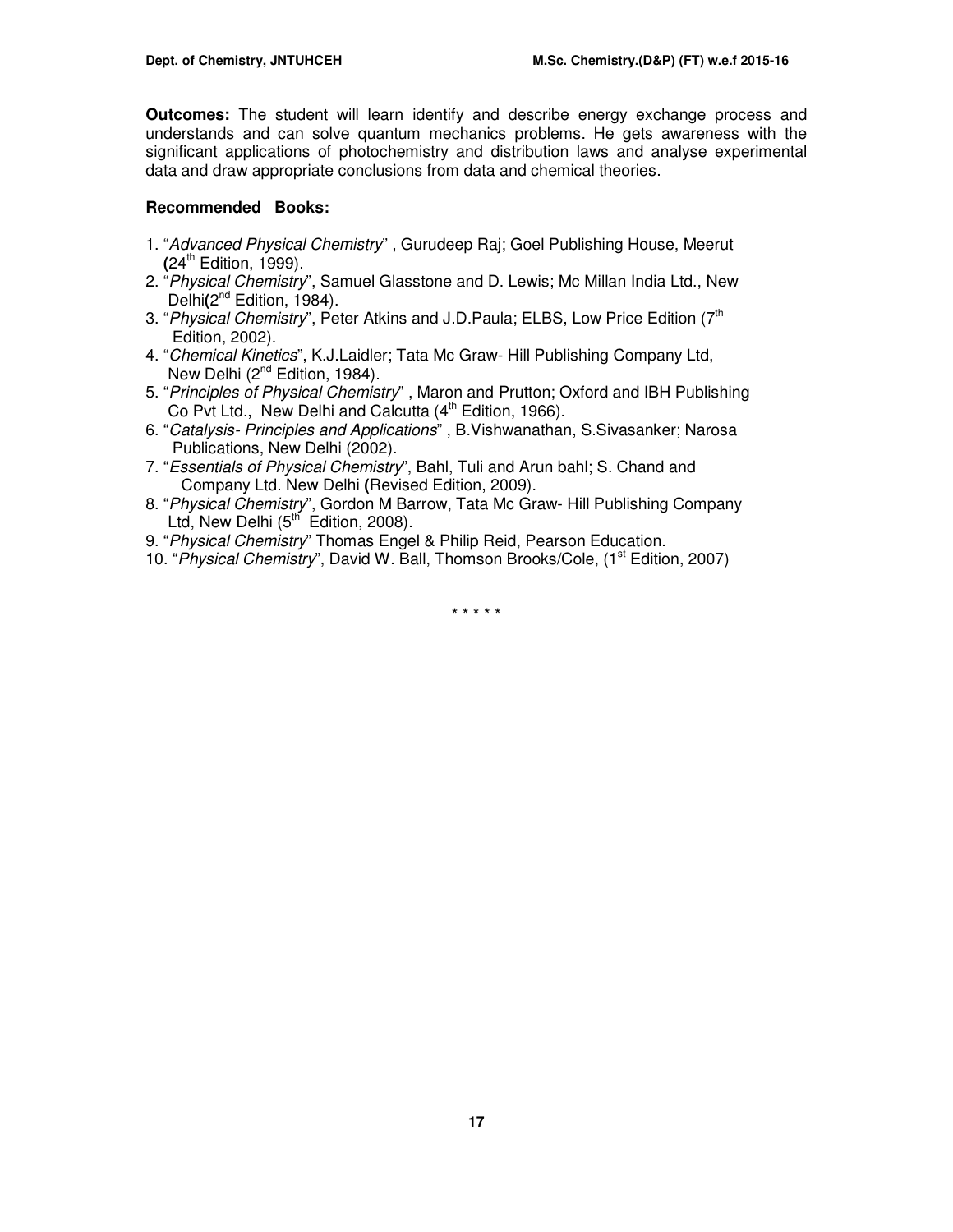#### **M.Sc. I Year I-Sem (Drugs & Pharmaceuticals)**

| M.Sc. I Year I-Sem (Drugs & Pharmaceuticals) | L T P C |  |
|----------------------------------------------|---------|--|
|                                              | 4004    |  |

## **INORGANIC CHEMISTRY – I (DPS 15 102)**

**Objectives:** The course is intended to give thorough information on crystal field theory, stability of metal complexes in solution. Reaction mechanism of metal complexes, therapeutic importance of metal complex and the biological significance of various metal ions systems.

#### **Unit-1: Bonding in metal complexes**

Crystal field theory(CFT)-Salient features – Splitting of d-orbitals in Linear, Trigonal planar, Trigonal bipyrimidal, Square planar, Tetrahedral, Octahedral and Tetragonally distorted octahedral geometries - Jahn-Tellar theorem. Factors influencing the magnitude of crystal field splitting in octahedral complexes – Nature of metal ions, nature of ligands – Spectrochemical series and geometry. Calculation of Crystal field stabilization energies (CFSE) in four and six coordinated complexes. Uses of CFSE values in stabilization of Oxidation states, geometry of complexes and heats of hydration of Transition metal ions. Magnetic properties of transition metal (octahedral) complexes - Calculation of magnetic moments using Spin-only formula.

#### **Unit-2: Formation and Stability of Metal Complexes in Solution**

Thermodynamic stability, Kinetic Stability – Binary metal complexes**:** Step-wise and overall formation or stability constants and their interrelationship. Ternary complexes: Step wise and simultaneous equilibria; Factors influencing the stability of complexes – Ligand effects: Basicity, chelate effect and steric factors. Metal ion effects: Ionic potential, Crystal field effects and natural order and effective nuclear charge. Determination of stability constants of metal complexes by P<sup>H</sup>-metric and Spectrophotometric methods (Principle only).

#### **Unit-3: Reaction mechanisms of Metal complexes**

Energy profile of a reaction – Transition state or Activated complex – Types of substitution reactions –  $S_E$  &  $S_N$ . Ligand substitution reactions in octahedral complexes: Aquation or acid hydrolysis reactions – Factors affecting acid hydrolysis, Base hydrolysis: Conjugate base mechanism, Evidences in favour of  $S_N$ CB mechanism. Substitution reactions without breaking metal-ligand bond. Ligand substitution reactions in square planar complexes: mechanism -trans effect, polarization and pi-bonding theories, Applications of trans effect in the synthesis of Pt(II) complexes.Redox or electron transfer reactions: inner sphere and outer sphere mechanisms.

#### **Unit-4: Metal Complexes in Clinical Chemistry**

Metallo enzymes and their biochemical functions (brief survey) – diseases caused due to deficiency and excessive accumulation of metals – metal ion induced toxicity –  $LD_{50}$  values of some toxic metals – Thermodynamic and pharmaco kinetic aspects of chelation therapy in metal ion detoxification – conditional stability constants, stereo chemical requirement, lipophilicity, HSAB theory. Conditions for urinary and bilary excretion

Theory and mode of action of therapeutic chelating agents, Single ligand chelation therapy, double ligand chelation therapy, synergistic chelation therapy, mixed ligand Chelation therapy – Penicillamines, triethylene tetramine, aminopoly carboxylic acids (EDTA, CDTA, DTPA etc.), Antabuse – Limitations of Chelation therapy. Gold therapy in Rheumatoid Arthritis.

# **Unit-5: Bio-Inorganic chemistry:**

Metal ions in biological systems: Basic principles in biological selection of elements, Importance of Na, K, Ca in Biological Processes. Oxygen uptake proteins: Haemoglobin, Myoglobin; Oxygen transport by Haemoglobin; Geometric and Magnetic aspects of dioxygen binding.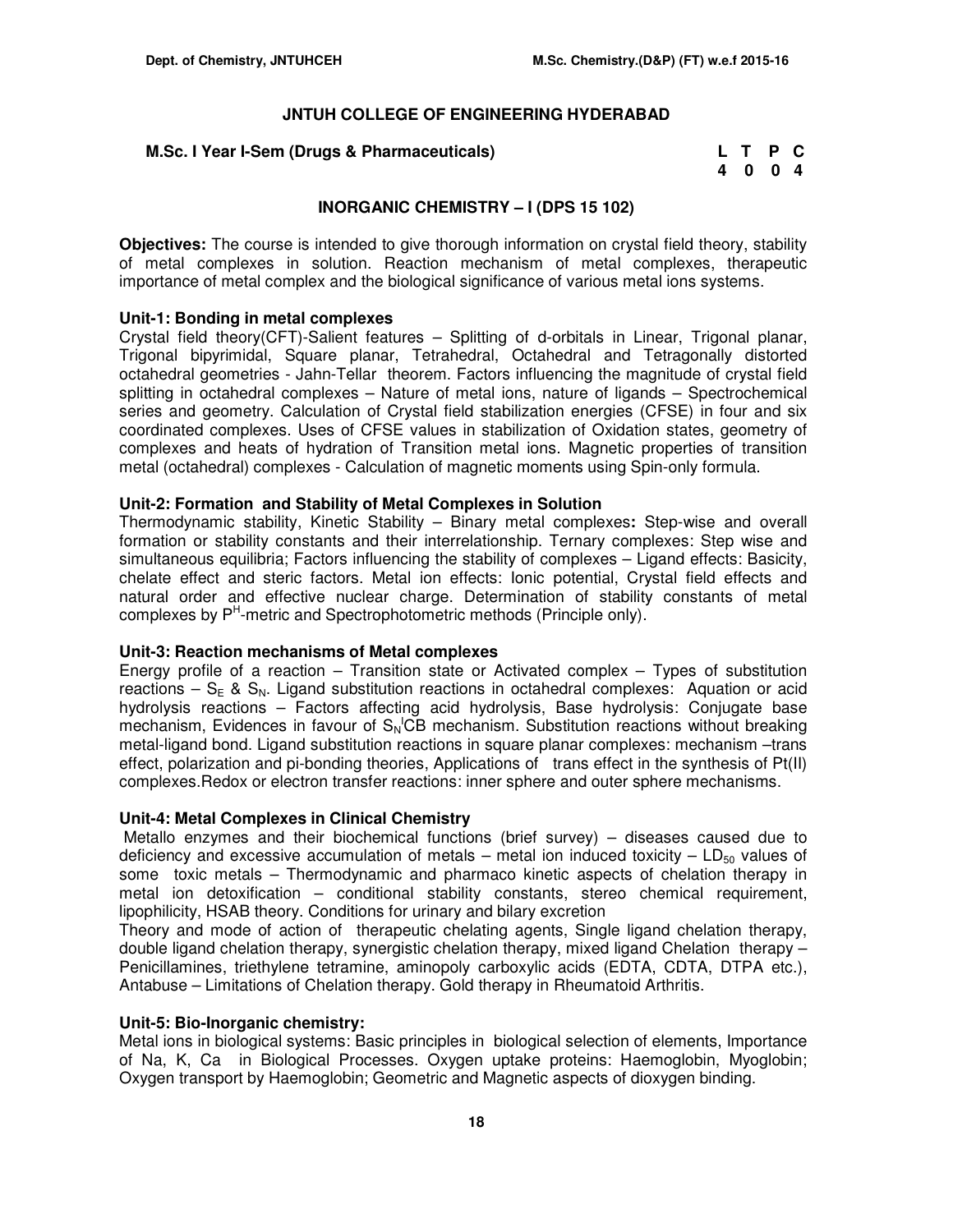Metalloenzymes : Carbonic anhydrase and alcohol dehydrogenase – functions and mechanism of action.

**Outcomes**: After study of the course content the student would be able to thoroughly understand various aspects of bonding in metal complexes, CFT, CFS, CFSE of complexes, formation of metal complexes in solution and their stability, mechanism of various types of reactions in metal complexes. Therapeutic chelating agents, chelation therapy and importance of metallo enzymes and metal ions in biological systems.

# **Recommended Books:**

- 1. "Advanced Inorganic Chemistry", F.A.Cotton, G.Wilkinson, C.A. Murillo and M.Bochmann, 6 th Edition, Wiley-Interscience, Newyork (1999**).**
- 2. "Inorganic Chemistry", J.E.Huheey, E.A.Keiter and R.L. Keiter 4th Edition, Pearson Education Asia, **(**2001**).**
- 3. "Mechanism of Inorganic reactions", M.L.Tobe and J.Burgess, Addison Wesley Longmann,(1999).
- 4. "Bio-Inorganic chemistry", Inorganic Elements in the Chemistry of Life", W.Kaim and B.Schwederski, John Wiley &Sons, NY (1999).
- 5. "Selected topics in Inorganic chemistry", W.U.Malik, G.D.Tuli &Madan, S.Chand &Co., Delhi (2002).
- 6. "Outlines of Bio-Chemistry" , E.E Cohn and Stumpf,John Wiley &Sons, NY (2000).
- 7. "Metal ions in Reaction Mechanisms", K.Veera Reddy, Galgotia Publications (P) Ltd.
- 8. "Inorganic chemistry", Garry L Miessler, Pearson Education. ( 3<sup>rd</sup> Edition, 2009).
- 9. "Concise Coordination Chemistry " , R.Gopalan and V.Ramalingam, Vikas Publishing House Pvt.Ltd., New Delhi.
- 10. "A Text book on Medicinal aspects of Bio-Inorganic Chemistry", A.K.Das, CBS Publishers and distributors, New Delhi.
- 11. "Hand book of Metal-Ligand interactions in biological fluid medicine", Vol. II : Edt. Guy Berthon.
- 12. Consise Inorganic chemistry by J. D. Lee (ELBS).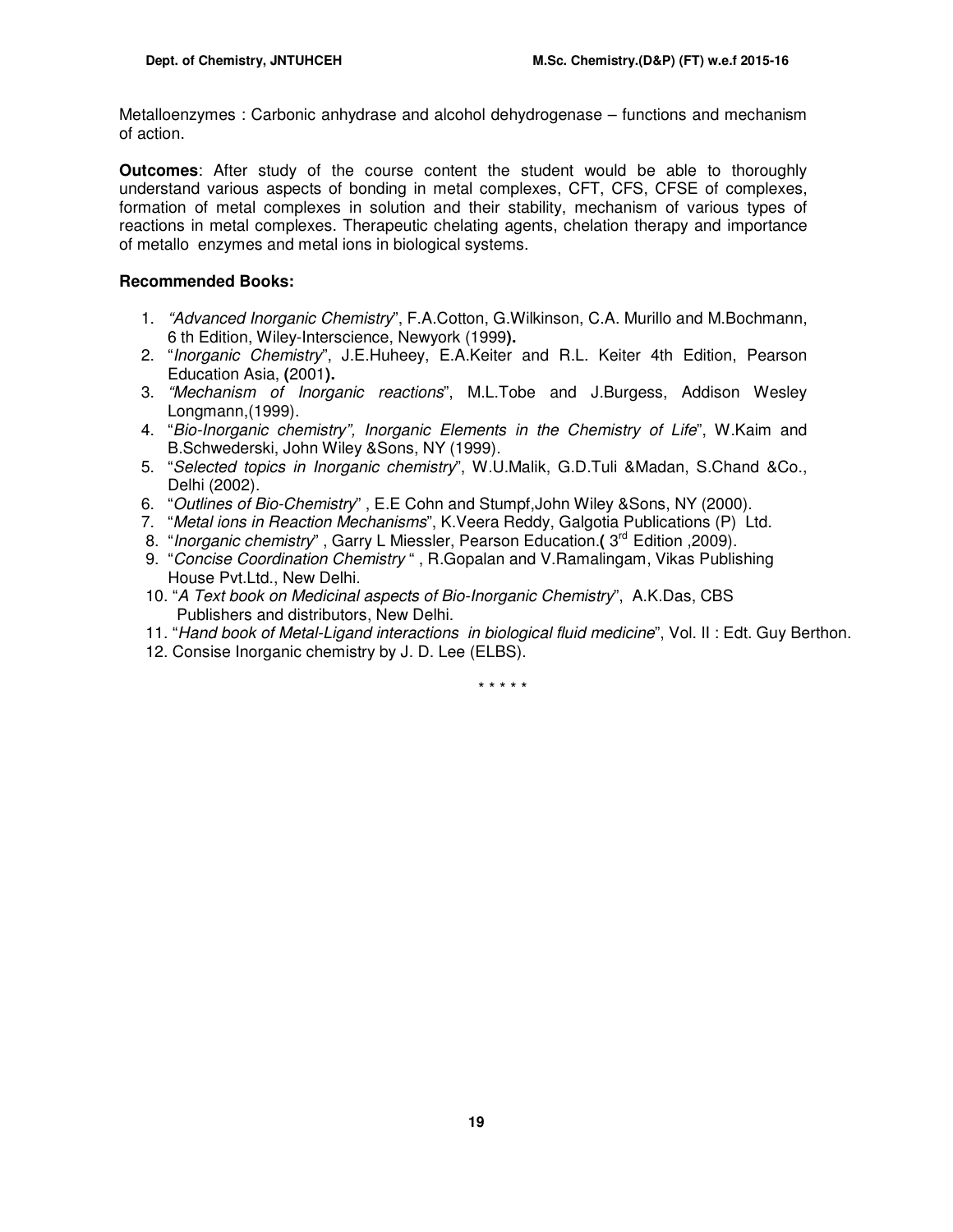# **M.Sc. I Year I-Sem (Drugs & Pharmaceuticals)**

| M.Sc. I Year I-Sem (Drugs & Pharmaceuticals) | L T P C |  |
|----------------------------------------------|---------|--|
|                                              | 4004    |  |

# **ORGANIC CHEMISTRY-I (DPS 15 103)**

## **Objectives:**

The fundamental concepts of stereochemistry are required to understand Arymetric synthesis. The reactive intermediates and the principles required for better understanding reaction mechanism are needed. The knowledge of aromaticity is necessary for a Post Graduate student of Chemistry.

# **Unit-1: Stereochemistry (Optical Isomerism, Geometrical & Conformational Isomerism):**

Introduction, significance and classification of isomers into structural and stereo types - Normal and Dynamic types - Optical Isomerism - Elements of symmetry and chirality - Configuration of optically active molecules - DL and RS notations - Relative and Absolute configurations- Resolution of Racemic mixtures. Stereospecific, stereoselective and Regiospecific, regeoselective reactions - Cram's rule - Optical Isomerism of Nitrogen compounds - Concept of dynamic enantiomerism. Cis-Trans isomerism; E-Z configuration - Interconversion of geometrical isomers and determination of their configuration; Geometrical isomerism of nitrogen compounds - Conformations of acyclic systems like ethane and nbutane and cyclic systems like cyclohexane-mono and di substituted cyclohexanes. Introduction to stereochemistry of biphenyl, allenes, spiro compounds.

## **Unit-2: Aromaticity-I (Benzenoidal & Non-Benzenoidal Aromatic hydrocarbons):**

Aromaticity - Huckel's  $(4n+2\pi)$  electron rule) and its limitations - Classification of cyclic conjugated hydrocarbons as alternant and non- alternant, Benzenoidal hydrocarbons-Aromatic properties and general methods of synthesis of Naphthalene, Phenanthrene and Anthracene. Homo-aromatic and Anti-aromatic systems. General methods of synthesis and properties of Non-Benzenoidal aromatic compounds - Cyclopropenium salts, Cyclopentadienyl salts, Cycloheptatrienyl cation, Tropinone, Tropolone, Ferrocene and Azulenes.

## **Unit-3: Reactive Intermediates:**

Classical and Non-Classical cabocations; Generation, Structure, Stability, detection and Reactivity of Carbonium ions and Carbanions; carbenes, free radicals, nitrenes, arynes Acetoacetic ester & Malonic ester synthesis.

## **Unit-4: Study of Organic Reaction Mechanisms:**

Introduction, significance and general methods of study of mechanisms of Organic Reactions, Kinetic and non-kinetic methods; Use of isotopes; Cross-over experiments; Intermediate trapping; evidence based on stereochemistry etc; Examples.

## **Unit-5: Addition to Carbon-Carbon multiple bonds:**

Addition involving symmetrical and unsymmetrical reagents, addition of halogens to alkenes, evidence for halonium ion, intermediacy, stereo selectivity and specificity. Syn addition reagents lile  $KMD<sub>4</sub>$ , OsO<sub>4</sub>, Anti addition- epoxidation followed by ring opening.

## **Outcomes:**

The student learns the basic principles and concepts of stereochemistry and reaction mechanism from this course. He also get enough knowledge of aromaticity, reaction intermediates and addition to carbon, carbon multiple bonds.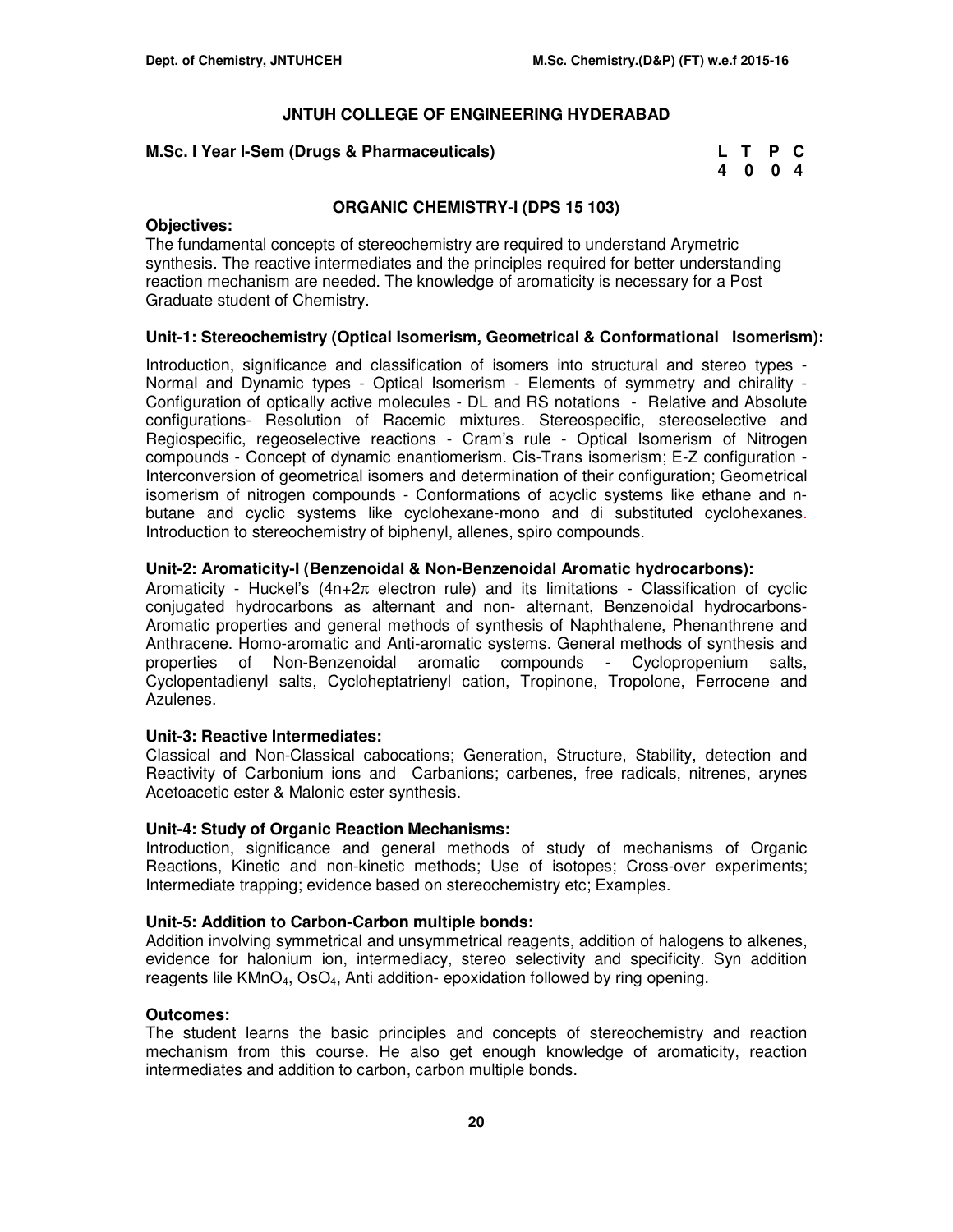# **Recommended Books**:

- 1) "Stereochemistry of Carbon Compounds" by Ernest L.Eliel, Tata-Mc Graw Hill Co., New Delhi (1975). Indian Education in 2003.
- 2) "Stereochemistry Conformation and Mechanism", by P.S. Kalsi, Wiley Eastern Ltd., New Delhi, Hyd. (1991).
- 3) "Carbocyclic Non-Benzenoid Aromatic Compounds", by Douglas Lloyd, Elsevier Publishing Company, Amsterdam, London, New York (1966).
- 4) "Advanced Organic Chemistry", by Jerry March, John Wiley & Sons, New York, London. (2001).
- 5) "Organic Chemistry", by R.T.Morison and R.N.Boyd, Allyn & Bacon Inc., (printed in Singapore) (2001).
- 6) "University Chemistry", Vols II & III by C.P.Murthy, S.F.Mehidi Ali and P.K. Dubey, New Age International (P) Ltd., New Delhi, Hyderabad (1996).
- 7) "Organic Chemistry", Vol.I, by S.M.Mukherji, S.P. Singh and H.P. Kapoor, Wiley Eastern Ltd., New Delhi, Hyderabad. (1985).
- 8) "Organic Chemistry", by Paula Yurkanis Bruice, Pearson Education (Singapore) Pvt. Ltd., Delhi (2001).
- 9) "Organic Reaction Mechanisms", by Raj K. Bansal, Tata-Mc Graw Hill Co., New Delhi (1998).
- 10) "A Guide-book to Mechanism in Organic Chemistry", by Peter Sykes Orient Longmans Ltd., New Delhi (1976).
- 11) "Mechanism and Theory in Organic Chemistry", by T.H.Lowry and K.S. Richardson, Harper & Row Publishers, London (1988).
- 12) "Organic Stereo-Chemistry" by Henri Kagan, Edward Arnold Publishers, London (1979).
- 13) "Advanced Organic Chemistry" by Arun Bhal & B.S. Bhal, S. Chan Company Pvt. Ltd. New Delhi.
- 14) "Organic Chemistry" by Janice G. Smith, Tata McGraw Hill Company Ltd., 2<sup>nd</sup> Edition, 2008.
- 15) "Organic Chemistry" by Stanley H Pine, Tata McGraw Hill Company Ltd., 5<sup>th</sup> Edition, 2008.
- 16) "Introduction to Organic Chemistry" by Jhon Mc Murry, Cengage Pvt. Ltd. New Delhi, 2008.
- 17) Text book of organic chemistry by Carey & Sundberg.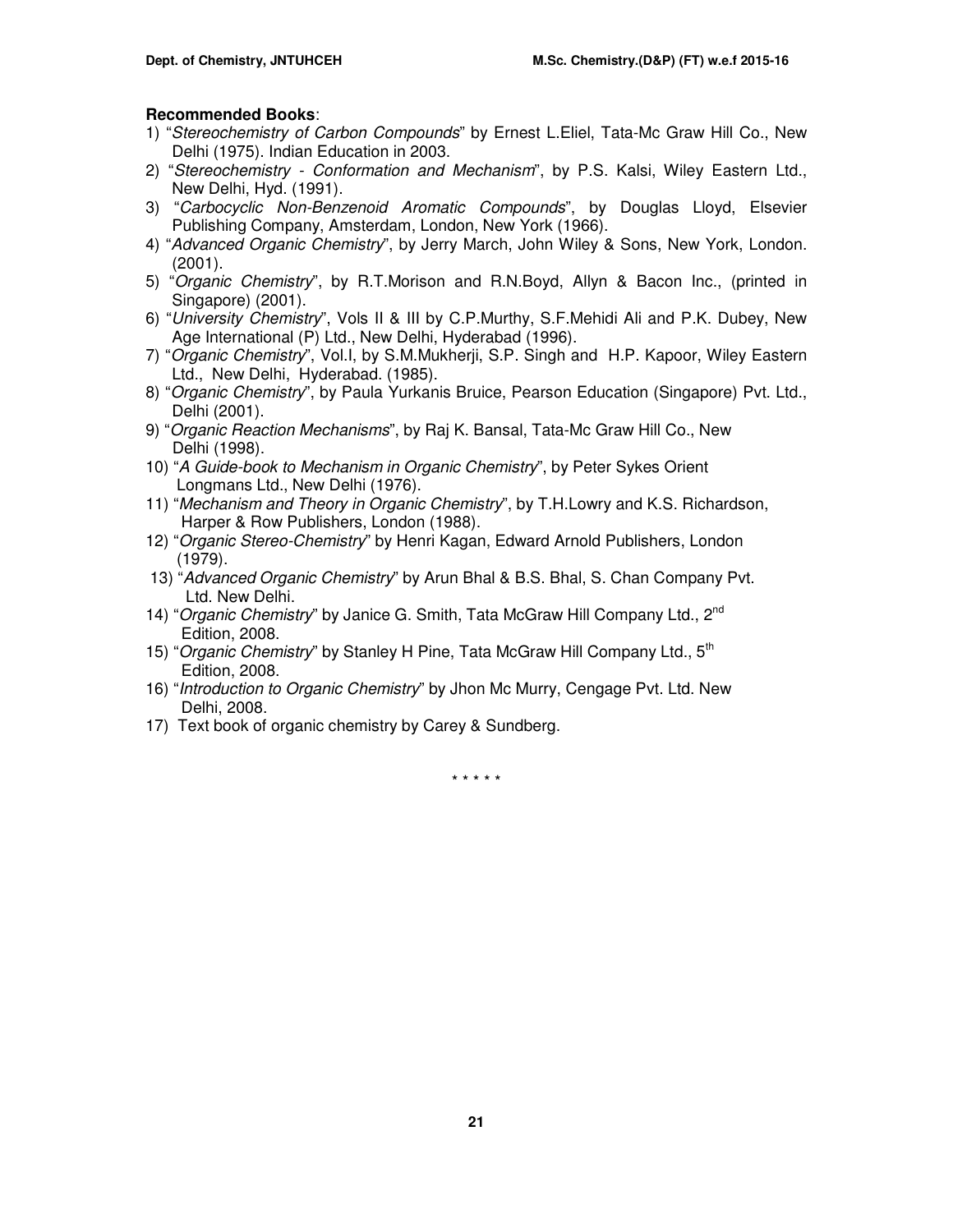| M.Sc. I Year I-Sem (Drugs & Pharmaceuticals) | L T P C |  |  |
|----------------------------------------------|---------|--|--|
|                                              | 4 0 0 3 |  |  |

# **Elective-1 : ENVIRONMENTAL CHEMISTRY (DPS 15 104)**

**Objectives**: The importance of Environmental Chemistry various aspects of environmental pollutions with necessary concepts are included. Various environmental issues which are on debate will be discussed in comprehensive manner.

## **Unit-1: Environment and Biodversity:**

Introduction, Importance of environmental education, Components of environment and their interaction – Biogeochemical cycles – Water cycle, carbon cycle, oxygen cycle. Biodiversity and its conservation.

### **Unit-2: Air Pollution:**

Classification of Air Pollutants and their emission sources. Physicochemical Pollutants-Oxides of Nitrogen, Sulphur, Hydrocarbons and their effects on health and environment. Greenhouse effect- Acid rain, Chlorofluoro carbons. Secondary Air Pollutants-Photochemical Reactions, Depletion of Ozone layer, PAN-Photochemical Smog, Effect of Gasoline on Air pollution. Control of CO,  $NO<sub>x</sub>$ , SO<sub>x</sub> emissions. Catalytic Control devices for Automobiles, Cyclone Seperators, Filters, Electrostatic Precipitators.

## **Unit-3: Soil & Pesticide Pollution:**

Sources of Soil Pollution , Classification of Soil Pollutants, Sources and Classification of Solid Waste, Solid Waste Management – Open Dumpling, Sanitary Land Fill, Incineration, Compositing, Recovery and Recycling of Solid Waste. Classification of Pesticides, Degradation of Pesticides, Control methods of Pesticide Pollution.

## **Unit-4: Water and its Pollution:**

**Water:** Hardness of water, Types of hardness , causes of hardness , units of hardness . Determination of hardness by EDTA Method. Boiler troubles : Priming, foaming, scales, sludges and caustic embrittlement. Treatment of boiler feed water – Internal treatment (Calgon, carbonate and Phosphate conditioning) – External treatment- Lime Soda, Zeolite and Ion exchange processes – Numerical Problems. Potable Water - Characteristics , treatment , sterilization by chlorination – Break point chlorination, Ozonation .Desalination of water by Reverse Osmosis .

**Water Pollution**: Types of water pollutants and their effects - Measurement of BOD, COD, TOC. Chemical analysis of water - Alkalinity , Dissolved Oxygen.

**Waste Water Treatment** : Primary, Secondary and tertiary treatment methods. Fluorine contamination – Removal methods – Nalgonda Technique, membrane technology (defluoridation). Estimation of fluoride – Alizarin methods,

## **Unit-5: Environmental monitoring methods:**

Environmental monitoring methods – Qualitative and quantitative analysis of trace metals by AAS. Detection and quantitative analysis of I and II group elements by Flame Photometry. Management of toxic inhalations – Hg and Salicylate intoxication.

**Outcome**: The student will gain knowledge on various environmental problems, various types of pollution and environmental monitoring methods which include AAS, HPLC, Flame photometry etc.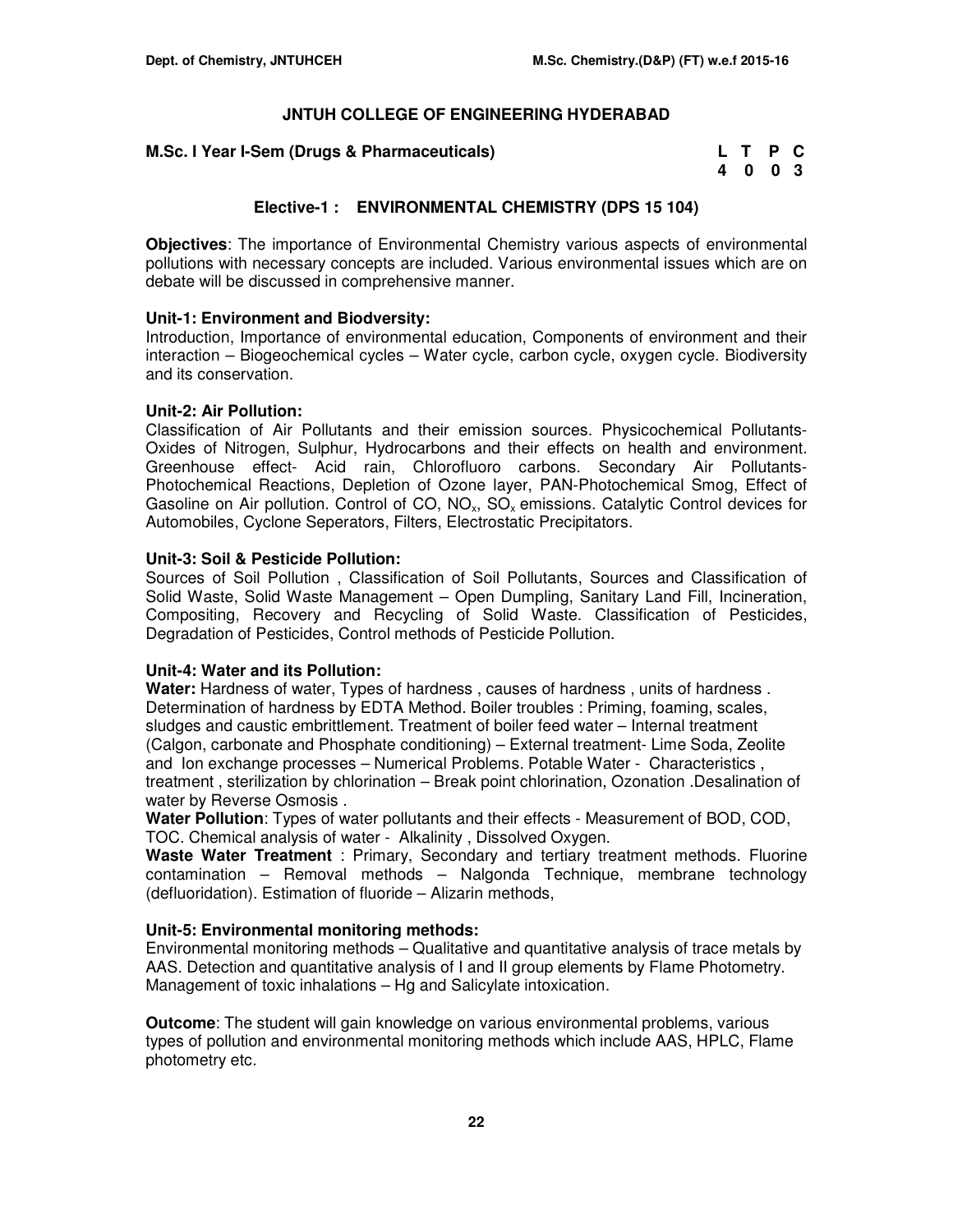# **Recommended Books:**

- 1. " Engineering Chemistry", 15<sup>th</sup> Edition by P.C.Jain and Monika Jain, Dhanpat Raj Publishing Company, New Delhi (2005)
- 2."Environmental Chemistry", V.P.Kudesia, Pragathi Prakashan, Meerut(2003).
- 3."Fundamental Concepts of Environmental Chemistry", G.S.Sodhi, Narosa Publishing House Pvt. Ltd., New Delhi (2002).
- 4. "Environmental Chemistry", A.K.De,New Age International Publishers, New Delhi (2003).
- 5. "An Introduction to Environmental Pollution", B.K.Sharma and H.Kaur, Goel Publishing House, Meerut (1999)
- 6."Environmental Chemistry", Ajay K.Bhagi & G.R.Chatwal, Himalaya Publishing House, New Delhi 2005
- 7."Environmental Chemistry", S.K.Banerji,Prentice-Hall of India, New Delhi (1999).
- 8. "Environmental Management ", H.V.Jadhav & Purohit , Himalaya Publishing House, New Delhi 2008.
- 9.'A text book of Environmental Studies", G.R.Chatwal & Harish Sharma, Himalaya Publishing House, New Delhi (2008)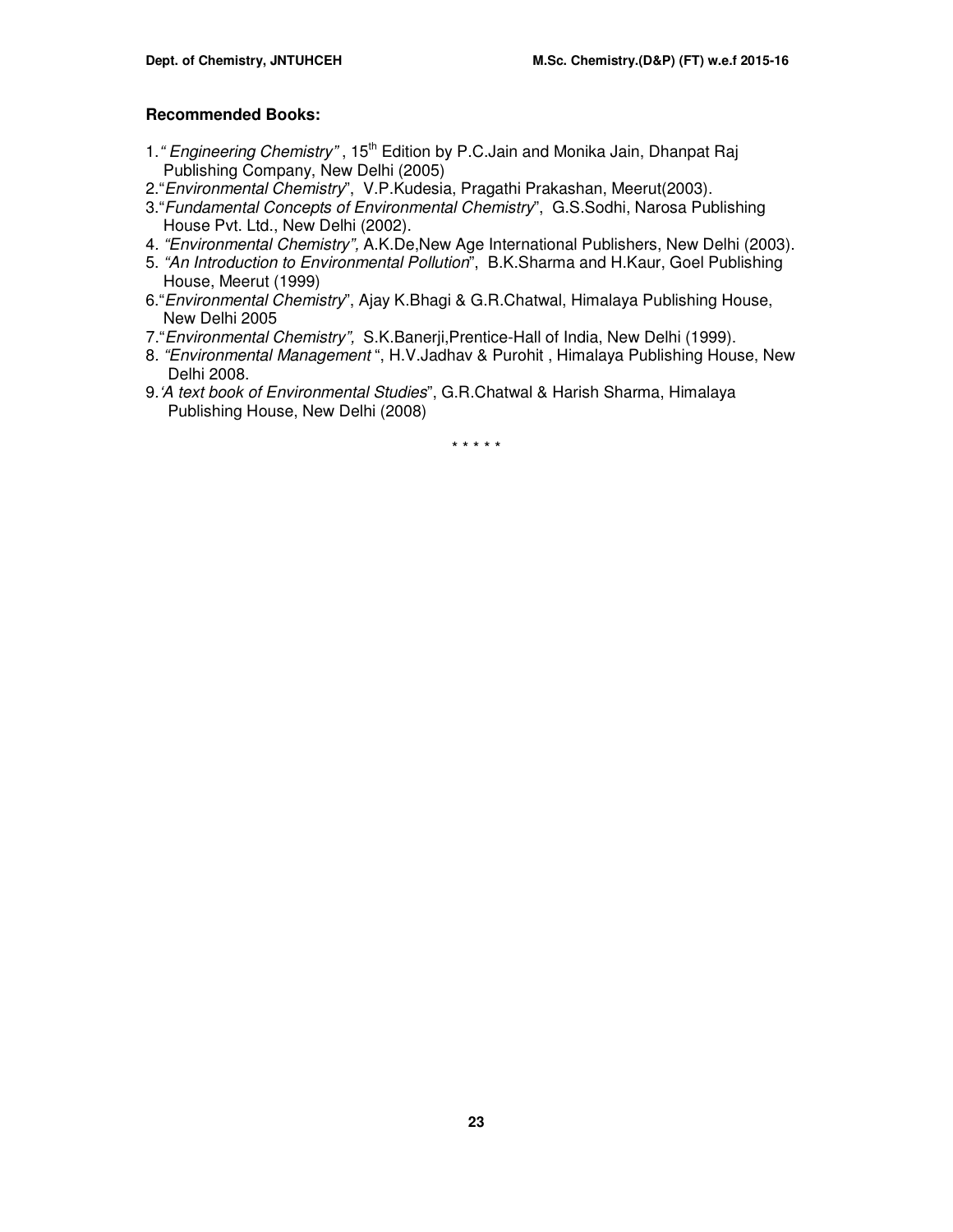**M.Sc. I Year I-Sem (Drugs & Pharmaceuticals)** 

| M.Sc. I Year I-Sem (Drugs & Pharmaceuticals) | L T P C |  |
|----------------------------------------------|---------|--|
|                                              | 4003    |  |

# **Elective-2 : CHEMISTRY OF ENGINEERING MATERIALS (DPS 15 104)**

## **Objectives:**

- 1. The student is made to understand the basic concepts of chemistry.
- 2. To inculcate the knowledge of various Engineering materials, nano materials, bio degradable polymers etc.

## **Unit-1: Cement and Allied materials**:

Types of cements-Port land cement – composition –setting and hardening of port land cement ( chemical reactions involved) .Testing properties and ISI specifications of cement, gypsum, plaster of Paris and lime- manufacture of lime.

### **Unit-II: Glass ceramics and porcelain:**

Glass –Physical and chemical properties of glass - raw materials- methods of manufacturing of glass – special glasses.

Ceramics: General properties of ceramics-raw materials-manufacture of ceramics-glaring in ceramics-applications of colours to the pottery.

Porcelain – raw materials –manufacture of Porcelain.

### **Unit-III: Nano materials :**

Preparation and classification of Nano materials – Nano catalysis. Applications of Nano catalysts for organic transformations. Applications of Nano materials for biomedical, environmental and chemical areas.

## **Unit-IV: Biodegradable polymers:**

Principles of biodegradation – Modes of biodegradation –Enzymatic degradation of biopolymers (polysaccharides), proteins, nucleic acids. Biodegradable polyamidescopolymers of α-amino acid ( glycine, serine), ε-aminocaproic acid. Benzyl substituted urethane – polyester urea – polyamide urethane – synthesis and properties. γ- polyglutamic acid, bacterial polymers. Applications – agriculture, medicine, packaging.

#### **Unit-V: Batteries:**

Classification-Primary(dry cell), secondary batteries ( Ni-Cd) cells. Fuel cells : Hydrogenoxygen fuel cells; advantages of fuel cells.

### **Outcomes:**

The student will learn the concepts of types, testing properties of cements, abrasives, glass. Nano materials, biodegradable polymers, batteries etc. Biodegradable polymers, nano materials for various applications will be included.

### **Recommended Books:**

- 1. "Text Book of Engineering Chemistry" B. Rama Devi, Mani, Misra, V. R. Reddy, Cengage Learning Pulications.
- 2. " Engineering Chemistry", 15<sup>th</sup> Edition by P.C.Jain and Monika Jain, Dhanpat Raj Publishing Company, New Delhi (2005)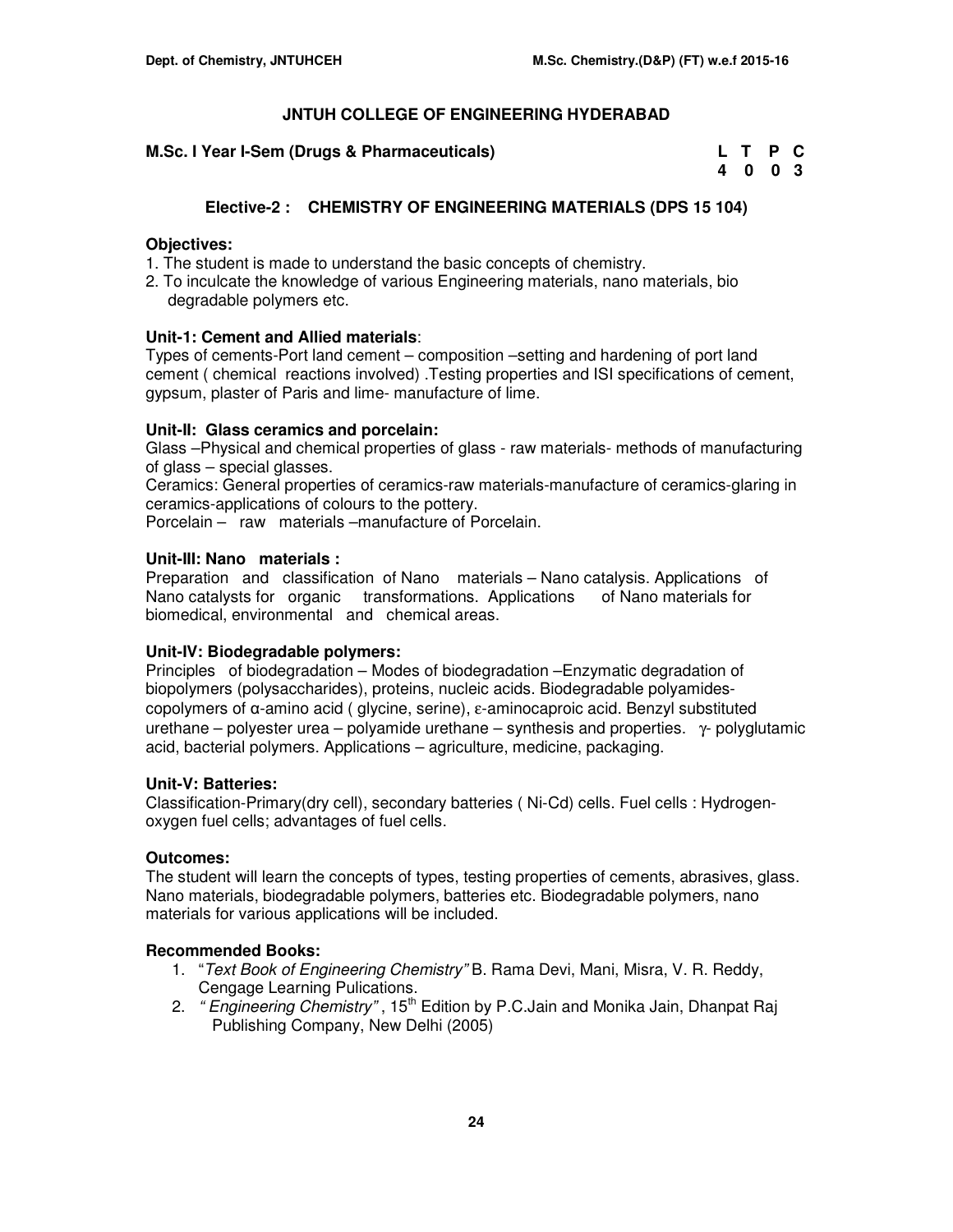# **M.Sc. I Year I-Sem (Drugs & Pharmaceuticals)**

| M.Sc. I Year I-Sem (Drugs & Pharmaceuticals) | L T P C         |  |
|----------------------------------------------|-----------------|--|
|                                              | $0 \t0 \t6 \t2$ |  |

# **PHYSICAL CHEMISTRY LABORATORY - I (DPS -15-L11)**

# **I) Chemical Kinetics:**

- a) Study of first order kinetics of hydrolysis of methyl acetate (acid catalysis).
- b) Study of the hydrolysis of ester by alkali and study of the order of the reaction (ethyl acetate).
- c) Study of the kinetics of reaction between acetone and iodine in acidic medium and determination of the order.
- d) Determination of rate constant and order of reaction between potassium persulphate and KI.

# **II) Phase rule:**

- a) To study the phase diagram of simple binary system (Phenol / Water).
- b) To construct the phase diagram of three component system containing (i)Ethanol, Benzene and Water (ii) Acetic acid, Chloroform and Water

# **III) Distribution Law:**

- a) To determine the Distribution Coefficient of benzoic acid between benzene and water.
- b) To determine the Distribution Coefficient of acetic acid between benzene and water.

# **IV) Adsorption:**

a) To determine the adsorption isotherm of acetic acid from aqueous solution of charcoal. b) To determine the adsorption isotherm of oxalic acid on silica gel.

# **Recommended Books**:

- 1. "Senior Practical Physical Chemistry", B.D.Khosla, 6<sup>th</sup> edition V.C.Garg and A.Khosla, R.Chand & Co., Delhi (1991).
- 2. "Practical Physical Chemistry", J.B.Yadav, 5<sup>th</sup> edition Krishna Prakash media Pvt Ltd, Meerut (1997).
- 3. "Practical Physical Chemistry", B.Viswanathan, P.S.Raghavan, 1<sup>st</sup> edition Viva Books Pvt. Ltd (2005).
- 4. "Experiments in Physical Chemistry" , David P. Shoemaker, Carl W. Garland and Joseph W. Nibler, 5<sup>th</sup> edition Mc Graw-Hill Book Company (1989).

\* \* \* \*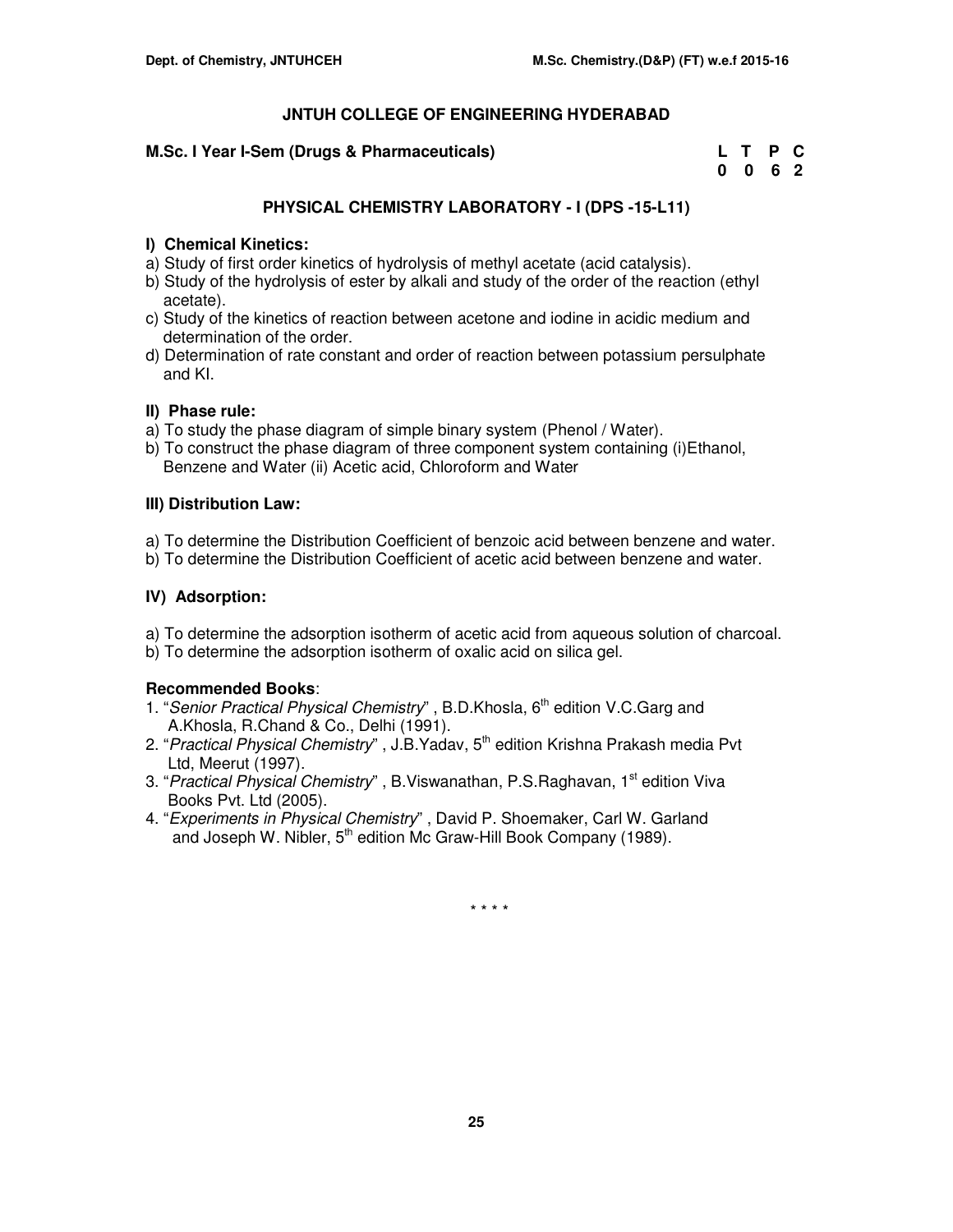# **M.Sc. I Year I-Sem (Drugs & Pharmaceuticals)**

| M.Sc. I Year I-Sem (Drugs & Pharmaceuticals) | L T P C |  |
|----------------------------------------------|---------|--|
|                                              | 0 0 6 2 |  |

# **INORGANIC CHEMISTRY LABORATORY – I (DPS 15 L12)**

# **I) VOLUMETRIC ANALYSIS**

# i) **Dichrometry**

- a) Estimation of Hypo by Dichromate.
- b) Estimation of Ferrous Iron.
- c) Estimation of Ferric Iron.

# ii) **Permanganometry**

- a) Estimation of Oxalic acid by Permanganate.
- b) Estimation of Ferrous Iron.
- c) Estimation of Ferric Iron.

# iii) **Iodometry**

a) Estimation of Copper.

# iv) **Cerimetry**

a) Estimation of Nitrite.

# v) **Complexometry**

- a) Estimation of Total Hardness of water.
- b) Estimation of Nickel by EDTA.
- c) Estimation of Copper by EDTA.
- d) Estimation of Calcium by EDTA.

# vi) **Precipitation Titrations**

a) Estimation of Zinc by Ferrocyanide method.

# **Books Recommended:**

- 1) Vogel's "Text book of Quantitative Chemical Analysis" .
- 2) "Advanced Inorganic Analysis", Dr. S.C. Rastogi, S.K. Agarwal & Keemti Lal.
- 3) "Analytical Chemistry ", S. M. Khopkar.
- 4) "Modern Experiments for Introductory Chemistry", H.A. Neidig & W.J. Stratton.
- 5) "A hand book of Analytical Chemistry "Vol-1, Dr. S.C. Rastogi & S.K. Agarwal.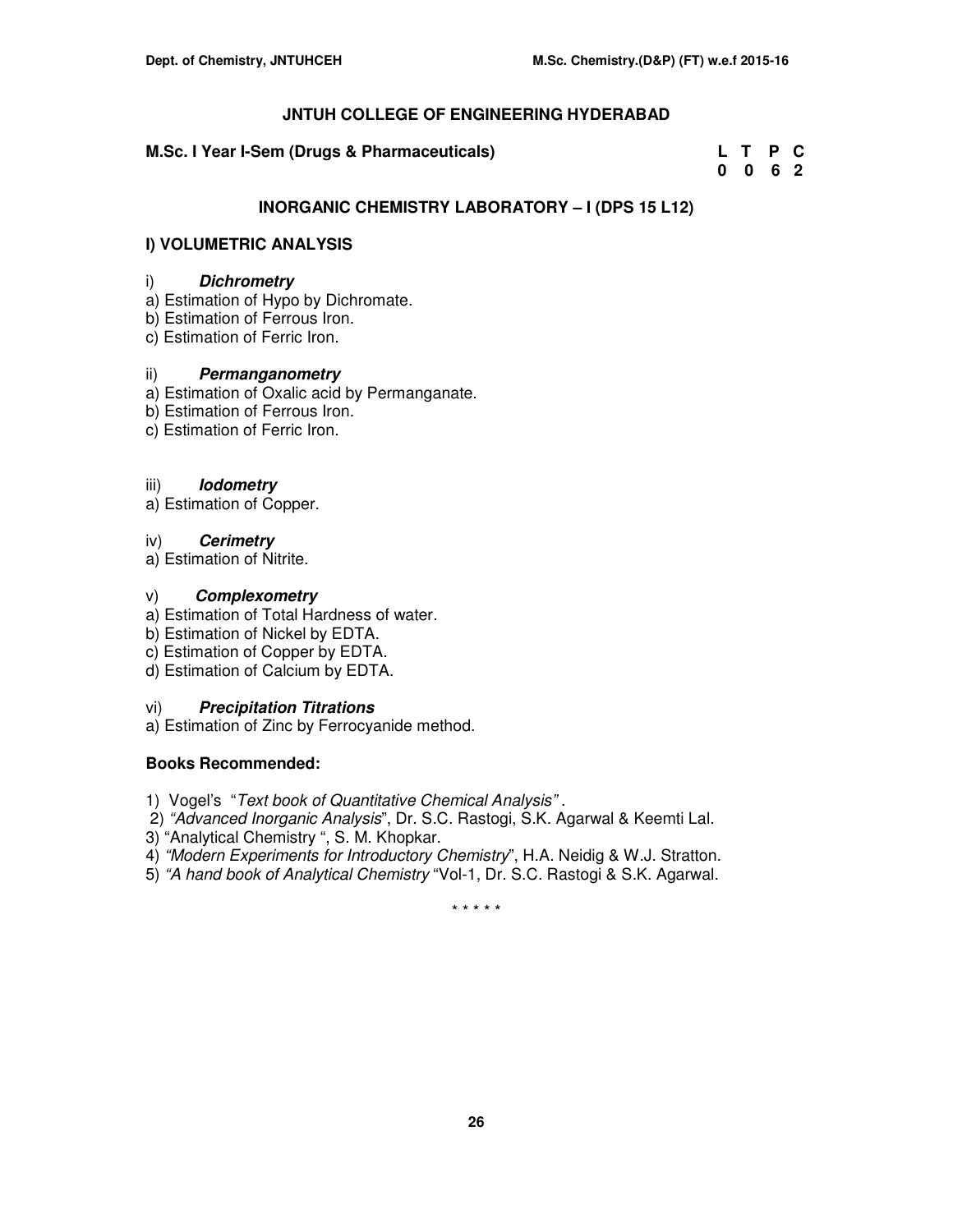# **M.Sc. I Year I-Sem (Drugs & Pharmaceuticals)**

| M.Sc. I Year I-Sem (Drugs & Pharmaceuticals) | L T P C                     |  |
|----------------------------------------------|-----------------------------|--|
|                                              | $0 \quad 0 \quad 6 \quad 2$ |  |

# **ORGANIC CHEMISTRY LABORATORY - I (DPS 15 L13)**

## **Purification methods of organic compounds:**

- i) Purification of solids Recrystallization, sublimation and fractional crystallization
- ii) Purification of liquids Distillation, fractional distillation, distillation at reduced pressure. iii)Seperation of leaf pigments- ( Chlorophyll a, Chlorophyll b and xanthophylls ) by paper chromatography .
- iv) Determination of purity of organic compounds : Using boiling point, melting point and mixed melting point

# **Organic Preparations and Extractions:**

- i) Preparation of m-dinitrobenzene from nitrobenzene by nitration.
- ii) Preparation of benzanilide from benzophenone via the oxime by Beckmann Rearrangement.
- iii) Preparation of benzylideneacetophenone from benzaldehyde & acetophenone by Claisen-Schmidt Reaction.
- iv) Cycloaddition of anthracene with maleic anhydride by Diels Alder Reaction.
- v) Preparation of benzoic acid and benzyl alcohol from benzaldehyde using Canizzaro's Reaction.
- vi) Preparation of β-napthylbenzoate using β-napthol and benzoyl chloride using Schotten – Baumann reaction.
- vii) Preparation of acetylsalicylic acid (aspirin) from salicylic acid.
- viii) Preparation of hippuric acid from glycine and benzoyl chloride.
- ix) Preparation of 7-hydroxy-4-methylcoumarin using resorcinol and ethyl acetoacetate.
- x) Preparation of azalactone from hippuric acid.
- xi) Preparation of tribromo aniline from aniline.
- xii) Preparation of Tribromophenol from phenol.

# **Recommended Books:**

- 1) "Quantitative and Qualitative analysis in Organic Chemistry" ,Vogel.
- 2) "Practical Organic Chemistry", Mann and Saunders.
- 3) "Laboratory Organic Manual", R.K.Bansal.

\*\*\*\*\*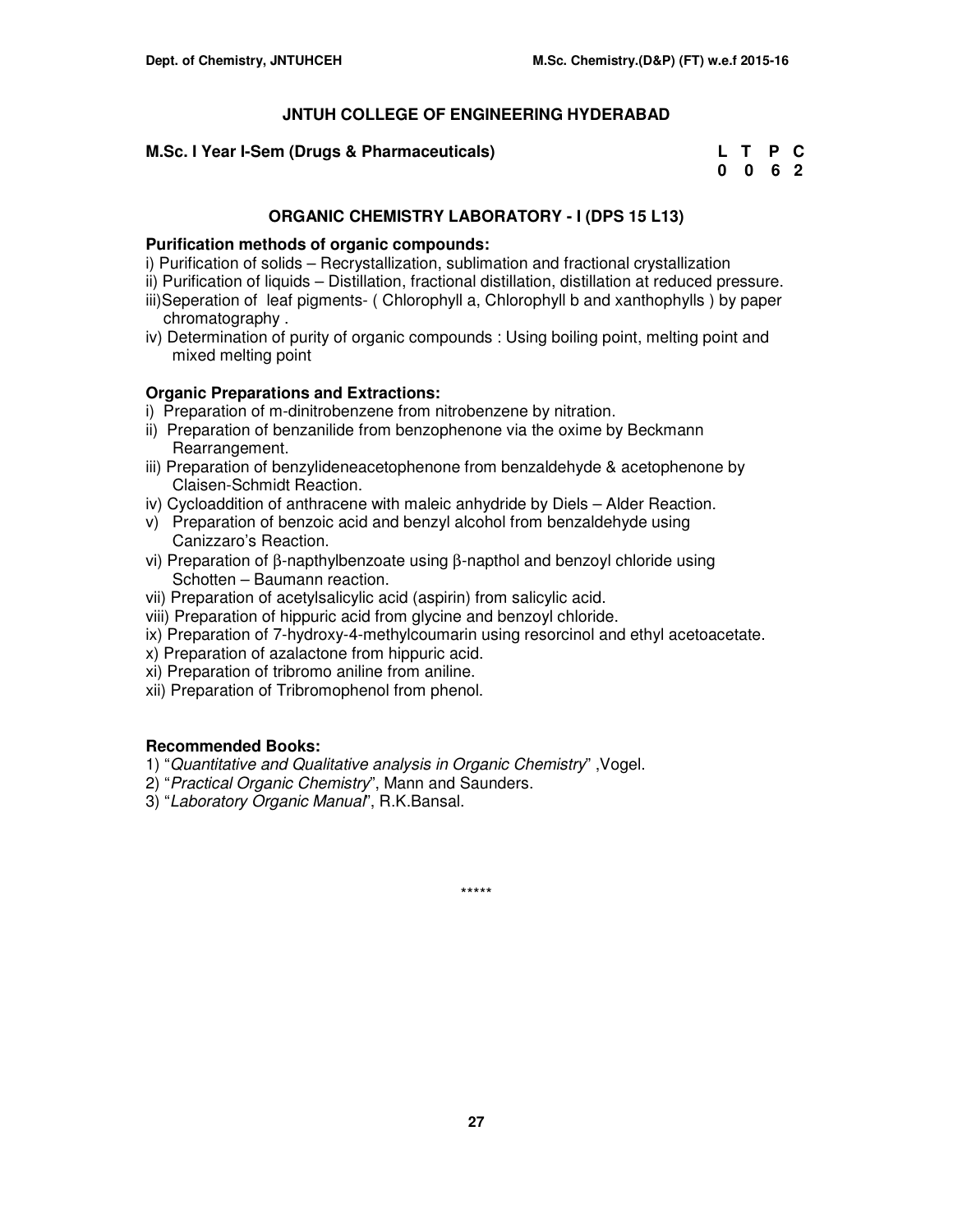# **M.Sc. I Year II-Sem (Drugs & Pharmaceuticals)**

| M.Sc. I Year II-Sem (Drugs & Pharmaceuticals) | L T P C |  |
|-----------------------------------------------|---------|--|
|                                               | 4004    |  |

# **PHYSICAL CHEMISTRY –II (DPS 15 201)**

## **Objectives:**

The student should have a chemical potential and fagacity and he should understand applications of physical chemistry on colloidal systems and acquire a basic knowledge of electrode potentials, surface chemistry, electrochemical cells and understands methods for prediction and control of corrosion.

## **Unit-1: Thermodynamics-II**

 Partial molar properties – significance –determination of partial molar properties from intercept method and apparent molar properties method. Chemical potential- Variation of chemical potential with T and P. Gibbs-Duhem equation- derivation and significance. Chemical potential of pure ideal gas . Thermo dynamic function of mixing of ideal gases . Applications of the chemical potential. Concept of Fugacity- Fugacity coefficient, Determination of Fugacity- by Graphical method and Approximate calculation method. Concept of activity coefficient.

# **Unit-2: Colloids & Surface Chemistry**

**Colloids:** Classification of colloids, preparation & purification of sols, properties of colloidselectrical properties, zeta potential and its measurement. Stability of sols and factors affecting their stability.

**Surface Chemistry:** Concept of adsorption, factors influencing adsorption. Adsorption isotherms – Freundlich , Langmuir , B.E.T theory of adsorption equation. Determination of surface area using B.E.T. method . Adsorption of gases on solids – Physisorption and chemisorption, Adsorption from solutions: Positive adsorption, negative adsorption, electrostatic adsorption, Gibbs adsorption. Applications of adsorption.

**Unit-3 : Phase rule:** Terms involved in phase rule – Derivation of phase rule – Phase diagrams of one component system ( Water and sulphur system), Two component system ( Lead-Silver system) and Iron carbon phase diagram. Heat treatment. Applications of Phase rule.

## **Unit-4: Electro chemistry & Corrosion**

**Electrochemistry:** Electrochemical cells- Galvanic cell and electrolytic cell, Electro chemical conventions, Chemical cells, concentration cells, measurement of liquid junction potential , single electrode potential , Nearst equation and its applications – Numerical problems . **Corrosion:** Definition, causes and affects of corrosion . Theories of corrosion – chemical and electro chemical corrosion- mechanism of electro chemical corrosion. Types of corrosion - Galvanic corrosion , concentration cell corrosion ( water line corrosion) , f actors affecting rate of corrosion ,protection against corrosion- Cathodic protection, Protective coatings – metallic coatings -anodic and cathodic coatings- Methods of application of metallic coatings dipping , cementation , cladding.

## **Unit-5: Chemical Kinetics-II**

Kinetics in liquid solutions : Theory of absolute reaction rates applicable to reactions in ideal solutions, the reaction between ions in solution- Salt effect. Fast reactions - Kinetics of fast reactions, study of fast reactions by stopped flow method, relaxation method, Flash photolysis and Nuclear magnetic resonance method.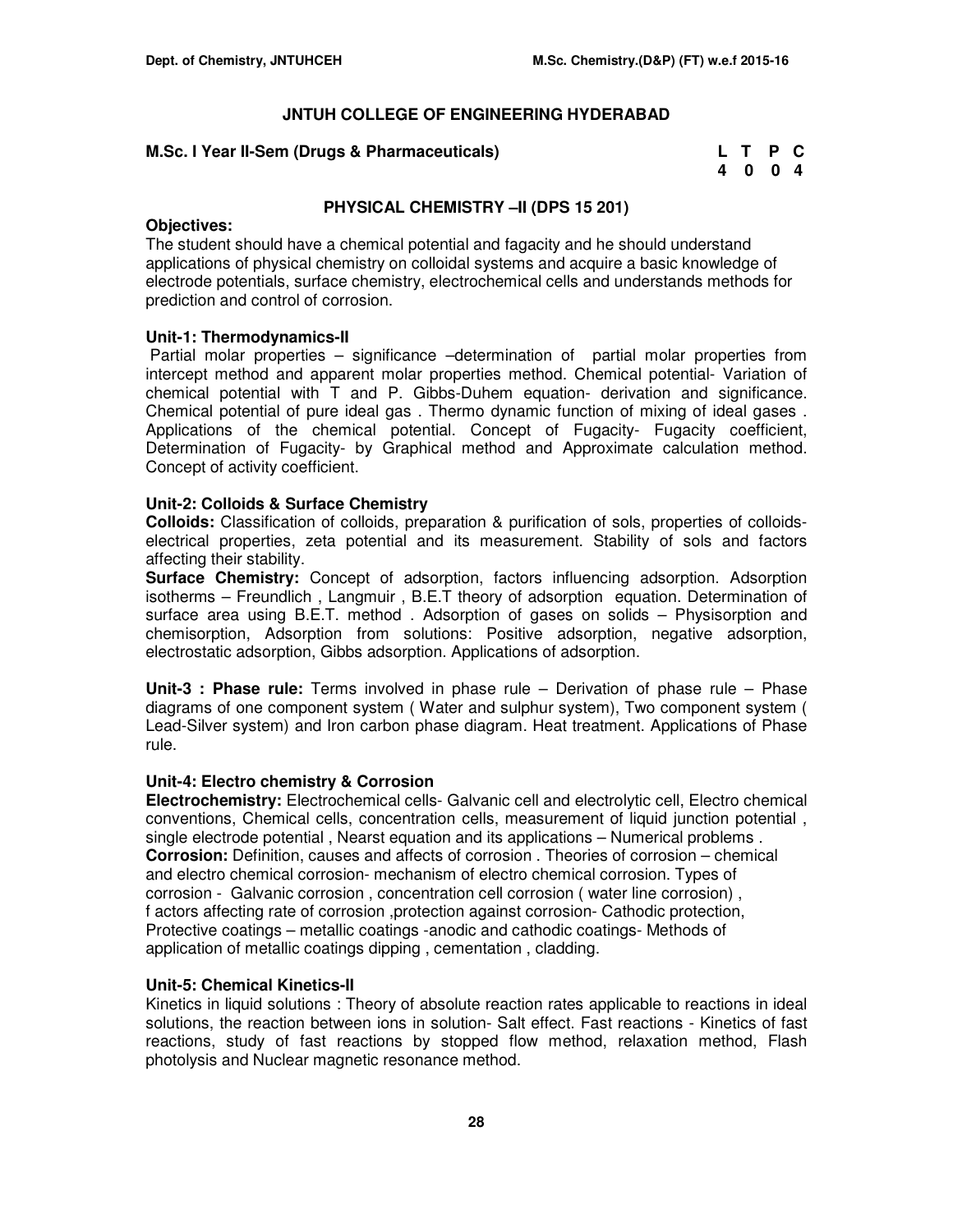**Outcomes:** The student will be able to estimate thermodynamic properties of substances in gas or liquid state of ideal and real mixture and how to interpret and apply properties of colloids in application of colloidal chemistry. He gets the basic knowledge on equations of electrochemistry and their applications to electro- analysis and how to recognize the different forms of corrosion and able to design infrastructure, plant, equipment and machinery against corrosion.

# **Recommended Books:**

- 1." Advanced Physical Chemistry" , Gurudeep Raj; Goel Publishing House, Meerut  $(24^{\text{th}}$  Edition, 1999)
- 2. "Physical Chemistry", Samuel Glasstone and D.Lewis; Mc Millan India Ltd. New Delhi (2<sup>nd</sup> Edition, 1984)
- 3. "Physical Chemistry ",Peter Atkins and J.D.Paula; ELBS, Low Price Edition  $(7<sup>th</sup>$  Edition, 2002)
- 4. "Chemical Kinetics" , K.J.Laidler; Tata Mc Graw-Hill Publishing CompanyLtd, New Delhi (2<sup>nd</sup> Edition, 1984)
- 5. "Principles of Physical Chemistry", Maron and Prutton;Oxford and IBH Publishing Co. Pvt Ltd (New Delhi) and Calcutta  $(4<sup>th</sup>$  Edition, 1966)
- 6. "Catalysia Principles and Applications " , B.Vishwanathan, S.Sivasanker; Narosa Publications, New Delhi (2002)
- 7. "Essentials of Physical Chemistry" Bahl, Tuli and Arun bahl; S.Chand and Company Ltd. New Delhi (Revised Edition, 2009)
- 8. "Physical Chemistry" ,Gordon M.Barrow Tata Mc Graw-Hill Publishing Company Ltd, New Delhi (5<sup>th</sup> Edition, 2008)
- 9. "Physical Chemistry", Thomas Engel & Philip Reid, Pearson Education.
- 10. " Physical Chemistry", David W.Ball, Thomson Broks/Cole, (1<sup>st</sup> Edition, 2007)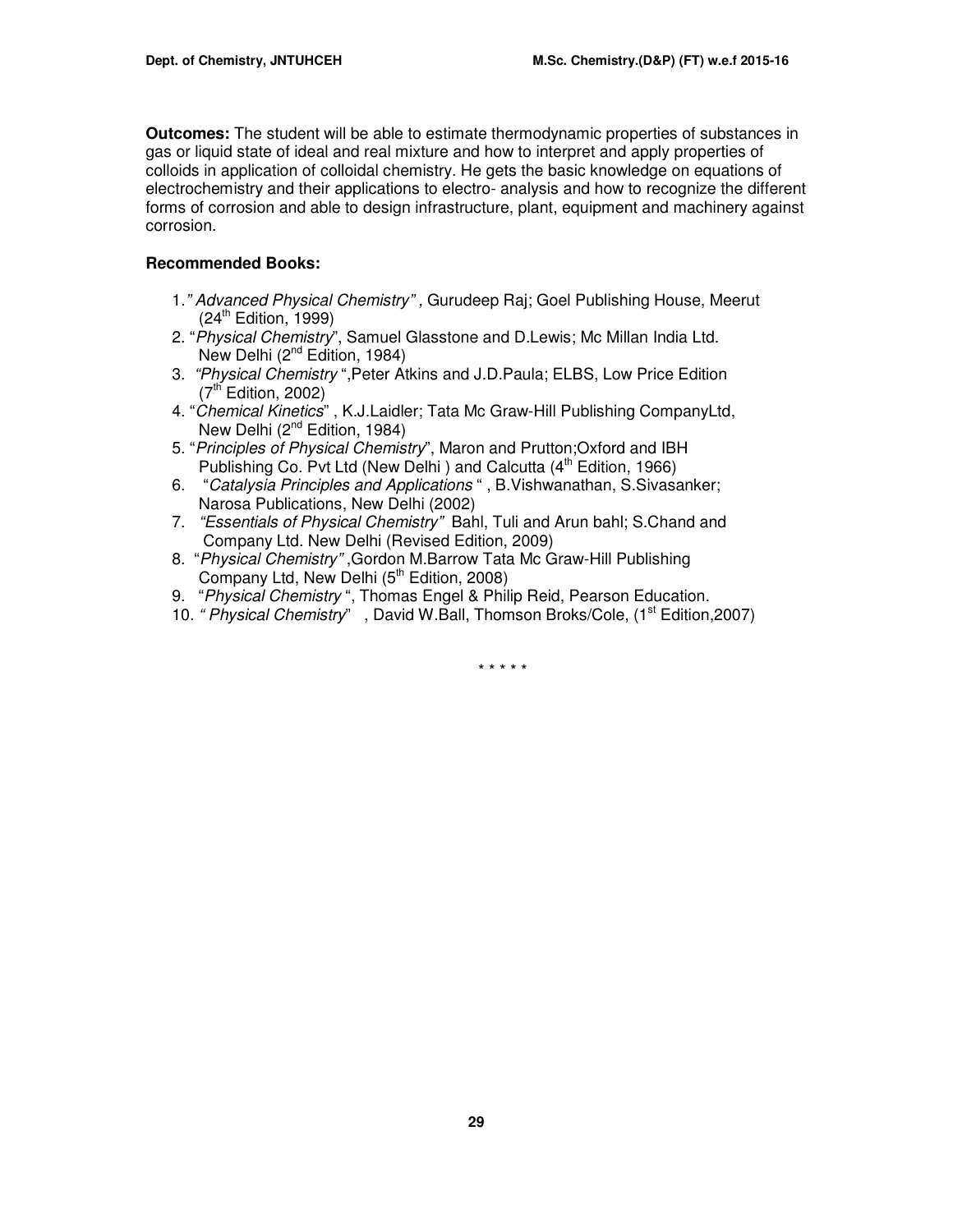#### **M.Sc. I Year II-Sem (Drugs & Pharmaceuticals)**

| M.Sc. I Year II-Sem (Drugs & Pharmaceuticals) | L T P C |  |
|-----------------------------------------------|---------|--|
|                                               | 4 0 0 4 |  |

# **INORGANIC CHEMISTRY - II (DPS 15 202)**

**Objectives:** The course is intended to give the concepts of point symmetry, electronic spectra of transition metal complexes, various organo metallic complexes and their catalytic applications, metal carbonyls and nitrosyls.

## **Unit-1: Symmetry of molecules**

Concept of Symmetry in Chemistry- Symmetry Operations - Symmetry Elements : Rotational Axis of Symmetry and types of Rotational Axis. Plane of Symmetry and types of planes. Improper Rotational Axis of Symmetry,Inversion center and Identity element. Molecular Point Groups**:** Definition, Properties and Notation of Point Groups, Classification of Molecules into  $C_1$ , $C_s$ , $C_i$ ,  $C_n$ ,  $C_{nv}$ ,  $C_{nh}$ ,  $C_{av}$  and other point groups – Exercises in Molecular Point Groups –Symmetry criteria for Optical activity.

## **Unit-2: Electronic spectra of Transition metal complexes**

Free ion terms and Energy levels: Configuration, Terms, States and Microstatescalculations for microsates  $p^2d^2$  configurations; L-S (Russel-Saunders) coupling scheme, J-J coupling scheme- Derivation of terms for various  $p^2d^2$  configurations.

**Selection rules:** Laporte orbital selection rule, spin selection rules. Spliting of energy lvels and spectroscopic states Orgel diagram for  $d^1$  to  $d^9$  metal complexes. Interpretation of electronic spectra of aquo complexes of T: (III), Cu(II). Charge transfer (L-M and M-L) spectra of complexes. Hole formalism-Energy ordering of terms ( Hund's rule)

## **Unit-3: Organometallic compounds**

Classification of Organometallics based on hapticity. Classification of Organometallics based on Polarity; S-bonded Organometallics and p-bonded Organometallics; General methods of the preparation of Main-group and Transition metal Organometallics. Nature of M-C bond, Synthesis and Bonding. Two electron ligands (Olefinic & Acetylinic) complexes, Three electron ligands (Allylic) complexes, Four electron ligand(Butadiene and Cyclobutadiene) complexes, Five electron ligand -Ferrocene complex.

## **Unit-4: Catalytic applications of Organo Transition Metal Complexes**

Oxidative addition and Reductive Elimination: Mechanism of Oxidative addition – Insertion reactions – Hydrogenation of Olefins by Wilkinson's Catalyst – Hydrosilation of Olefins – Isomerism of Olefins, Ziegler – Natta Polymerisation of Olefins – Oligomerization of Butadiene, hydroformylation of olefins–Oxidation of alkenes to aldehydes (Wakers process).

## **Unit-5: Metal Carbonyls & Nitrosyls**

Metal Carbonyls: Carbon monoxide as ligand-Molecular orbitals of CO- Donor and Acceptor molecular orbitals of CO. Bonding modes of CO-Terminal and Bridging. Classification onto low and high nuclearity carbonyl clusters. 18 Valence electron rule and its application to low nuclearity carbonyl clusters. Structures of  $Ni(CO)<sub>4</sub>, Cr(CO)<sub>6</sub>, Mn<sub>2</sub>(CO)<sub>10</sub>, Fe<sub>2</sub>(CO)<sub>9</sub>, Co<sub>2</sub>(CO)<sub>8</sub>$ and  $M_3(CO)_{12}$  &  $M_4(CO)_{12}$  ( M= Fe, Ru, Os). Synthesis of Acetic acid by Co<sub>2</sub>(CO)<sub>8</sub> as catalyst. Metal Nitrosyls: NO as a ligand – Molecular orbitals of NO – Donor and

Acceptor components, Bonding modes of NO – Terminal (Linear, Bent) and Bridging; Structural aspects of  $[IrCl(PPh<sub>3</sub>)<sub>2</sub>(CO)(NO)]<sup>+</sup>$  and  $[RuCl(PPh<sub>3</sub>)<sub>2</sub>(NO)<sub>2</sub>]<sup>+</sup>$ .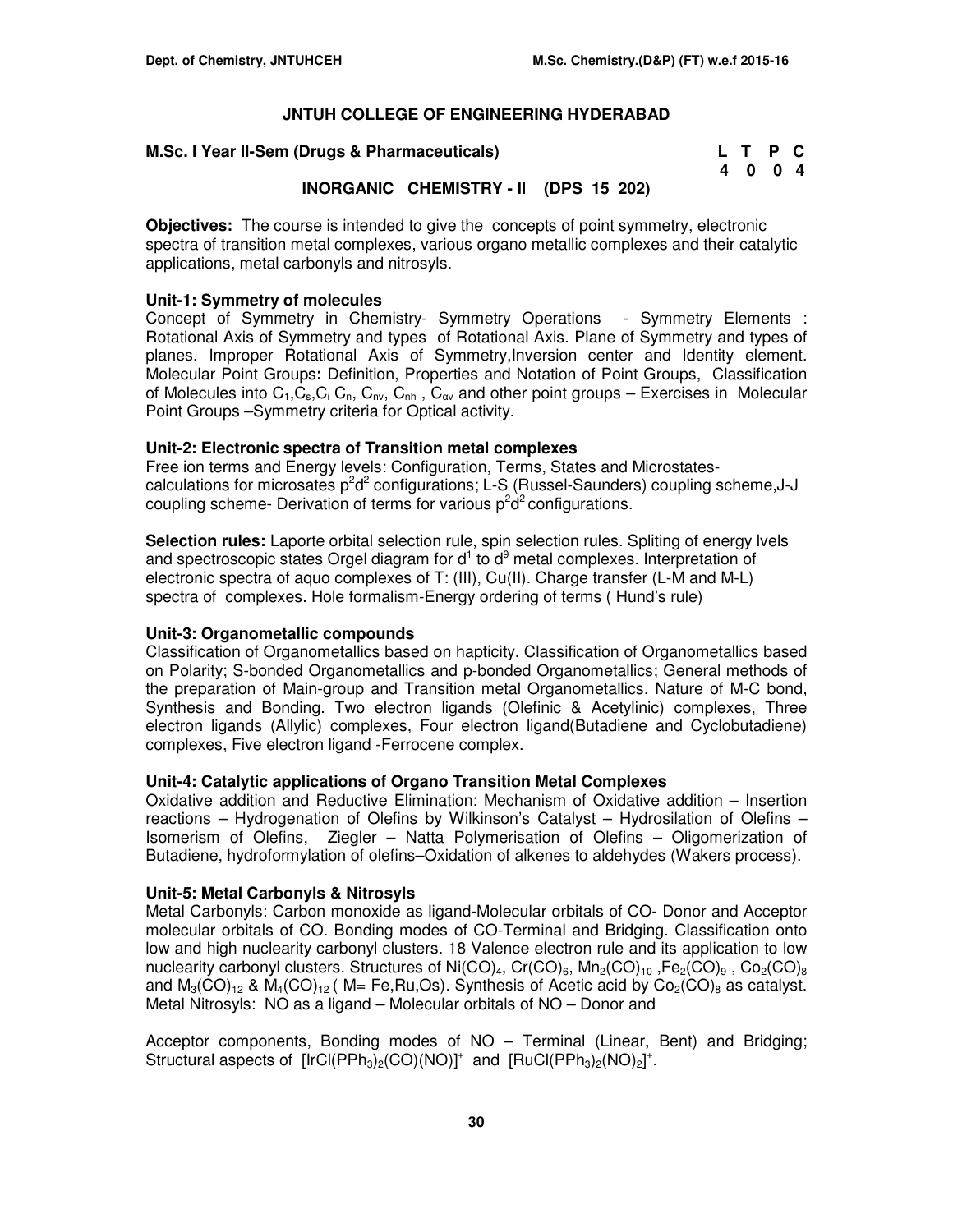**Outcomes:** After studying the course content, **t**he student would be able to understand concept of point symmetry, symmetry operations, symmetry elements, symmetry point groups. Electronic spectra of transition metal complexes, organotransition metal complexes and their catalytic applications, structure and bonding of metal carbonyls and nitrosyls.

# **Books Recommended:**

- 1. "Symmetry and Spectroscopy of Molecules", K.Veera Reddy, New Age International (P) Ltd. Publishers, 2<sup>nd</sup> Edition (2009).
- 2. "Advanced Inorganic Chemistry", F.A.Cotton, G.Wilkinson, C.A. Murillo and M.Bochmann, 6<sup>th</sup> Edition, Wiley-Interscience, Newyork (1999).
- 3. "Inorganic Chemistry", J.E.Huheey, E.A.Keiter, 4th Edition, Pearson Education Asia**,(**2001**).**
- 4. "Mechanism of Inorganic reactions", M.L.Tobe and J.Burgess, Addison Wesley Longmann (1999).
- 5. "Selected topics in Inorganic chemistry", W.U.Malik, G.D.Tuli &Madan, S.Chand & Co., Delhi (2002).
- 6. "Inorganic chemistry", Garry L Miessler, Pearson Education.( 3<sup>rd</sup> Edition, 2009).
- 7. "Concise Coordination Chemistry", RGopalan and V.Ramalingam, Vikas Publishing House Pvt.Ltd., New Delhi.
- 8. "Organometallic Chemistry " , R.C.Mehrotra & A. Singh, New Age International (P) Ltd. Publishers.
- 9. "Introduction to Ligand fields", B N Figgis, Wiley Eastern Ltd, New Delhi.
- 10) "Organotransition metal chemistry fundamental concepts and applications", John Akio Yamamato, Wiley & Sons.
- 11. "Applied Homogeneous Catalysis with organometallic compounds" Vol. I & Vol. II, Boy Cornills and W A Herrmann – VCH.
- 12. "Organo metallic compounds", G E Coates, M C H Green, K Wade Vol. II.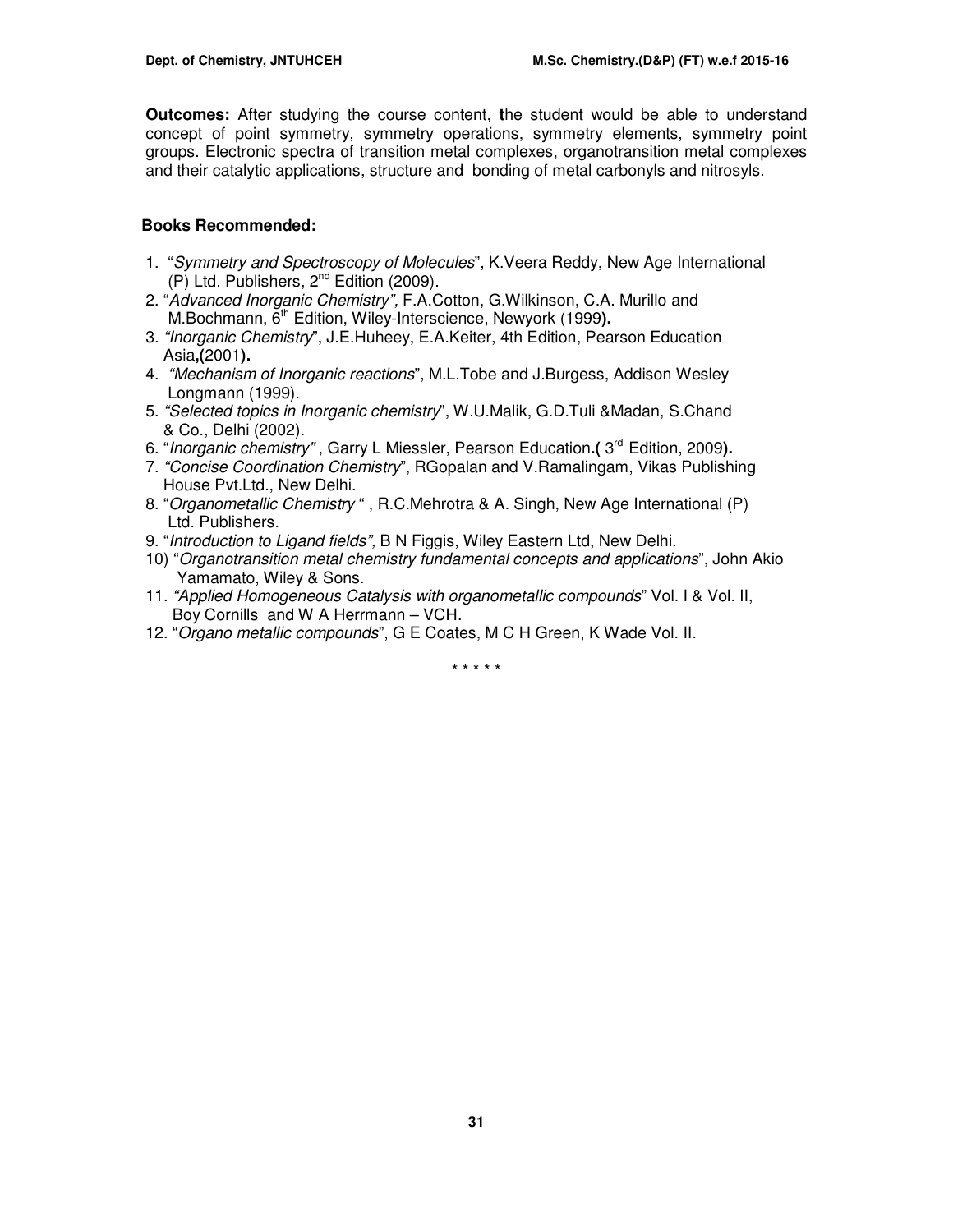| M.Sc. I Year II-Sem (Drugs & Pharmaceuticals) |  |  | L T P C |  |  |
|-----------------------------------------------|--|--|---------|--|--|
|-----------------------------------------------|--|--|---------|--|--|

| M.Sc. I Year II-Sem (Drugs & Pharmaceuticals) | L T P C |  |
|-----------------------------------------------|---------|--|
|                                               | 4004    |  |

# **ORGANIC CHEMISTRY - II (DPS 15 203)**

## **Unit-1: Reaction Mechanism – I:**

Aromatic nucleophilic substitutions  $- S<sub>N</sub>1$ ,  $S<sub>N</sub>2$  and benzyne mechanisms with evidences. Neighbouring group participation of oxygen, sulphur and  $\sigma$ ,  $\prod$  bonds – (anchimeric assistance, retention of configuration.) Introduction to non-classical carbocations – Von-Ritcher rearrangement.

**Unit-2: Heterocyclic Compounds – I:** Importance, synthesis, reactivity, aromatic character of imidazole,pyrazole, oxazole, thiazole, isoxazole, isothiazole, pyridazine, pyrimidine, pyrazine.

**Unit-3: Heterocyclic Compounds – II:** Importance, synthesis, reactivity of Indole, benzofuran, benzo thiazole,quinoline, isoquinoline, benzimidazole, Coumarine, chromones.

### **Unit-4: Molecular Rearrangements-I:**

Definition and Classification; General mechanism of Molecular rearrangements; Nucleophilic, Electrophilic, Free-radical Rearrangements - Examples; Whitmore - 1, 2– shifts, Stereochemical implications. Molecular rearrangements involving Carbocations; Wagner-Meewein, Pinacol, Allylic, Wolff, Arndt-Eister. Demjanov, Dienone-Phenol Rearrangements.

### **Unit-5: Molecular Rearrangements-II:**

Molecular rearrangements involving electron - deficient oxygen – Baeyer-Villiger oxidation, Base catalysed rearrangements Favorskii rearrangement and Benzilic acid smile rearrangements. Molecular rearrangement involving electron deficient nitrogen – Beckmann, Hoffmann, Lossen, Schmidt and Curtius rearrangements.

## **Recommended Books**:

- 1) "Organic Chemistry", R.T.Morison and R.N.Boyd, Allyn & Bacon Inc., (printed in Singapore) (2001).
- 2) "Advanced Organic Chemistry", Jerry March, John Wiley & Sons, New York, London. (2001).
- 3) "Heterocyclic Chemistry" ,T.Gilchrist.
- 4) "Heterocyclic Chemistry" , Raj K.Bansal
- 5) "Introduction to Heterocyclic Chemistry" , R.M. Acheson.
- 6) Molecular Rearrangements by Jack Lee, Wiley Publications
- 7) "University Chemistry", Vols II & III ,C.P.Murthy, S.F.Mehidi Ali and P.K. Dubey, New Age International (P) Ltd., New Delhi, Hyderabad **(**1996).
- 8) "Organic Chemistry", Paula Yurkanis Bruice, Pearson Education (Singapore) Pvt. Ltd., Delhi (2001).
- 9) "Organic Chemistry", Francis A Carey, Tata Mc Graw Hill, New Delhi, 7<sup>th</sup> Edition.
- 10) "Fundamentals of Organic Chemistry" , Mc Murry and Simanek, Cenagage Learning India Pvt. Ltd., New Delhi, 6<sup>th</sup> Edition.
- 11) "Essentials of Organic Chemistry" , P. Y. Bruice & K. J. Rajendra Prasad, Pearson Education, New Delhi, 2<sup>nd</sup> Edition, 2008.
- 12) "Organic Chemistry", B. Mehta & M. Mehta, Prentice Hall of India Pvt. Ltd., New Delhi, 3<sup>rd</sup> Edition.
- 13) "A Text Book of Organic Chemistry" ,Arun Bhal & B.S. Bhal, S. Chand Pvt. Ltd., Revised Edition, 2008.
- 14)."Heterocyclic Chemistry" , J.A.Joule, K.Mills and G.F.Smith.

\* \* \* \*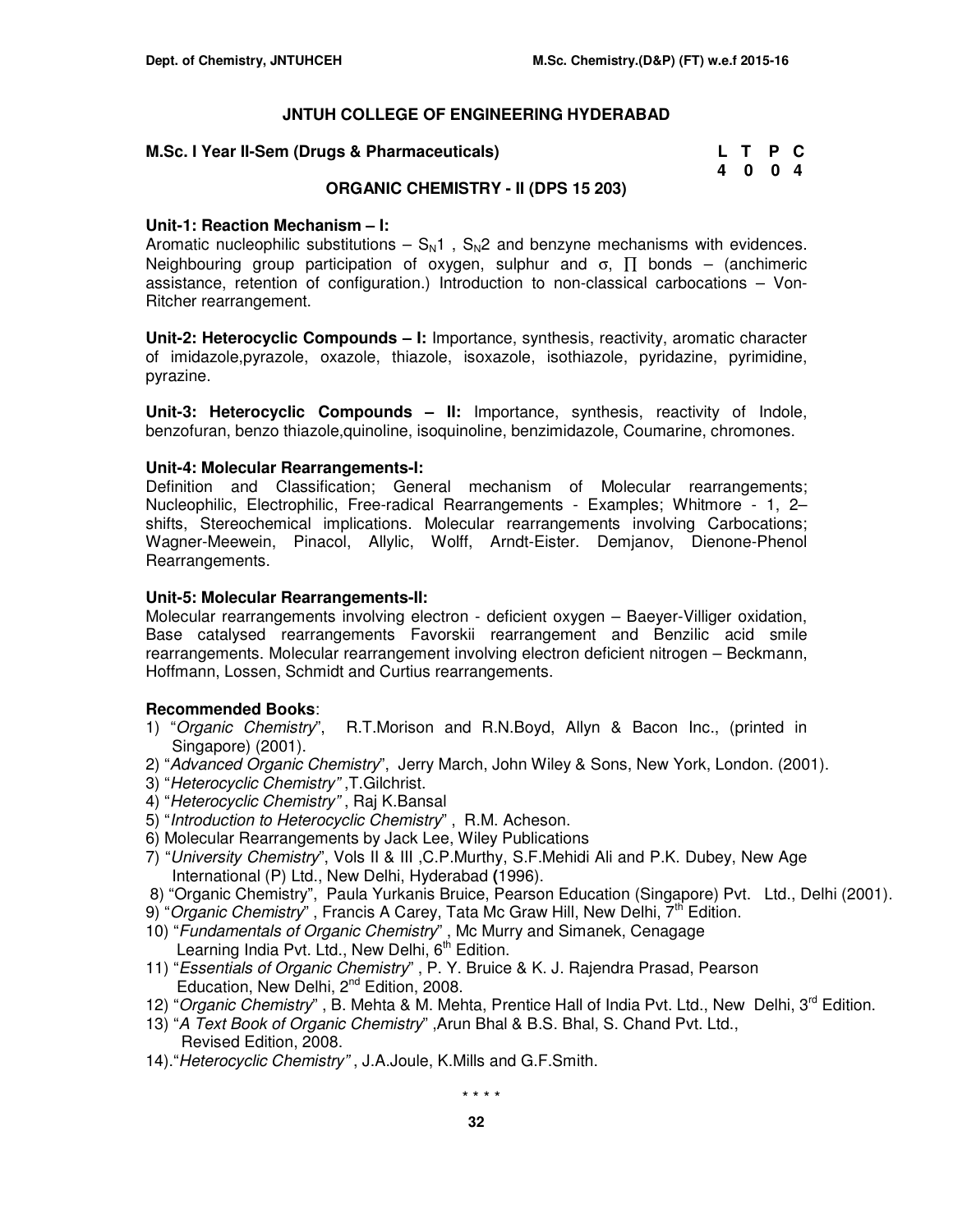# **M.Sc. I Year II-Sem (Drugs & Pharmaceuticals)**

| M.Sc. I Year II-Sem (Drugs & Pharmaceuticals) | L T P C |  |
|-----------------------------------------------|---------|--|
|                                               | 4 0 0 3 |  |

# **Elective-1 : ANALYTICAL CHEMISTRY (DPS 15 204)**

# **Objectives:**

1) To understand the basic principles of analytical methods and electro analytical methods. 2) X –ray diffraction studies and TGA,DTA analysis helps the student to analyse organic and inorganic compounds.

# **Unit-1: UV-Visible Spectroscopy:**

Introduction; Basic concepts; Absorption Laws – Beer's Law and its significance, Electronic energy levels; Electronic transitions; Effects of conjugation ; Effetcs of solvents ; Steric hindrance and Coplanatiry; Concepts of Chromophores ; Auxochromes; Wood-Ward – Fieser rules for calculating absorption maxima in dienes;  $\alpha$ , β-unsaturated carbonyl compounds. Instrumentation – UV Visible Spectrophotometer; General applications of UV-absorption Spectroscopy ; Applications to Organic Compounds; Estimation of Ligand-metal rations in Complex compounds by Job's continuous variation and mole-ratio methods.

## **Unit-2**: **Atomic Absorption & Emission Spectroscopy:**

Introduction to AAS; Principle; Differences between atomic absorption and flame Emission Spectroscopy; Grotrian diagram for sodium metal, Instrumentation ; Hallow cathode lamp, Atomizers, monochromator, detectors; Operation of AAS; Interferences – Spectral, Chemical, ionization, solvent interferences, Applications – Quantitative analysis, Qualitative analysis, Detection of non-metals. Introduction to AES; Theory, Types of Emission Spectra; Instrumentation ; Excitation source – flames, Dc-arc, ac-arc, ac-spark, electrodes, monochromator, detectors ; Applications – Qualitative analysis, Quantitative analysis, Inductively coupled Plasma Emission Spectroscopy – Direct Current Plasma, Inductively Coupled Plasma, ICP instrumentation.

## **Unit-3**: **Chromatographic Techniques:**

Introduction; Principle of Gas Chromatographic Separations; Instrumentation - sample injection, carrier gas, columns, detectors, RF Value; Applications of GC- Qualitative analysis; Quantitative analysis. Introduction to HPLC; Principle; Apparatus for HPLC; Solvents delivery system, Pumps, Sample Injection System, Column, Packing of columns; Advantages of HPLC. Applications of HPLC – In Inorganic Chemistry, Pharmaceutical Industry, Pollution Analysis, Pesticides etc.

# **Unit-4: Thermal Analysis**

Introduction – Types of thermo gravimetric analysis- Principle and method – Instrumentation  $-$  Derivative thermo gravimetric analysis  $-$  Applications. Differential thermal analysis  $-$ Principle of working – Simultaneous DTA- TGA curves- Factors effecting results – Applications – Thermometric titrations – Applications

## **Unit-5: Electron Spin Resonance Spectroscopy, SEM & X-RD Studies**

Introduction; Theory of ESR; Instrumentation ; Presentation of ESR Spectrum; Hyperfine Splitting ; Applications ; Study of free-radicals, Structure determination , Analytical applications. Introduction to SEM & X-RD studies.

**Outcomes:** The student will gain a thorough knowledge of U.V visible AAS, GC,HPLC, X R D, TGA, DTA Techniques and spectroscopic principles.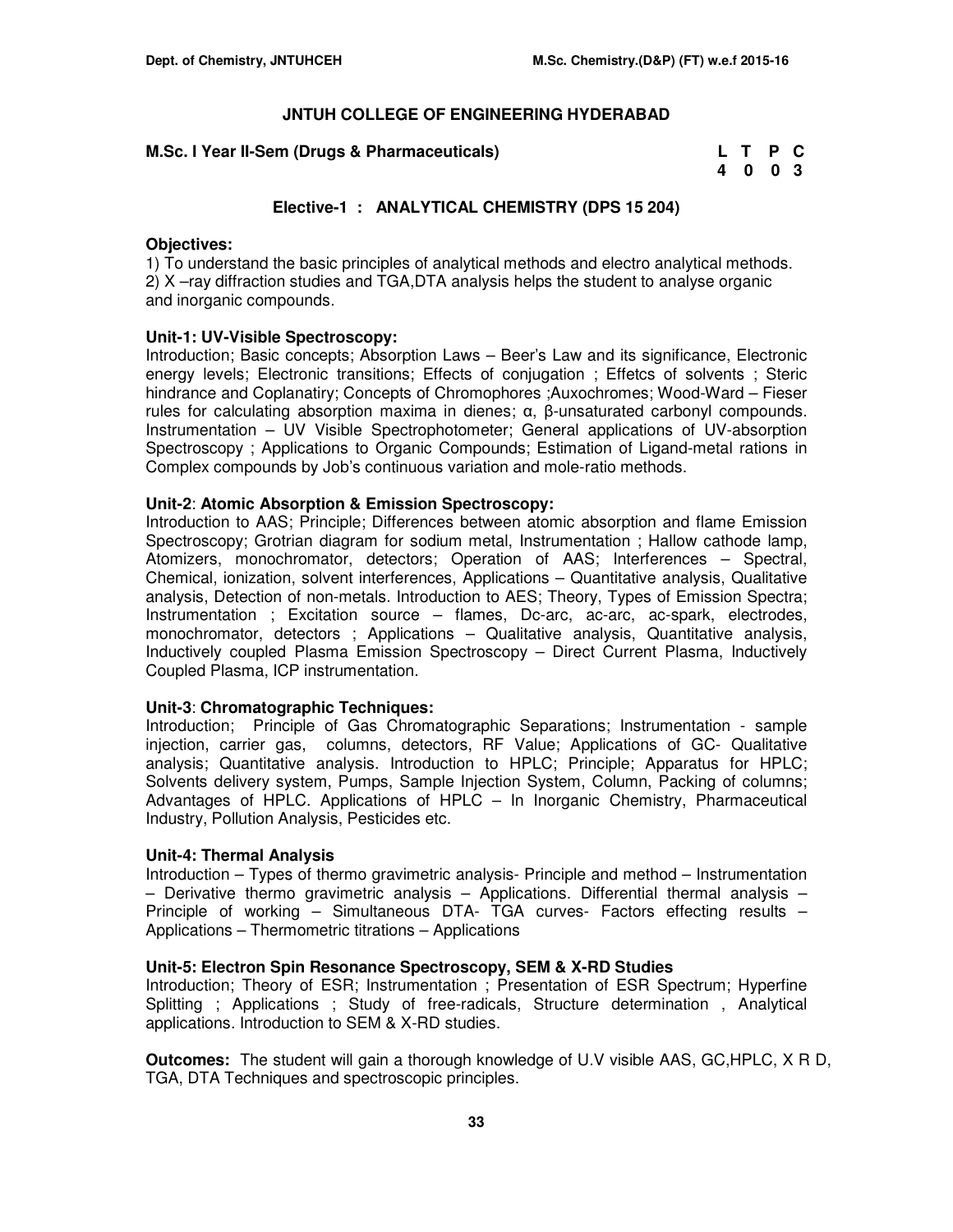# **Recommended Books:**

- 1. "Vogel's Text Book of Quantitative Chemical Analysis", J. Mendham, R.C. Denney, J.D. Barnes and M.J.K. Thomas, Pearson Education Pvt. Ltd., New Delhi, (2002).
- 2. "Instrumental Methods of Chemical Analysis", G.Chatwal & S.Anand, Himalaya Publishing House, New Delhi, (2000).
- 3. "Instrumental Methods of Chemical Analysis", B.K. Sharma, Goel Publishing House, Meerut, (1998).
- 4. "Organic Analytical Chemistry", Jag Mohan, Narosa Publishing House Pvt. Ltd., New Delhi, (2003).
- 5. "Analytical Chemistry Problems & Solutions", S.M.Khopkar, New Age International Pvt. Ltd., New Delhi, (2002).
- 6. "Analytical Chemistry" , G.L. David Krupadanam, D. Vijaya Prasad, K.Varaprasada Rao, K.L.N Reddy and C.Sudhakar, University Press (India) Ltd., Hyderabad (2001).
- 7. "Applications of Absorption Spectroscopy of Organic Compounds" , John R.Dyer, Prentice-Hall of India Pvt. Ltd., New Delhi (1969).
- 8. "Molecular Spectroscopy- Principles and Chemical Apllications" , P.R. Singh and S.K. Dikshit, S. Chand & Co., New Delhi (1988).
- 9). "Analytical Chemistry" , Gurdeep R. Chatwal, Himalaya Publishing House Pvt. Ltd., New Delhi.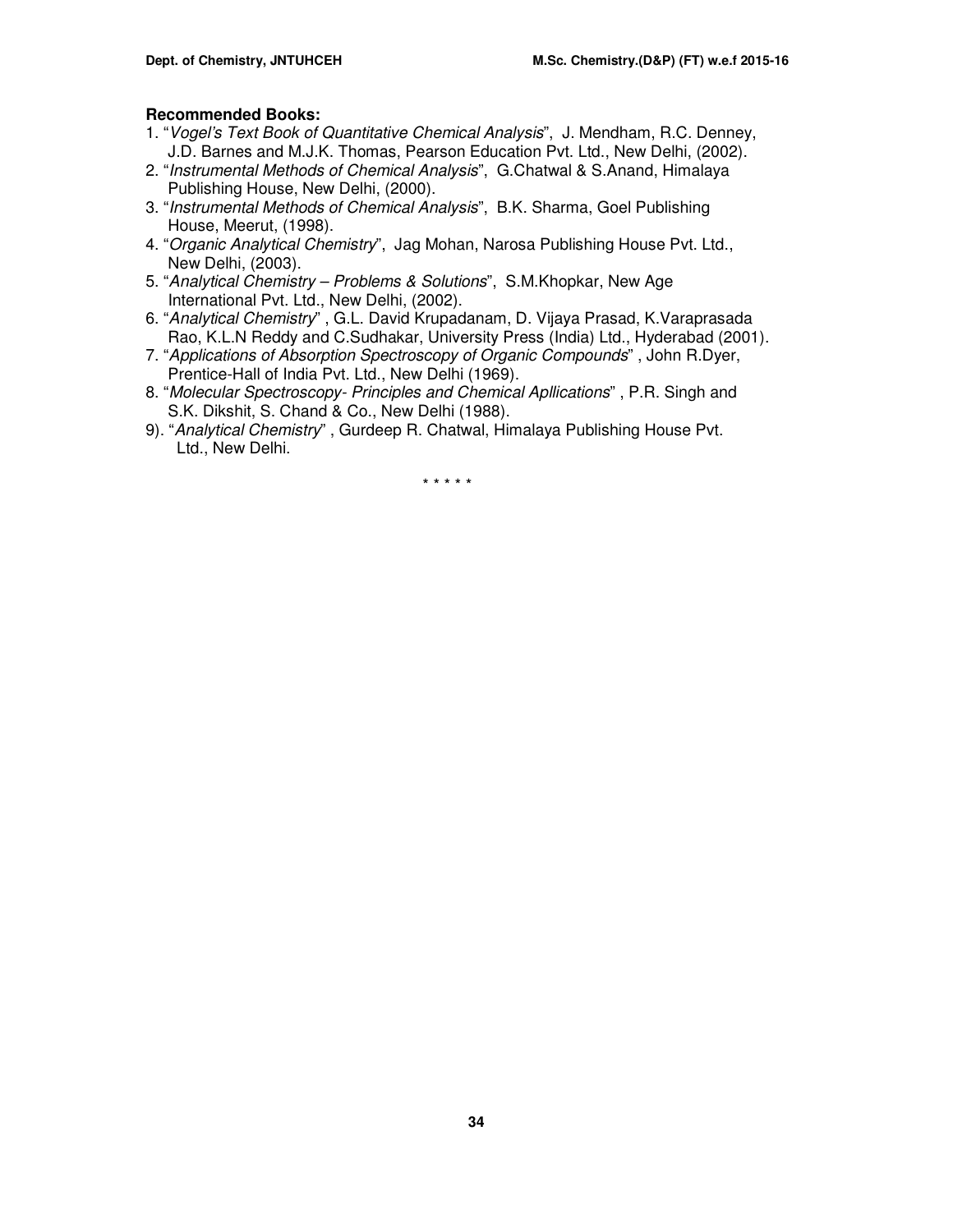**M.Sc. I Year II-Sem (Drugs & Pharmaceuticals)** 

| M.Sc. I Year II-Sem (Drugs & Pharmaceuticals) | L T P C |  |
|-----------------------------------------------|---------|--|
|                                               | 4 0 0 3 |  |

# **Elective-2 : SOFT SKILLS DEVELOPMENT & PRACTICE (OCY 15 204)**

# **Objectives:**

To improve the fluency of students in English

To facilitate learning through interaction

To illustrate the role of skills in real-life situations with case studies, role plays etc. To train students in group dynamics, body language and various other activities which boost their confidence levels and help in their overall personality development To encourage students develop behavioral skills and personal management skills

To impart training for empowerment, hereby preparing students to become successful professionals.

Unit-1: Introduction : Definition and introduction to soft skills- Hard Skills Vs Soft Skills -Significance of Soft/Life/Self Skills – Self and SWOT Analysis and

# 1. **Exercises on Productivity Development**

 Effective / Assertive Communication Skills ( Activity based) Time Management ( Case study) Creativity & Critical thinking (Case study) Decision making and problem solving ( Case study) Stress Management ( Case study)

# 2**. Exercises on Personality Development Skills**

 Self-esteem (Case study) Positive Thinking ( Case study) Emotional intelligence ( Case Study) Team building and leadership skills ( Case study) Conflict Management ( Case study)

# 3. **Exercises on Presentation Skills**

#### **Netiquette**

 Importance of oral presentation – Defining purpose – Analyzing the audience – Planning outline and preparing the presentation – Individual & group presentation – Graphical organizers – Tools and multi-media visuals. One Minute presentations ( Warming up)

 PPT on Project work – Understanding the Nuances of Delivery – Body language- Closing and handling questions -Rubrics for individual evaluation ( Practice sessions)

## 4. **Exercises on professional Etiquette and Communication**

 Role –play and simulation – Introduction oneself and others, Greetings, Apologies, requests, Agreement & Disagreement etc. Terlephone etiquette Active listening Group discussions ( Case study) – Group discussion s a part of selection procedure – Checklist of GDs Analysis of selected interviews ( Objectives of interview) Mock-Interviews ( Practice sessions) Job Application and preparing resumeProcess writing ( Technical vocabulary) – Writing a project Report – Assignments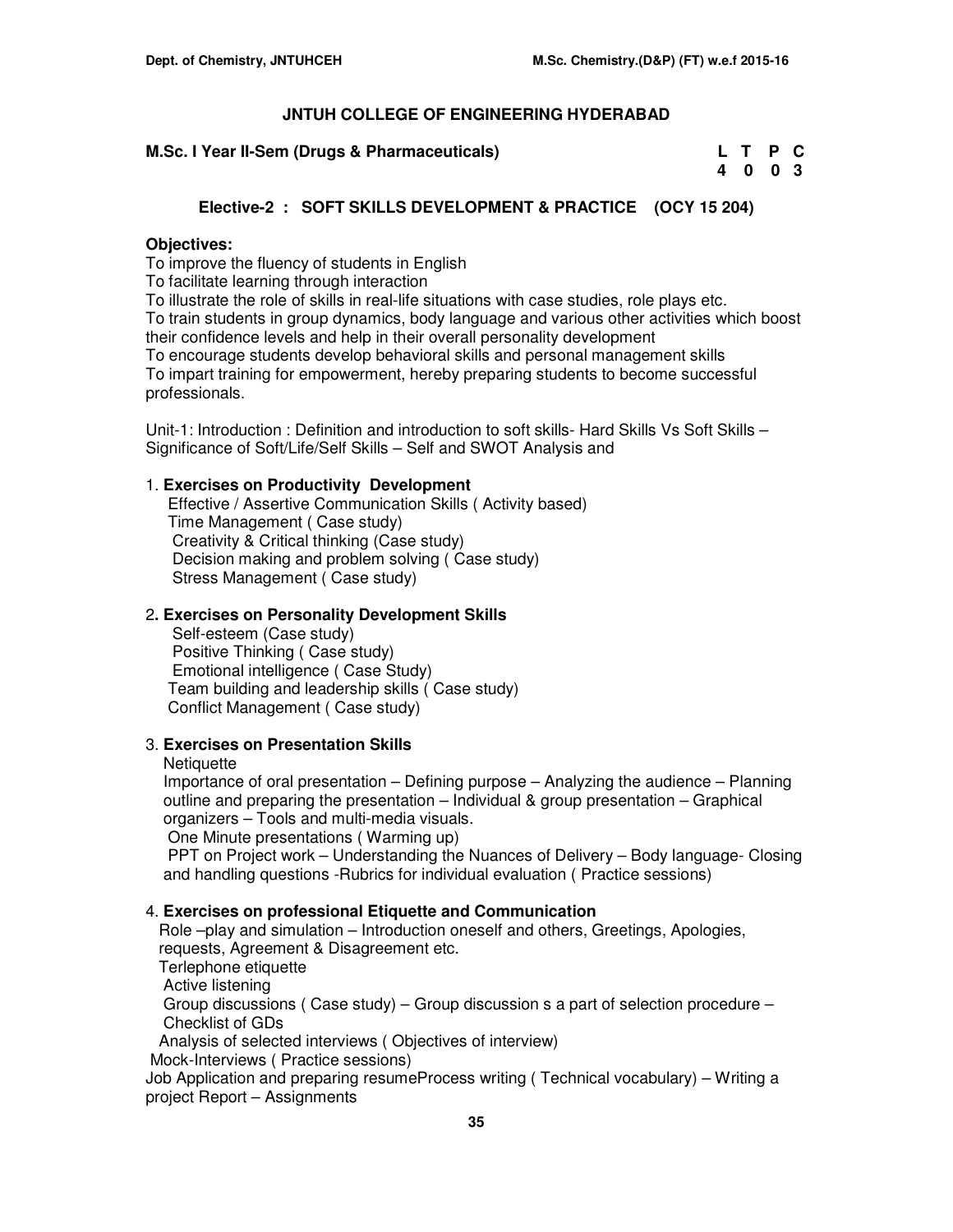# **5.Exercises on Ethics and values**:

Introduction – Types of values – Personal, social and cultural values – Importance of values in various contexts.

Significance of Modern and Professional Etiquette – Etiquette ( Formal and informal situations with examples)

Attitude, good manners and work culture (Live examples) Social Skills \_ Dealing with the challenged ( Live examples) Professional Responsibility – Adaptability ( Live examples)

Corporate expectations

# **Outcomes:**

Developed critical acumen and creative ability besides making them industry ready. Appropriate use of English language while clearly articulating ideas Developing insights into language and enrich the professional competence of the students Enable students to meet challenges in job and career advancement.

# **Reference Books:**

- 1. Alex, K.2012. Soft ASkills. S.Chand Publishers
- 2. Management Shapers 2011. Collection of 28 books by different Authors. Universities press.
- 3. Sherfield, Robert M.2005.et al Xornerstone: Development Soft Skills. Pearson
- 4. Suresh Kumar,E; Sreehari, P.& Savithri, J.2011. Communication skills and soft skills An Integrated Approach. New Delhi: Pearson
- 5. The ACE of soft skills by Gopalaswamy Ramesh & Mahadevan Ramesh, 2013. Pearson Publishers . New Delhi.
- 6.Patnaik, P.2011. Group Discussin and Inerview skills, New Delhi: Foundation
- 7.Sudhir Andrews.2009. How to succeed at interviews. New Delhi: Tata McGraw Hill
- 8.Sasikumar, V & Dhamija, P.V. 1993. Spoken English A self learning guide to Conversation practice. New Delhi: Tata McGraw –Hill
- 9. Dixson, Richard J. Everyday Dialogues in English. Prentice Hall India Pvt. Ltd.
- 10. Mukhopadhyay. L et al. 2012. Polyskills, New Delhi: CUP India Pvt Ltd.
- 11. Rizvi, M.A. 2005. Effective Technical Communication, New Delhi. Tata McGraw Hill
- 12. The Hindu Speaks on Education by the Hindu Newspaper
- 13. Naterop, B.Jean and Revell, Rod. 2004. Telephoning in English. Cambridge: CUP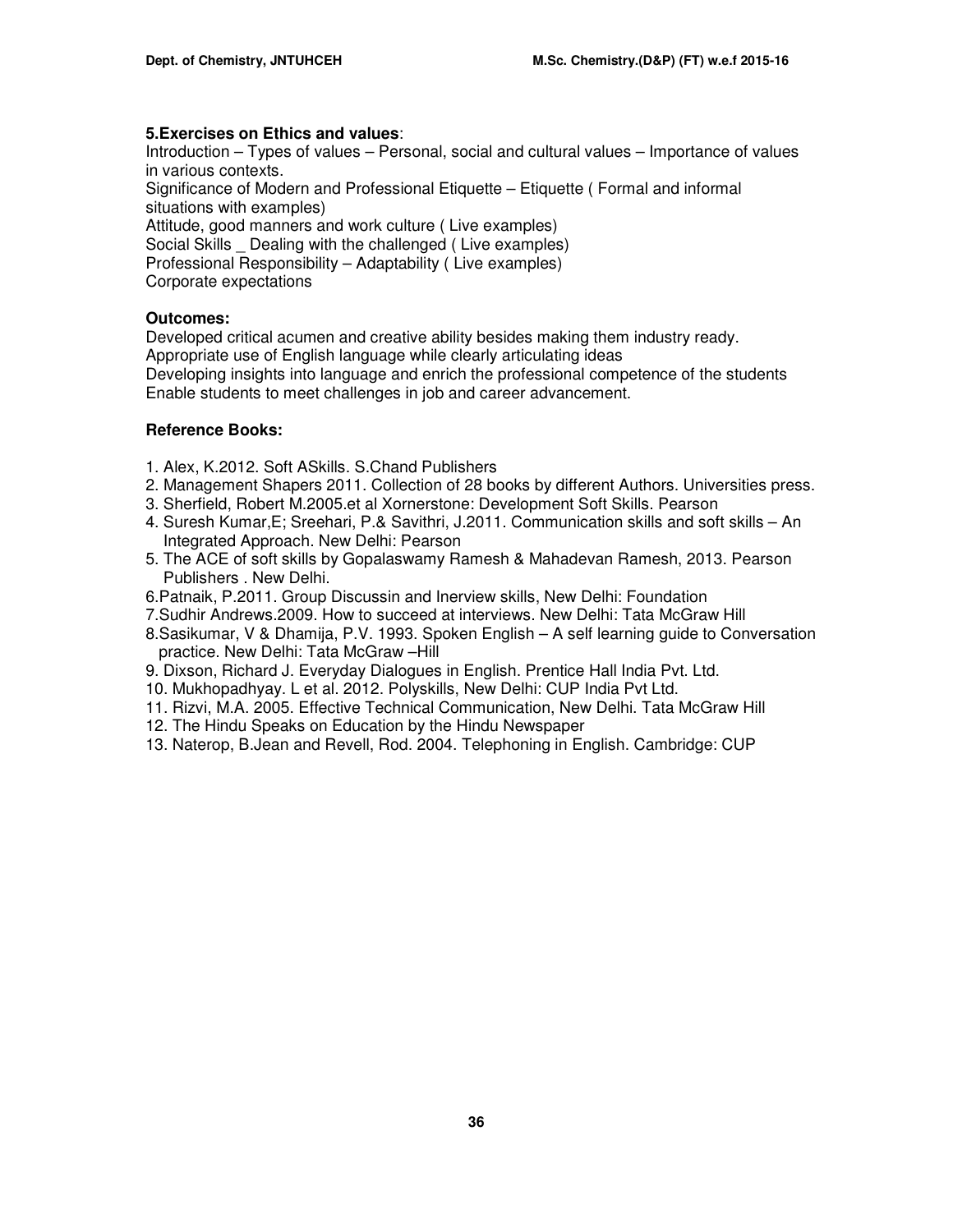# **M.Sc. I Year II-Sem (Drugs & Pharmaceuticals)**

| M.Sc. I Year II-Sem (Drugs & Pharmaceuticals) | L T P C         |  |
|-----------------------------------------------|-----------------|--|
|                                               | $0 \t0 \t6 \t2$ |  |

# **PHYSICAL CHEMISTRY LABORATORY – II (DPS 15 L21)**

# **I) Conductometry:**

- a) Conductometric titrations of strong acid Vs weak base.
- b) Conductometric titrations of weak acid Vs strong base.
- c) Conductometric titrations of mixture of acids (HCl+ AcOH) Vs strong base.
- d) Conductometric titrations of strong acid (HCI) Vs weak base (NaHCO<sub>3</sub>).
- e) Kohlrausch's law verification.
- f) Onsager's equation verification.

# **II) Potentiometry & P<sup>H</sup> Metry:**

- a) Titration of strong acid Vs strong base.
- b) Titration of mixture of acids (HCl + AcOH) Vs strong base
- c) Titration of weak acid Vs strong base.

# **III) Nephelometric Determinations:**

a)Sulphate

b)Phosphate

- iv) Determination of Physical constants:
- a) Viscosity measurement by Redwood viscometer
- b) flash and fire point measurement by Pensky Martens apparatus
- c) surface tension by Stalagmometer.

# **Recommended Books**:

- 1. "Senior Practical Physical Chemistry", B.D.Khosla, 6<sup>th</sup> edition V.C.Garg and A.Khosla, R.Chand & Co., Delhi (1991).
- 2. "Practical Physical Chemistry", J.B.Yadav, 5<sup>th</sup> edition Krishna Prakash media Pvt Ltd, Meerut (1997).
- 3. "Practical Physical Chemistry", B. Viswanathan, P.S. Raghavan, 1<sup>st</sup> edition Viva Books Pvt. Ltd (2005).
- 4. "Experiments in Physical Chemistry" ,David P. Shoemaker, Carl W. Garland and Joseph W. Nibler, 5<sup>th</sup> edition Mc Graw-Hill Book Company (1989).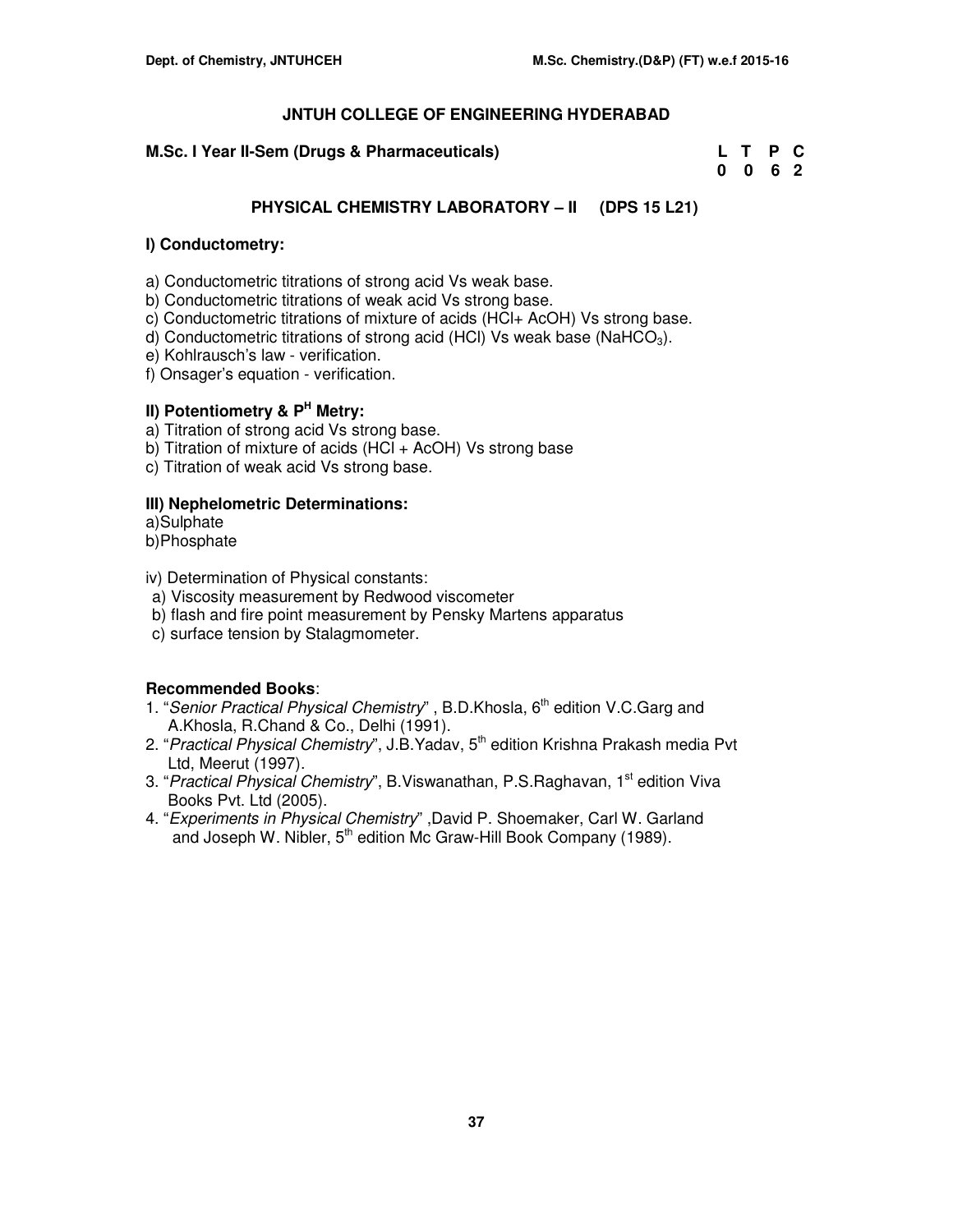**M.Sc. I Year II-Sem (Drugs & Pharmaceuticals)** 

| M.Sc. I Year II-Sem (Drugs & Pharmaceuticals) | L T P C |  |
|-----------------------------------------------|---------|--|
|                                               | 0 0 6 2 |  |

# **INORGANIC CHEMISTRY LABORATORY – II (DPS 15 L22)**

# **I) GRAVIMETRIC ANALYSIS**

a) Estimation of Nickel as DMG complex.

b) Estimation of Barium as Sulphate.

# **II) ANALYSIS OF INORGANIC MATERIALS**

- a) Manganese in Pyrolusite.
- b) Cycle of Copper Reactions.

c) Iron in Iron ore.

d) Percentage purity of Lime stone.

# **III) ANALYSIS OF TWO COMPONENT MIXTURES**

a) Determination of Al(III) & Fe(III)

b) Determination of Cu(II) and Zn(II)

c) Determination of Cu(II) and Ni(II)

d) Determination of Ferrocyanide and ferricyanide

# **IV) PREPARATIONS OF METAL COMPLEXES**

a)  $[Mn(acac)<sub>3</sub>]$ 

- b)  $[Co(NH<sub>3</sub>)<sub>5</sub>Cl]Cl<sub>2</sub>$
- c)  $[Ni(en)_3]S_2O_3$
- d)  $[Ni(NH_3)_6]Cl_2$

e)  $[Cu(NH<sub>3</sub>)<sub>4</sub>]SO<sub>4</sub>$ 

f)  $Hg[Co(SCN)<sub>4</sub>]$ 

# **Recommended Books:**

1) "Text book of Quantitative Chemical Analysis", Vogel's -

- 2) "Advanced Inorganic Analysis", Dr. S.C. Rastogi, S.K. Agarwal & Keemti Lal.
- 3) "Analytical Chemistyr", S.M. Khopkar.
- 4) "Modern Experiments for Introductory Chemistry ", H.A. Neidig & W.J. Stratton.
- 5) "A hand book of Analytical Chemistry "Vol-2 , Dr. S.C. Rastogi & S.K. Agarwal.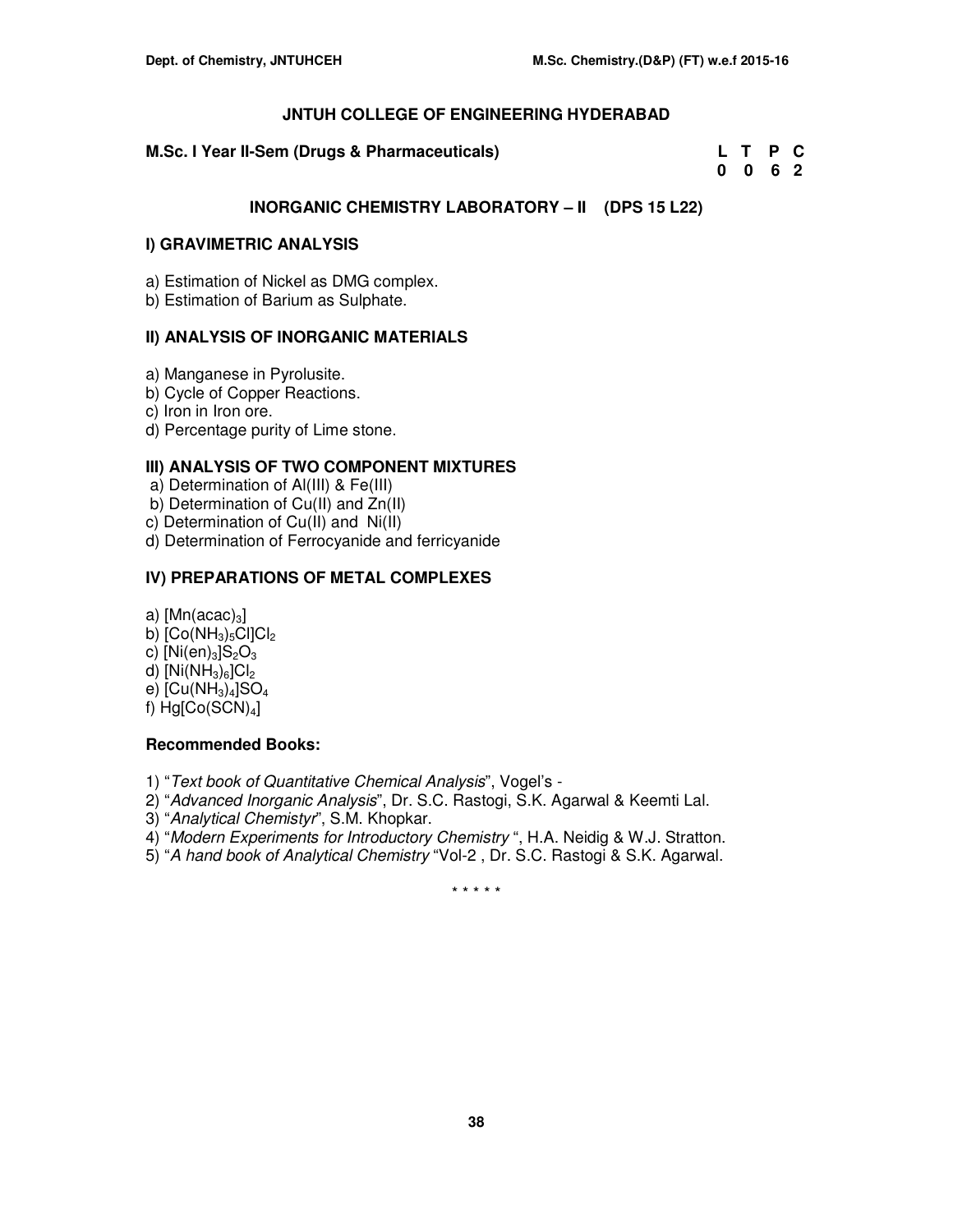# **M.Sc. I Year II-Sem (Drugs & Pharmaceuticals)**

| M.Sc. I Year II-Sem (Drugs & Pharmaceuticals) | L T P C |  |
|-----------------------------------------------|---------|--|
|                                               | 0 0 6 2 |  |

# **ORGANIC CHEMISTRY LABORATORY - II (DPS 15 L23)**

# **1. Qualitative Analysis:**

Analysis of at least six binary mixtures of monofunctional organic compounds by using systematic qualitative analyses technique. The following types of mixtures may be used. a) Solid – Solid

- b) Solid Liquid.
- c) Liquid Liquid.

# **2. Quantitative Analysis:**

- a) Estimation of Phenols
- b) Estimation of Aniline
- c) Estimation of Amino Acids.
- e) Estimation of Glucose by Fehling's solution.

# **Recommended Books:**

- 1. "A Textbook of Practical Organic Chemistry: Quantitative and Qualitative analysis", Vogel.
- 2. "Practical Organic Chemistry", Mann and Saunders.
- 3. "Laboratory Organic Manual", R.K.Bansal.
- 4). "Comprehensive Practical Organic Chemistry" , V.K.Ahilwalia & Renu Aggarwal, Universties Press (India) Pvt. Ltd., New Delhi.

\* \* \*\* \* \* \*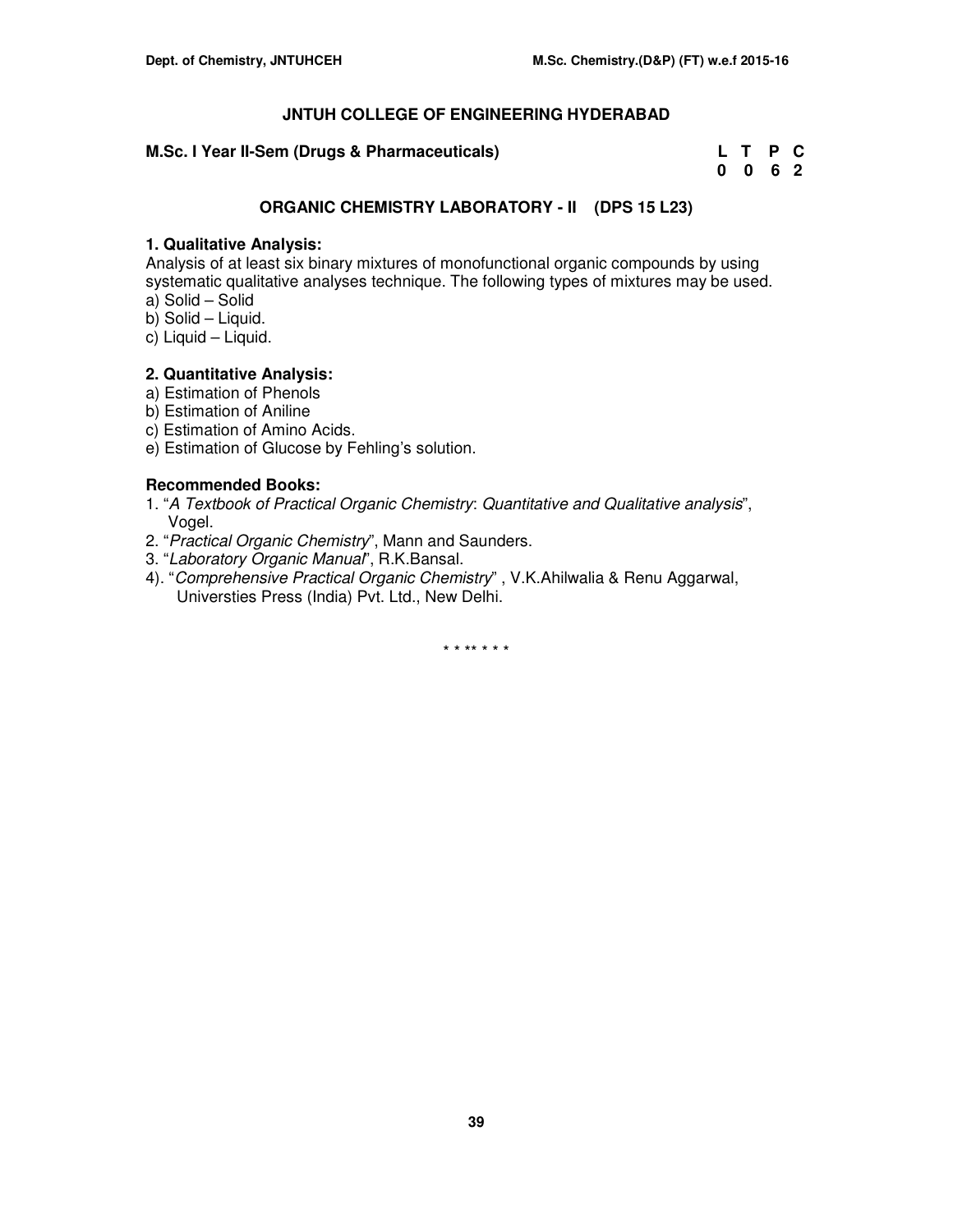## **M.Sc. II Year I-Sem (Drugs & Pharmaceuticals)**

| M.Sc. II Year I-Sem (Drugs & Pharmaceuticals) | L T P C |  |
|-----------------------------------------------|---------|--|
|                                               | 4004    |  |

# **BIO ORGANIC CHEMISTRY (DPS 15 301)**

**Objectives:** The student of this course has to acquire a knowledge of chemistry involved in biological system. He should learn the enzymes, kinetics of enzyme action, and application of enzymes in organic synthesis.

## **Unit 1: Basics of Bioorganic Chemistry**

Introduction to Bioorganic Chemistry- basic consideration -proximity effects in Organic Chemistry, molecular adaptation, molecular recognition and the supramolecular level

### **Unit 2: Enzymes**

Introduction to enzymes- classifications of enzymes -mechanism of enzyme action. Characteristics of enzyme catalysis – Factors affecting the rate of enzyme reaction- Concept of active site and energies of enzyme- substrate complex formation, specificity of enzyme action. Michealis-Menten's mechanism.

### **Unit 3: Enzyme Kinetics - I**

Kinetics of enzyme action – Allosteric regulation of enzymes –method changes Wyman model, pH and temperature effects of enzymes and derivation, Kinetics – stereo specific enzyme magnetic reactions – Stereochemistry of nucleophilic reactions – Chiral methyl group – chiral phosphate.

#### **Unit 4: Enzyme Kinetics - II**

Enzyme immobilization and case studies of enzyme structure and mechanism. Physical and chemical techniques for enzyme immobilization absorption, matrix entrapment, encapsulation, cross linking, covalent bonding etc., examples, advantages and disadvantages. Case studies include dehyderogenase, proteases-cyto enzyme, stability of proteins.

## **Unit 5: Enzymes in organic synthesis**

Utility of enzymes in organic synthesis with the study of various examples – multifunctional catalysis and simple models, α- chyrotripsin tetrahydral intermediates. Guest-host chemistry involving Cylodextrins, calyx(n) arenes, Crown ethers, enantio selective molecular recognition, molecular self assembly.

**Outcomes:** The student will learn about enzyme catalysis, kinetics of enzyme action. The stereo chemical aspects of chemical reactions catalysed by enzymes are learnt.

## **Recommended books:**

1.Harvey W. Blanch, Douglas S.Clark " Biochemical Engineering; " Marcel Dekker, Inc.

- 2.James M.Lee " Bio Chemical Engineering; PHI, USA.
- 3. Bio Organic Chemistry; H. Dugas, Springer Verlag, 1999.
- 4. James E. Bailey and David F. Olis " Bio Chemical Engineering Fundamentals.
- 5. Stereo Chemistry of Organic Compounds (D. Nasipuri, 2<sup>nd</sup> edition New Age international.
- 6. Bio chemistry C.B. Power and G.R Chemical, Himalaya Publishing House, New Delhi (2008).
- 7.Text Book of Bio chemistry O.P.Agarwal Publishing house, Meerut(1999).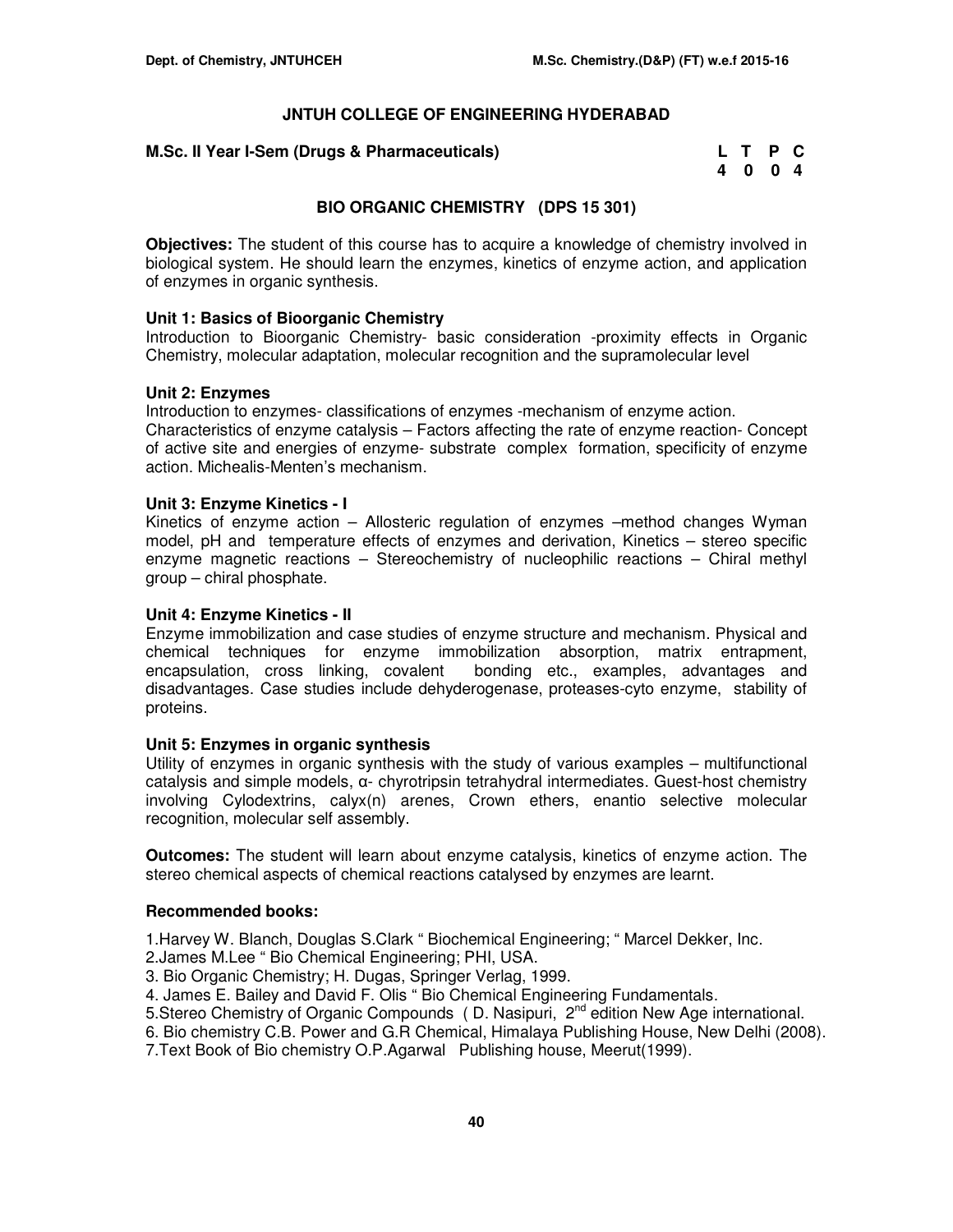| M.Sc. II Year I-Sem (Drugs & Pharmaceuticals) | L T P C |  |
|-----------------------------------------------|---------|--|
|                                               | 4 0 0 4 |  |

# **CHEMISTRY OF SYNTHETIC REAGENTS & PATENT RIGHTS (DPS 15 302)**

**Objectives:** The knowledge of oxidizing and reducing reagents is required for the student. He should know the requirements and procedures for filing the patents, which is very important.

# **Unit - 1: Oxidizing Agents & Dehydrogenating Agents:**

Chromium based reagents used in Organic Synthesis – Chromium (VI) Oxidizing agents like Potassium dichromate, Chromium trioxide, Pyridinium Chlorochromate, Pyridinium dichromate. Magnese reagents - KMnO4, Manganese dioxide; silver carbonate on celite; hydrogen peroxide, m-chloroperbenzoic acid, peroxyacetic acid and nitric acid. Chloranil, DDQ, Lead Tetraacetate, Cupric acetate, Ceric ammoniumnitrate used in Organic Synthesis. Reagents based on hypervalent iodine-Trivalent, Penta valent.

# **Unit - 2: Reducing Agents:**

Sodium in alcohol;  $H_2$  over Catalysts (heterogeneous and homogeneous); Raney Ni Magnesium in alcohol. Sodium borohydride, Lithium aluminiumhydride, sodium cyanoborohydride, Sodium triacetoxy borohydride.Zn-Hg in HCl

# **Unit - 3: New Synthetic Reagents & Named Reactions :**

Hydroboration with Simple borane and Substituted Boranes; Disamylboranes, Thexylboranes, 9-Borabicyclo(3,3,1)Nonane(9-BBN); Reactions of Chiral Organoboranes. Wittig olefination , Julia reaction; Stork enamine reaction.

## **Unit - 4: Use of Organometallic Reagents:**

C-C bond formation using Grignard reagents; alkyl and aryl lithium, Organo-copper reagents; Palladium in organic synthesis; Stille , Negeshi Suzuki & Heck Coupling reactions. Grubbs' Metathesis reactions- Olefin metathesis. Miyayura reactions, Mitsinobu reaction. C-N Bond formation

# **Unit - 5: Intellectual Property Rights & Patents:**

Intellectual Property in Drug Discovery; Introduction to Patents, copy right; GIs, Patents in the wider context of intellectual property rights; What can be Patented, requirements for patentability, patent restrictions, how are patents obtained; The Power of Patents. Introduction to Patent Medicine; Role of patents in R & D.

**Outcomes:** A thorough knowledge of oxidizing and reducing agents in chemical synthesis and detailed principles, procedures and requirements for filing patents is gained from this paper.

## **Books Recommended:**

- 1. "Reagents for Organic Synthesis", Fieser and Fieser.
- 2. "Synthetic Reagents" Vols. I and II , Pizey.
- 3. "Organic Synthesis Special Techniques" , V.K. Ahluwalia & Renu Aggarwal, Narosa Publishing House, New Delhi (2001).
- 4. "Reactions, Rearrangements and Reagents", S.N. Sanyal, Bharati Bhawan, Publishers, Patna (2002).
- 5. "Organic Reaction Mechanisms" , V.K. Ahluwalia & R. K. Parashar, Narosa Publishing House, New Delhi (2002).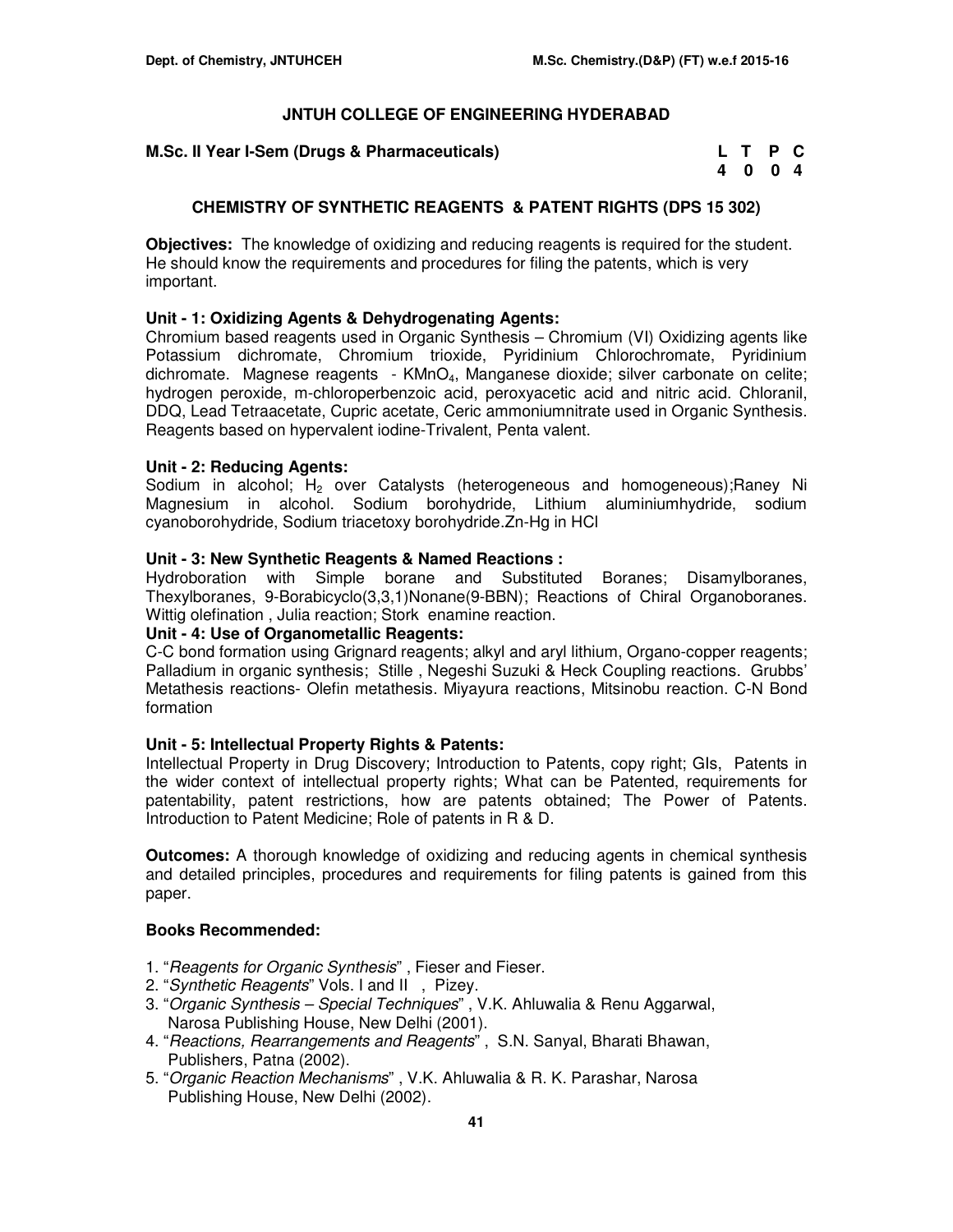- 6. "What everyone should know about Patents", N. Subbaram, Pharma Book Syndicate, Hyderabad (2003).
- 7. "Name reactions" , K. Jack Lee
- 8."Organic Synthesis", Curruthers Ritchard.
- 9. "Organic Synthesis", Carrey & Sund Berg Vol. I, Vol.II.
- 10. "Organic Synthesis", Michael B.Smith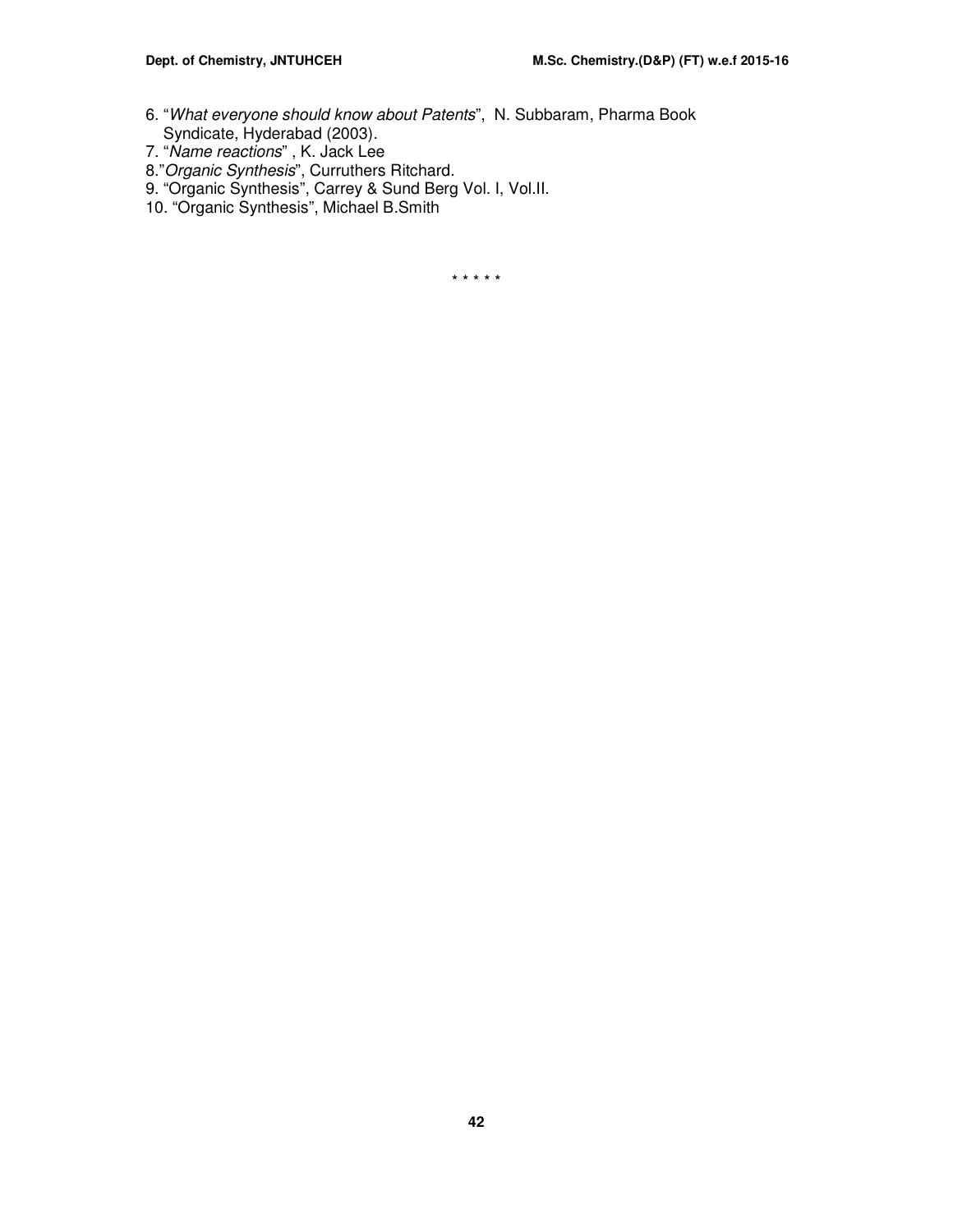# **M.Sc. II Year I-Sem (Drugs & Pharmaceuticals)**

| M.Sc. II Year I-Sem (Drugs & Pharmaceuticals) | L T P C |  |
|-----------------------------------------------|---------|--|
|                                               | 4004    |  |

# **ORGANIC SPECTROSCOPY (DPS 15 303)**

**Objectives:** The spectroscopy is very important concept for the determination of structures of organic molecules. The basic principles of various types of spectroscopy viz., IR, NMR, Mass and their applications are to be learnt by the student.

# **Unit 1: Infra Red Spectroscopy**:

Degrees of freedom for the energy of a molecule; Molecular Vibration – Types of molecular vibration; Mechanics of measurement of IR Spectra; Block Diagram of the IR Spectrometer; Sampling techniques; Factors influencing IR absorption peaks; Fermi Resonance, Coupling Interaction, Hydrogen bonding etc; Interpretation and applications of IR Spectra.

# **Unit 2: Nuclear Magnetic Resonance Spectroscopy – I:**

Principles of NMR Spectroscopy; Characteristics of a PMR Spectrum; Number of signals; Chemical shift - Ring current effects Aromaticity, Diamagnetic Anisotropic effects; Integration, Spin-Spin coupling. Mechanics of Measurement; Instrumentation for Continuous wave PMR; Solvents used; Reference standards such as TMS, DSS etc.

# **Unit 3: Nuclear Magnetic Resonance Spectroscopy – II:**

Coupling constants; Karplus Equation; Vicinal, geminal, vinylic and aromatic protons. Nuclear Magnetic Resonance – A closer look; Larmor's Precessional Motion; Spin - Spin and spin-lattice Relaxations; Population of Nuclear spins; Protons bound to heteroatoms; Protons bound to Oxygen – Effect of hydrogen bonding & chemical exchange; Spectrum of ethanol; Protons bound to Nitrogen; Effect of nuclear quadrupole moment;  $D<sub>2</sub>O$  exchange process; Hindered rotation; Spectrum of Dimethyl formamide.

## **Unit 4: Advanced Nuclear Magnetic Resonance Spectroscopy:**

Simplification of PMR spectrum; Higher Resolution NMR; Double Resonance technique; Lanthanide shift reagents. <sup>13</sup>C NMR Spectroscopy; CW & FT methods; Proton Noise Decoupled and Off-Resonance Spectra; 2D – NMR spectroscopy; NOESY & COESY Techniques.

## **Unit 5: Mass Spectrometry:**

Basic principles; Instrumentation– The electron –impact mass spectrometer; GC-MS and Double Focussing instruments; Nitrogen rule, Types of ions in the mass spectrometer – Mass spectral fragmentation patterns of some select class of organic compounds such as hydrocarbons, alcohols, acids etc. - Mc Lafferty rearrangement, Methods of ionizations EI, CI, Fast Atom Bombardment (FAB), Secondary Ion Mass Spectrometry (SIMS), Electrospray (ESI) ionization and Matrix Assisted Laser Desorption Ionization (MALDI) methods. Gas Chromatography-Mass Spectrometry (GC-MS) and Liquid chromatography-Mass Spectrometry (LC-MS) techniques- Applications.

**Outcomes:** The student will learn the principle involved in IT,NMR and Mass spectroscopic techniques in finding out the structures of organic compounds. The latest techniques like NOESY, COESY and advanced instrumentation like MALDI, GC-MS, LC-MS are learnt.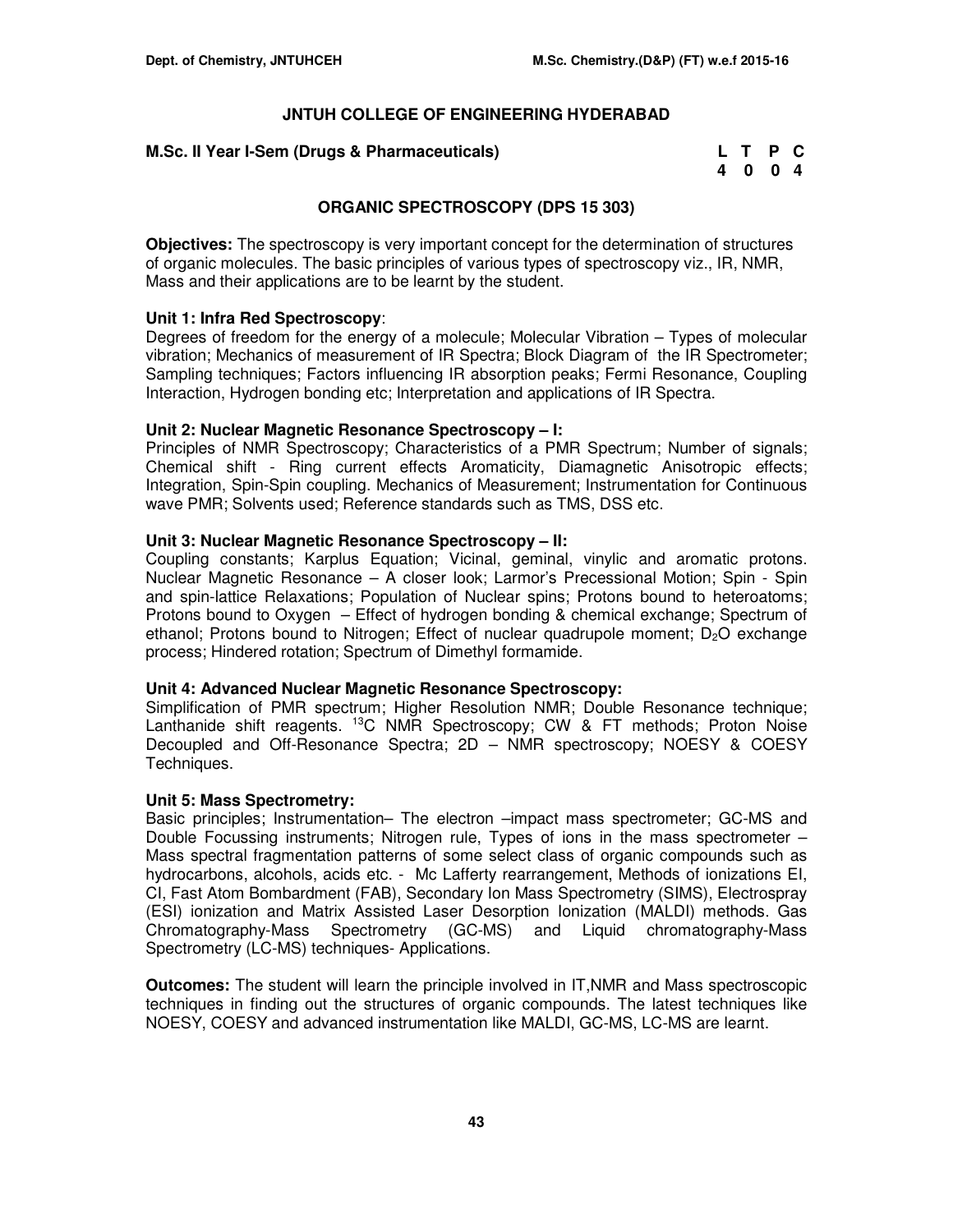# **Recommended Books:**

- 1. "Spectrometric Identification of Organic Compounds" ,R.M. Silverstein, G.C. Bassler and T.C.Morill, John Wiley & Sons, New York (1981).
- 2. "<sup>13</sup>C NMR Spectroscopy", Abraham and Lofthus, Heydon & Sons Ltd., Philadelphia (USA) (1979).
- 3. "Spectrometric Methods in Organic Chemistry" , Dudley H.Williams and Ian Flemming, Tata Mc Graw-Hill Publishing Company Limited, New Delhi (1990).
- 4. "Spectroscopy", P.S.Kalsi, Wiley Eastern Ltd., New Delhi, Hyd., (1998).
- 5. "Spectroscopy", Jag Mohan, Narosa Publishing House, New Delhi (2000).
- 6. "Nuclear Magnetic Resonance Spectroscopy",Mala Datta, Sarup & Sons, New Delhi (2000).
- 7) "Spectroscopy" by William Kemp.
- 8) "Spectroscopy", Pavia, Lampman, Kriz & Vyvyan, Cenegage Learning India Pvt.Ltd., New Delhi (2008).
- 9) "Molecular Spectroscopy Principles and Chemical Applications" , P.R. Singh and S.K.Dikshit, S.Chand & Co., New Delhi (1988).
- 10) "Mass Spectroscopy", Howe, Williams and Brown, Tata Mc Graw-Hill Publishing Company Limited, New Delhi (1990).
- 11) "Organic Structures from Spectra" , L.D. Field, S.Sternhell and J.R.Kalman, John Wiley & Sons, New York (2002).
- 12). "Nuclear Magnetic Resonance- Basic Principal " ,Atta–ur- Rahman, Spinger(India) Pvt. Ltd., New Delhi (2008).
- 13). "Molecular Structure and Spectroscopy", G. Aruldhas, Eastern Economy Edition, 2<sup>nd</sup> Edition, New Delhi(2008).
- 14). "Introduction to Magnetic Resonance Spectroscopy ESR, NMR, NQR", D.N. Sathyanarayana, I.K.Internataional Publshing House Pvt. Ltd., New Delhi(2009).
- 15). "Fundamentals of Atomic & Molecular Spectroscopy", Ramphal Sharma, Himalaya Publishing House Ltd., 1<sup>st</sup> Edition, New Delhi (2008).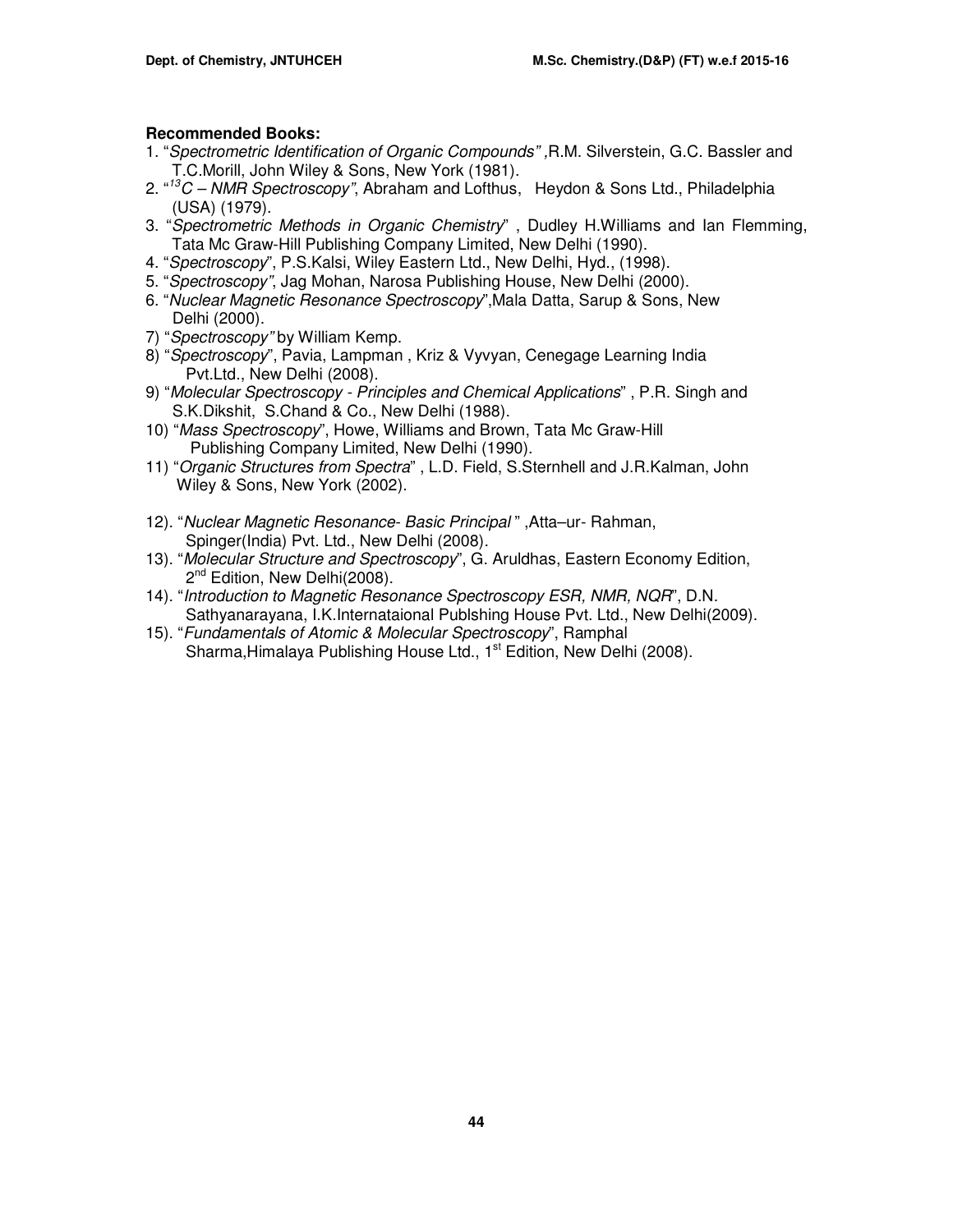| M.Sc. II Year I-Sem (Drugs & Pharmaceuticals) | L T P C |  |
|-----------------------------------------------|---------|--|
|                                               | 4 0 0 3 |  |

# **Elective-1 : CHEMISTRY OF POLYMERS (DPS 15 304)**

**Objectives:** Polymers have associated with humans in every half of life. The synthesis, properties and applications of the plastics are very essential for a postgraduate student of chemistry. He should also learn the biodegradation of them in soil.

## **Unit -1**: **Organic Polymers:**

Definition and Classification; Principles of Polymerization; Chain polymerization - Free radical, Anionic and Cationic types; Co-ordination polymerization – Zeigler Natta Catalysts; Miscellaneous polymerizations; Inhibitors; Step growth polymerization; Types of polymers based on structural types and Tacticity.

## **Unit -2**: **Plastics:**

Definition and classification: Thermoplastic materials; Preparation, properties and uses of Polyethylenes, Teflon, Polyvinyl acetate, Polyvinylchloride, Polystyrene and Polymethyl methacrylate. Preparation, Properties and uses of Theromoset plastics such as Phenol-Formaldehyde resins, Urea-Formaldehyde resins, Melamine-Formaldehyde resins. Alkyl resins, Epoxy resins, Polyurethanes etc; Compounding of plastics and Fabrication techniques.

# **Unit- 3**: **Elastomers & Chemical Fibers:**

Natural rubber; Its structure and Processing; Synthetic rubbers – Thiokol, Neoprene, Buna-S, Buna-N etc. – Their methods of preparation, properties and uses; Compounding and vulcanization of rubber. Classification and properties of fibers; Natural fibers like Cotton, Wool, and Silk; semi- synthetic fibres - Preparation, properties and uses of Cuprammonium rayon, Acetate rayon, Viscose rayon; Preparation, properties and uses of Synthetic fibers – Nylon, Kevular, Polyethyleneterephthalate, Polyacrylonitrile, Vinyon.

## **Unit -4**: **Physical Chemistry of Polymers:**

Molecular weight and Size; Number Average and Weight Average molecular weights; Significance; Experimental methods for the determination of average molecular weights of polymers by Viscometry, Osmometry, Ebulloscopy, Cryoscopy, Sedimentation and Light scattering methods. Degree of Polymerization; Polydispersity and molecular weight distribution in polymers; Practical significance of polymer molecular weight; Glass transition temperature - Its determination and significance.

## **Unit- 5**: **Inorganic polymers** :

General Survey of Inorganic Polymers; Preparation, Properties and uses of Polyphosphazenes, Poly(Siloxanes), Elemento- organic polymers – Silicones; Boom Polymers.

**Outcomes:** The student will learn the preparative procedures, properties and applications of the various polymers and rubbers. He will also get good knowledge of biodegradable polymers.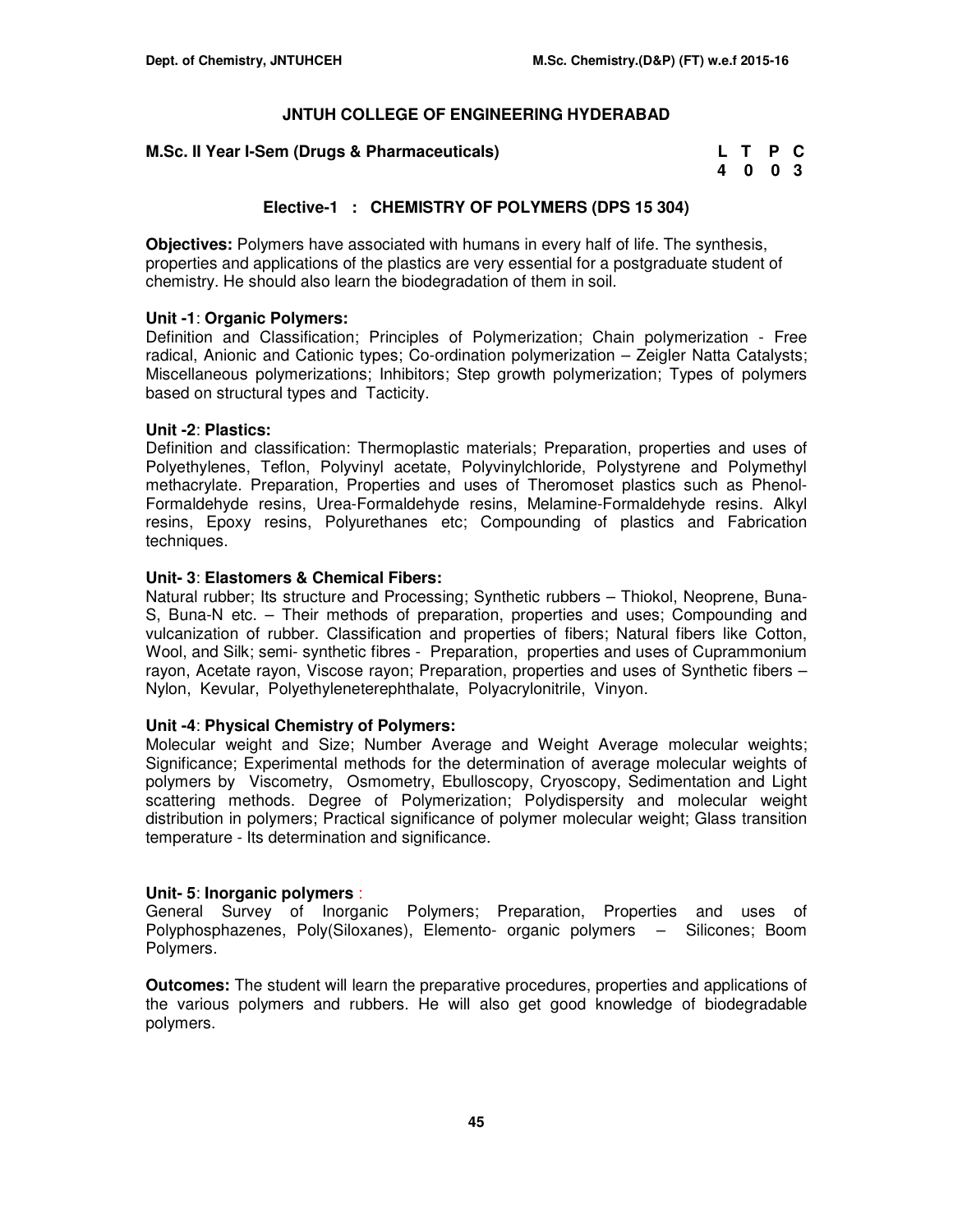# **Recommended Books:**

- 1. "Polymer Science" , V.R. Gowrikar, N.V. Viswanathan and J. Sreedhar, Wiley Eastern Ltd., New Delhi, Hyderabad. (1988).
- 2. "Introductory Polymer Chemistry" ,G.S.Misra, New Age International Pvt. Ltd., Hyderabad. (1996).
- 3. "Synthetic Drugs and Polymers", D. Dasharath, Sri Vani Publishers Mumbai (2002).
- 4. "Text Book of Polymer Science", F.W. Billimeyer.
- 5. "Polymer Chemistry" , P.J. Flory.
- 6. "Organic Polymer Chemistry", K.L. Saunders.
- 7. "Engineering Chemistry", 15<sup>th</sup> Edition, P. C. Jain and Monika Jain, Dhanpat Rai Publishing Company, New Delhi (2005).
- 8. "A Text Book of Polymers Vols. I, II & III", M.S. Bhatnagar, S. Chand & Co., New Delhi.

\* \* \* \* \* \*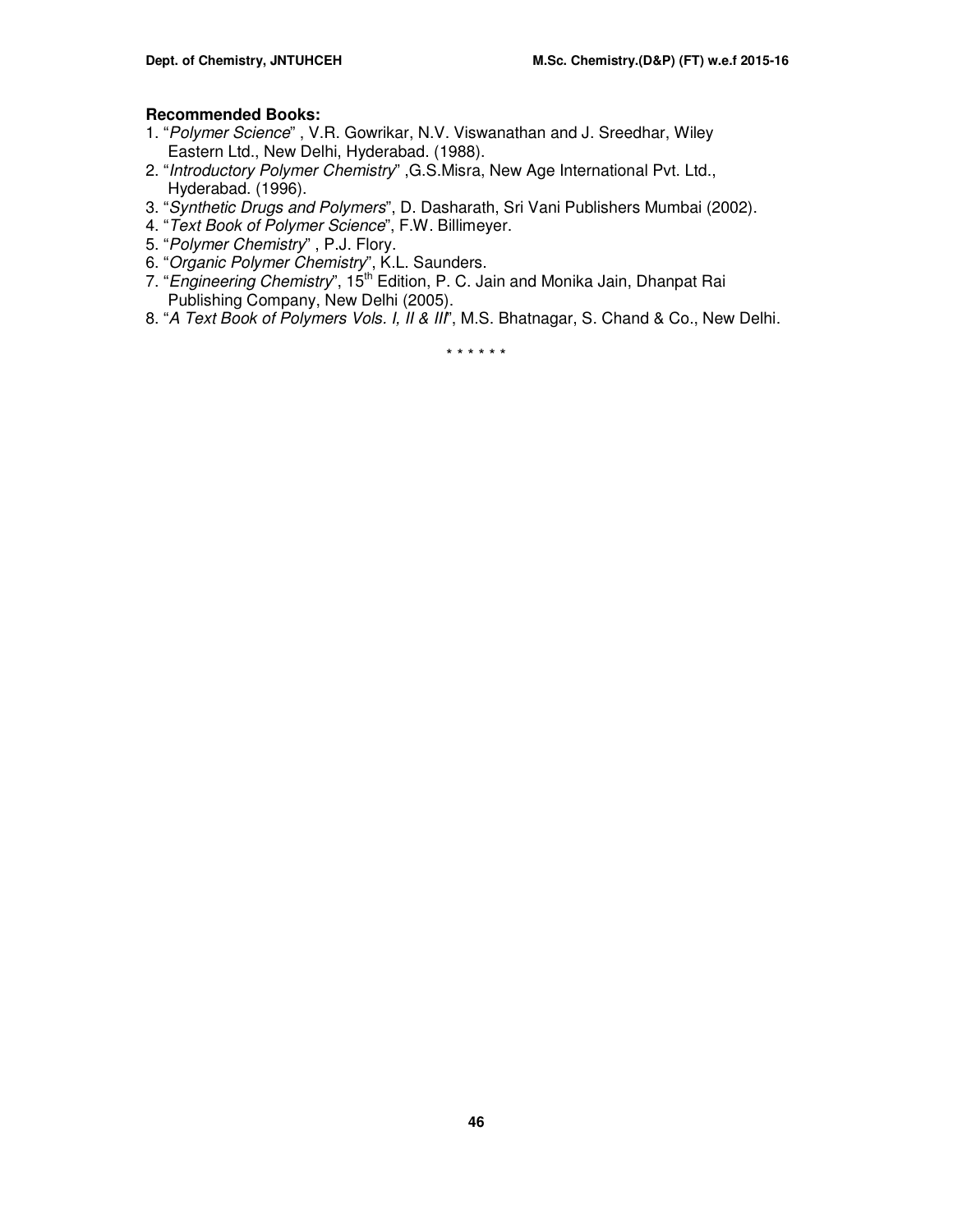## **M.Sc. II Year I-Sem (Drugs & Pharmaceuticals)**

| M.Sc. II Year I-Sem (Drugs & Pharmaceuticals) | L T P C |  |
|-----------------------------------------------|---------|--|
|                                               | 4 0 0 3 |  |

# **Elective-2 : CHEMISTRY OF PESTICIDES (DPS 15 304)**

**Objectives**: Pesticide industry is developing in India is recent times. The chemists with the knowledge of pesticides are highly needed in our country. The student will be trained on the chekistry of pesticides, their manufacturing, biofertilizers etc.

**Unit-I: Introduction** – Classification – History of pesticides, innovation of pesticides chemistry, development of pesticides.

**Unit-II: Chemistry of Pesticides:** Brief introduction to classes of pesticides, structure, chemical name, physical properties, chemical properties, synthesis, degradation, metabolism, formulations, mode of action, uses, toxicity (acute and chronic toxicity in mammals, birds, aquatic species etc.,), methods of analysis.

**Unit-III: Manufacturing process of some pesticides**: Lindane (BHC), DDT, Parathion, Phorate.

**Unit-IV: Biofertilizers** : Introduction, definition, classification, Rhizobium, Azatobactor, Azospirillium, Azolla, Blue Green Algae, VAM, Vermicomposting.

## **Unit-V: Recent advances in Pest control**: **Green Chemistry in pesticides:**

Recent insect attractants, Chemosterilants and Repellents, Mode of action and Applications of Neem in plant protection: Introduction, Chemical constituents, Bioefficacy of neem preparation.

**Outcomes:** The students gets a good knowledge on the pesticide chemistry, then analysis, manufacturing, biofertilizers. He also learns on the pest control by using herbal preparation in order to present the environment.

## **Recommended Books:**

- 1. "Chemistry of Insecticides and Fungicides" , U.S. Shree Ramulu, Oxford & IBH Publications, 2<sup>nd</sup> Edition, 1995.
- 2. "Pesticide Synthesis" P.S. Marg, G. K. Kohn, J. J. Menn.
- 3. "Analyitcal methods for Pesticides, Plant Regulators & Food Additives", Vol 1, Ed. By Gunter Zweig.
- 4. "outlines of Chemical Technology", C. E. Dryden, Ed. By Agrobios (India).
- 5. "Pesticides: Preparation and mode of action" , Cremlyn Dekker.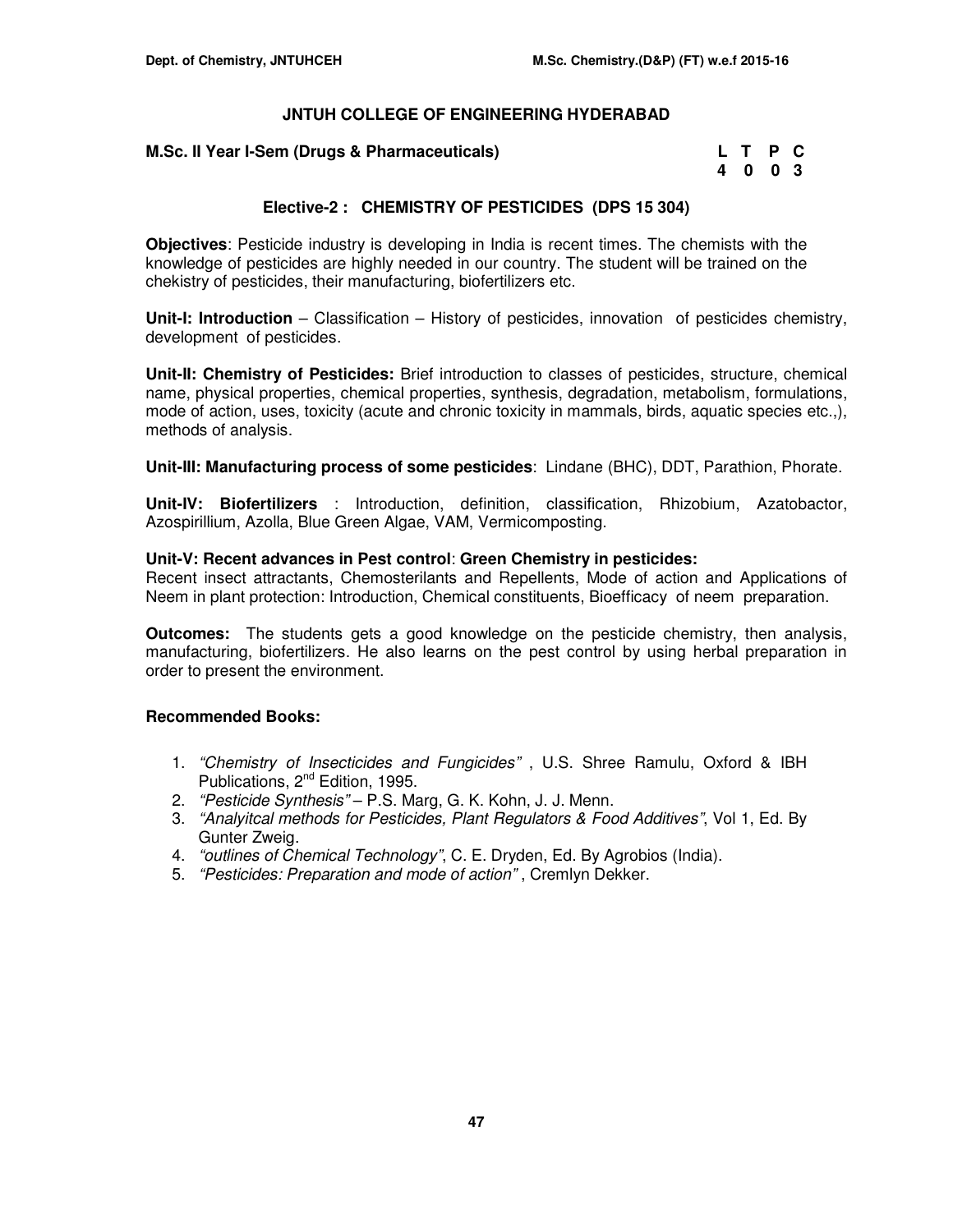| M.Sc. II Year I-Sem (Drugs & Pharmaceuticals) | L T P C                     |  |
|-----------------------------------------------|-----------------------------|--|
|                                               | $0 \quad 0 \quad 6 \quad 2$ |  |

# **EXTRACTION OF NATURAL PORODUCTS & PREPARATION OF POLYMERS LAB (DPS 15 L31)**

- 1) Extraction of Caffeine from tea leaves.
- 2) Extraction of nicotine from Tobacco.
- 3) Extraction of lycopene from tomatoes.
- 4) Extraction of Piperine from Pepper.
- 5) Extraction of Cucurmine from turmeric powder.
- 6) Extraction of casein from milk.
- 1) Preparation of Bakelite
- 2) Preparationof urea-formaldehyde resin
- 3) Preparation of Nylon 6:6
- 4) Preparation of Thiokol Rubber

# **Recommended books:**

- 1."Vogel's qualitative and quantitative Organic Analysis".
- 2. "Laboratory Manual of Polymers", S,M. Ashroaf, Shareef Ahmed, Riaz, I. K. International Publications.
- 3. "Engineering Chemistry Laboratory Experiments", M. S. Kaurav. PHI Publications.
- 4. "Polymer Synthesis and Characterization: A Labortatory Manual", Stanley Robert, Academic Press.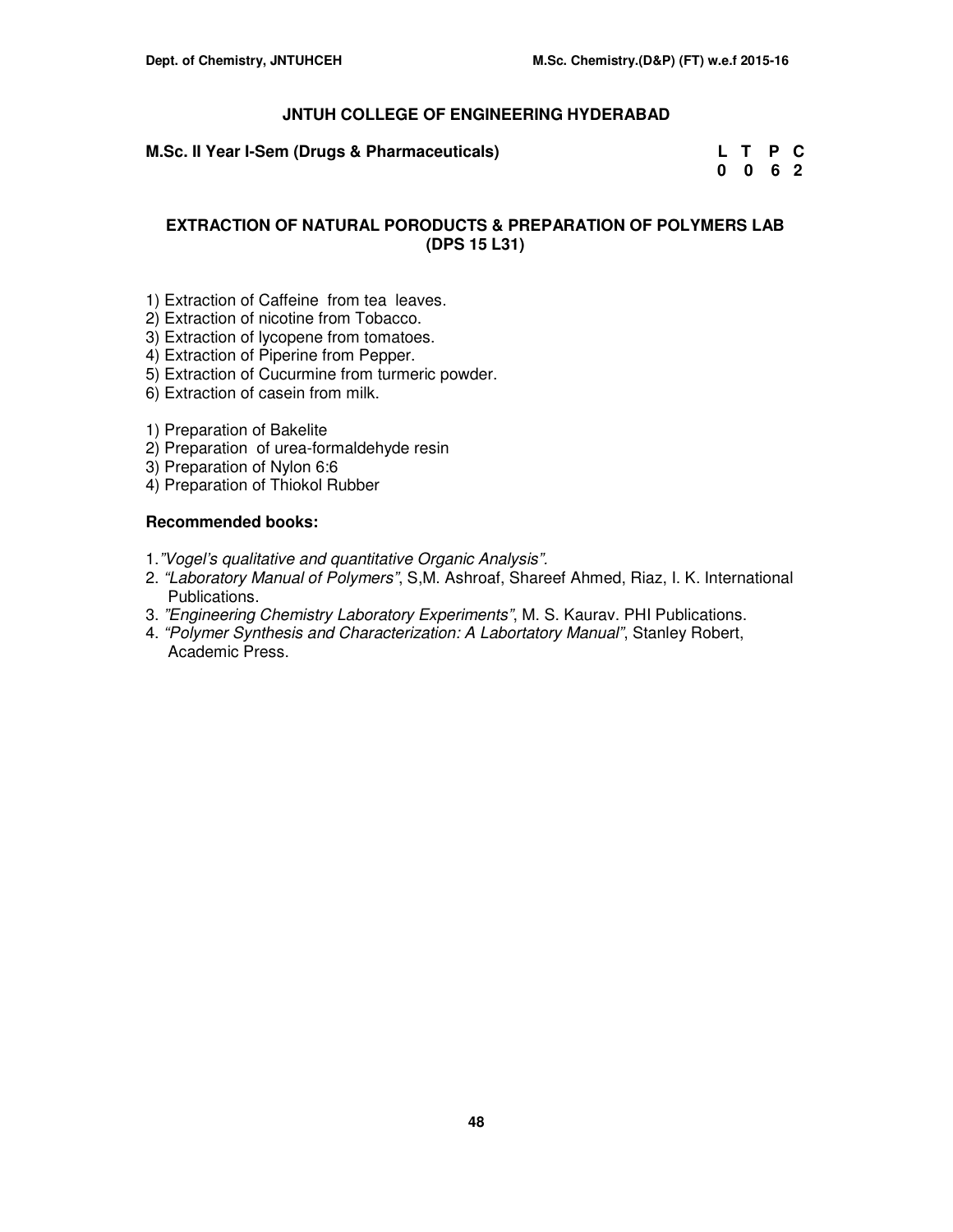**M.Sc. II Year I-Sem (Drugs & Pharmaceuticals)** 

| M.Sc. II Year I-Sem (Drugs & Pharmaceuticals) | L T P C |  |
|-----------------------------------------------|---------|--|
|                                               | 0062    |  |

# **INSTRUMENTAL METHODS OF ANALYSIS & COMPUTATIONAL CHEMISTRY LABORATORY (DPS 15 L32)**

# **1) THIN LAYER CHROMATOGRAPHY and Paper chromotography**

- a) Determination of the purity (no. of compounds present) of a given sample by thin layer chromatography (TLC).
- b) Monitoring the progress of chemical reactions by thin layer chromatography (TLC).
- c) Introduction & demonstration of Paper chromatography.

# **2) UV-VISIBLE SPECTROSCOPY**:

Recording and analysis of the following compounds:-

a) Aq. KMnO4 b) Aq. Potassium dichromate c) Benzoquinone d) Any one azo-dye

# **3) INFRARED SPECTROSCOPY:**

Recording and Study of KBr phase IR spectra of the following compounds:-

 a) Benzoic acid b) Acetanilide c) β- naphthol d) Benzophenone e) p-Nitroaniline f) Cinnamic acid.

# .**4) COMPUTATIONAL CHEMISTRY:**

- a) Introduction to computers DOS and LINUX [Basics]
- b) HTML
- c) Creating Database Creation of tables and Insertion of rows using MYSQL
- ( Ligand Database), Chemical Databases ,SQL and Oracle
- d) Searching Database (Online)
- e) Visualizing molecules using different softwares [ RASMOL, Swiss PDB Viewer]
- f) Conformational analysis of small molecules [Ethane]
- g) Building Molecules and Energy minimization.
- h) Data Processing and Curve fitting by MS- Exel.
- i) Study of molecules using chemoffice.

# **5) COLUMN CHROMATOGRAPHY:**

Separation of Organic Compounds  $o$ - and p-nitroanilines. AND BROMO ANILINES

\*\*\*\*\*\*\*\*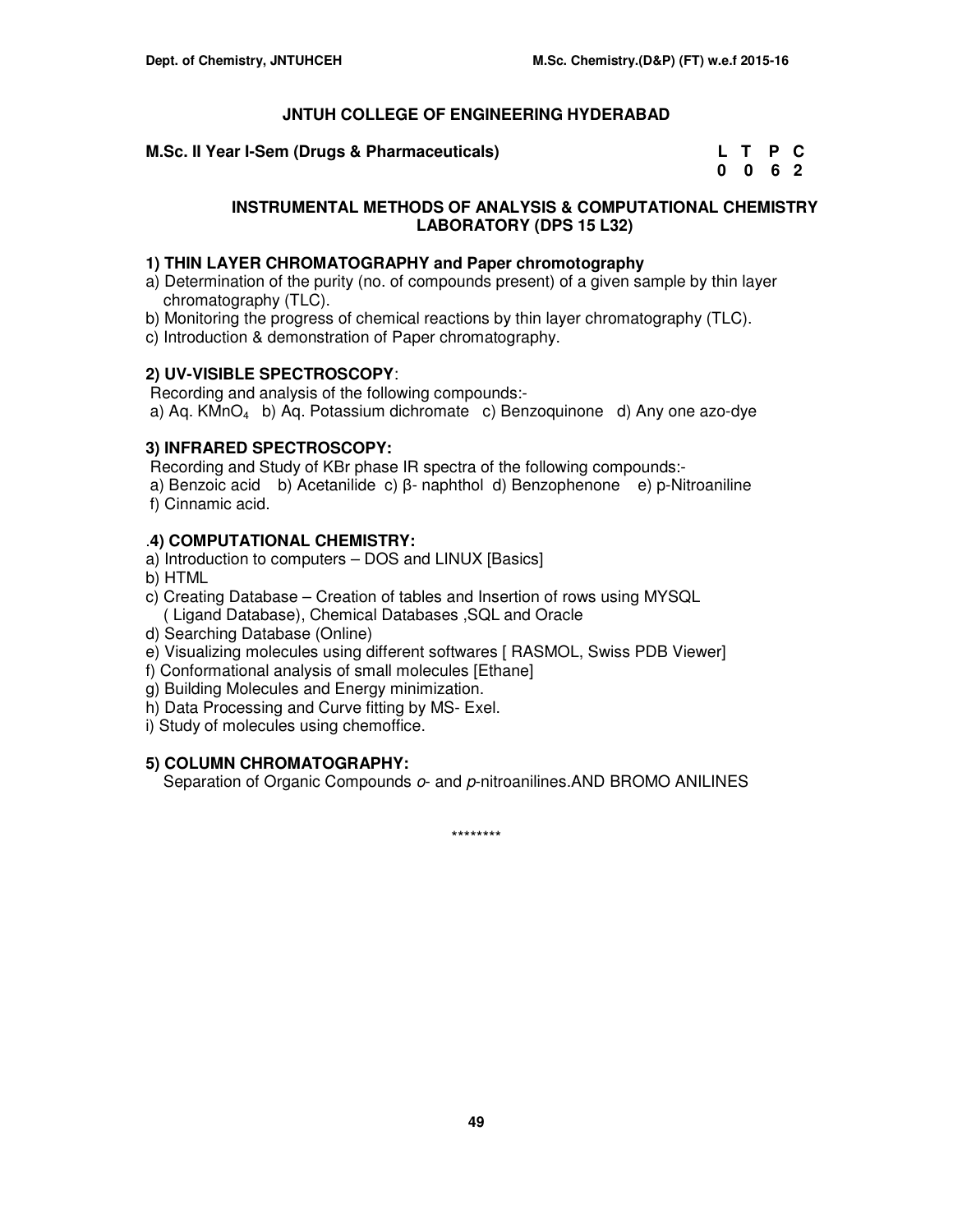### **M.Sc. II Year I-Sem (Drugs & Pharmaceuticals)**

| M.Sc. II Year I-Sem (Drugs & Pharmaceuticals) | L T P C |  |
|-----------------------------------------------|---------|--|
|                                               | 0 0 6 2 |  |

# **MULTI-STEP SYNTHESES LABORATORY (DPS 15 L33)**

a) Preparation of p-bromoaniline using the sequence of reactions (protecting and deprotecting)

Aniline  $\longrightarrow$  Acetanilide  $\longrightarrow$  p-Bromoacetanilide  $\longrightarrow$  p-Bromoaniline

- b) Preparation of 1-methyl-2-styrylbenzimidazole using the sequence of reactions. (using phase transfer catalytic method)  $OPDA \longrightarrow 2-Methylbenzimidazole \longrightarrow 2-Styrylbenzimidazole \longrightarrow 1-Methyl-$ 2-Styrylbenzimidazole
- c) Preparation of N- methyl-2-phenylindole using the sequence of reactions given below Aniline  $\longrightarrow$  Phenylhydrazine  $\longrightarrow$  Phenylhydrazone  $\longrightarrow$  2-Phenylindole  $\longrightarrow$ N-Methyl-2-phenylindole
- d) Preparation of benzilic acid using the sequence (Molecular Rearrangement) Benzoin  $\longrightarrow$  Benzil  $\longrightarrow$  Benzilic acid
- e) Preparation of Benzopinacolone using the sequence (Photochemical Reaction) Benzophenone - Benzpinacol Benzpinacolone

### **Books Recommended (For DPS 15 L32 & DPS 15 L33)**

- 1. "Spectrometric Identification of Organic Compounds", R.M. Silverstein, G.C. Bassler and T.C. Morill, John Wiley & Sons, New York (1981).
- 2. "Organic Structures from Spectra" , L.D. Field, S.Sternhell and J.R. Kalman, John Wiley & Sons, New York (2002).
- 3. "Chromatography" , B.K. Sharma.
- 4. "A Textbook of Practical Organic Chemistry: Quantitative and Qualitative analysis", Vogel.
- 5. "Practical Organic Chemistry" , Mann and Saunders.
- 6. "Laboratory Organic Manual" , R.K. Bansal.

**\*\*\*\*\*\***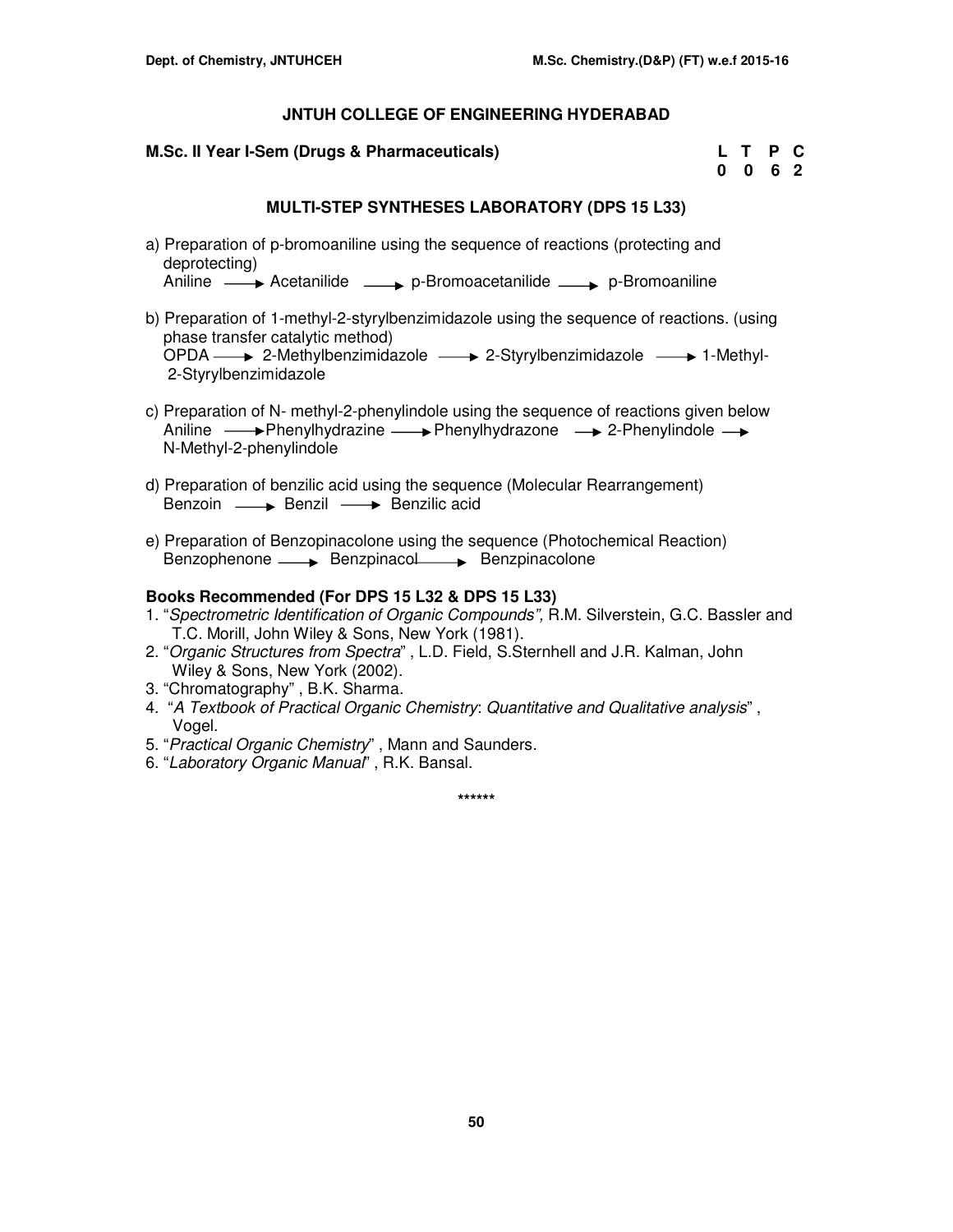## **M.Sc. II Year II-Sem (Drugs & Pharmaceuticals)**

| M.Sc. II Year II-Sem (Drugs & Pharmaceuticals) | L T P C |  |
|------------------------------------------------|---------|--|
|                                                | 4004    |  |

# **ORGANIC SYNTHESIS (DPS 15 401)**

**Objectives:** The student should acquire a sound knowledge of retrosynthesis, protecting groups ad stereochemical aspects of asymmetric synthesis to perform the organic synthesis.

# **Unit-1: Synthetic Strategies – I:**

Introduction to Organic Synthesis; Target selection; The Disconnection Approach with Examples; Terminology, Definition of Target Molecule, Functional Group Interconversion(FGI), Disconnection Product – Disconnection, Synthon Reagents, Transforms and Retrosynthesis; Chemoselectivity; Regioselectivity and Stereoselectivity

**Unit-2: Synthetic Strategies-II: Tree- Linear and Convergent Synthesis:** Importance of Order of Events in Organic Synthesis – Examples; One Group C-X and Two Group C-X disconnections – Examples; Synthesis Reversal of Polarity Synthesis ( – Cyclisation reactions and Amine Synthesis; Introduction to One Group C-C, C- heteroatom. Disconnctions and Two Group Disconnections – Examples; Strategic bonds – Definition; Criteria for Disconnection of Strategic Bonds in Carbocyclic and heterocyclic rings.

# **Unit-3: Protective Groups in Organic Synthesis:**

Protection of Alcohols as ether groups and as ester groups; Protection of Diols as acetal, ketals

and as carbonates; Protection of carboxylic acids by acetylation, benzylation, benzoxycarbo nylati-on and by triphenyl methyl groups; Protection of carbonyl groups by acetal, ketal and dithioglycol formation.

## **Unit-4: Asymmetric Synthesis – I:**

Methods for Inducing Stereo Selectivity in reactions; Methods of Asymmetric Synthesis; Classification into Substrate Auxiliary, Reagents and Catalyst Controlled Synthesis. Definition of Enantiomeric Excess and Diastereomeric Excess; Substrate Controlled Asymmetric Synthesis; Asymmetric Induction – Examples. 1,2 – Asymmetric Induction – Nucleophilic Addition to Carbonyl Groups – Cram's Rule.

## **Unit-5: Asymmetric Synthesis – II:**

Auxillary Controlled Asymmetric Synthesis, α – Alkylation Reactions of Chiral Enolates; and Chiral Hydrazones; Asymmetric Diels-Alder Reaction; Asymmetric Aldol Reaction; Introduction to enzyme Mediated Asymmetric Synthesis; sharpless asymmetric epoxidation; CBS reduction Noyori -BINAP hydrogenation.

**Outcomes:** The student learns about the synthetic strategies for the disconnection of C-C, C-X bonds. He acquires enough knowledge a protective groups and substituent controlled and auxillary controlled asymmetric synthesis.

## **Recommended Books:**

1). "Some modern methods of Organic Synthesis" , W. Carruthers.

- 2). "Guidebook to Organic Synthesis", R.K.Meckie, D.M.Smith & R.A.Atken
- 3). "Organic Synthesis", H.House.
- 4). "Organic Synthesis ", Michael Smith.
- 5). "Organic Synthesis", Robert. E. Ireland.
- 6). "Organic Synthesis The Disconnection Approach", S. Warren.
- 7). "Organic Synthesis", C. Willis and M. Willis.
- 8). "Handbook of Reagents for Organic Synthesis ", Reich and Rigby, Vol. I- IV
- 9). "Problems on Organic Synthesis", Stuart Warren.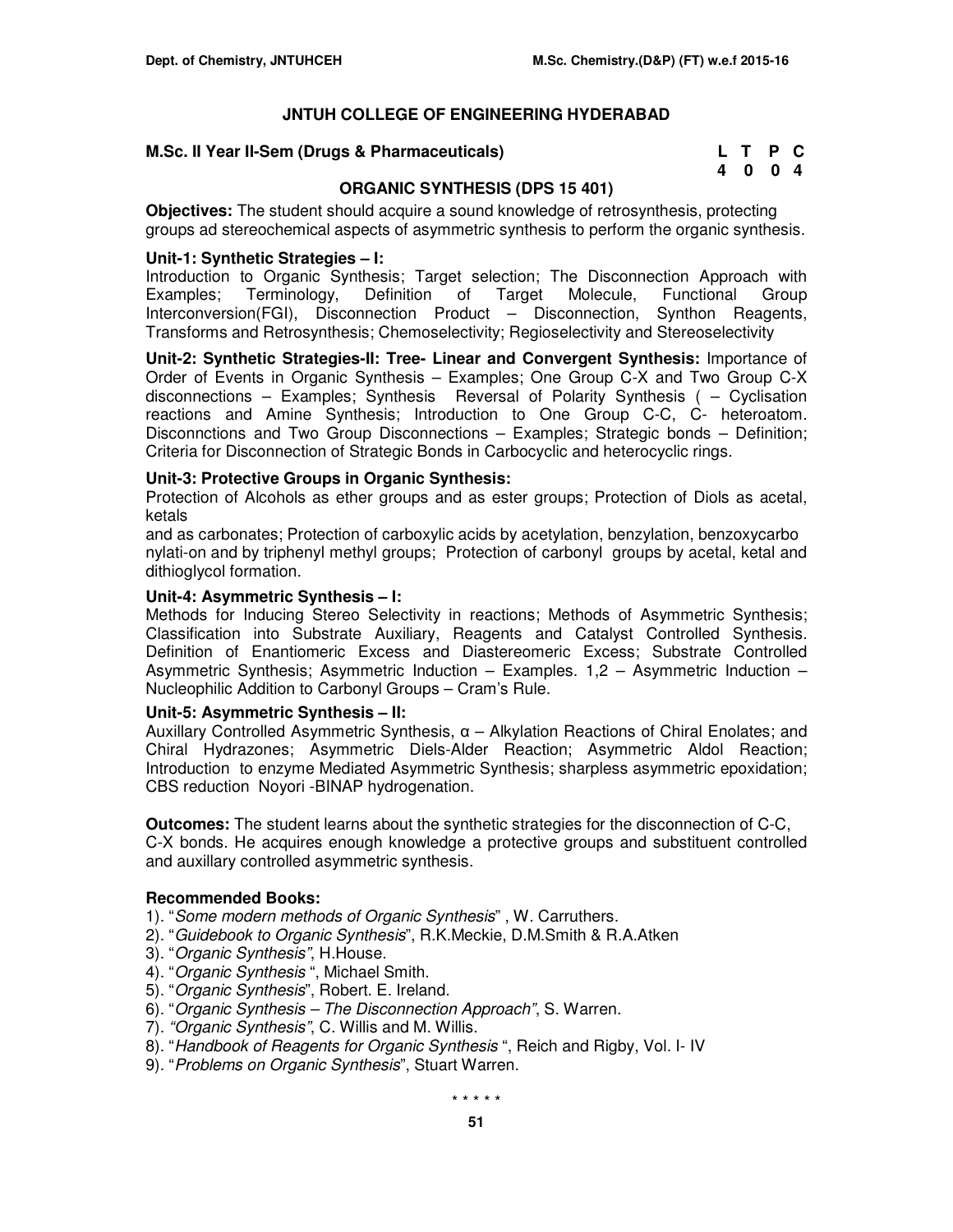# **M.Sc. II Year II-Sem (Drugs & Pharmaceuticals)**

| M.Sc. II Year II-Sem (Drugs & Pharmaceuticals) | L T P C |  |
|------------------------------------------------|---------|--|
|                                                | 4004    |  |

# **PHOTOCHEMISTRY & PERICYCLIC REACTIONS (DPS 15 402)**

# **Objectives:**

The Principles of Photochemistry and the reactions of ketones, alkanes and aromatic compounds are to be studied. The important aspects of synthetic chemistry is the study of perycyclic reactions in which the electrocyclic, cycloadditions and sigmetropic reactions are learnt.

# **Unit-1: Photo Chemistry - General:**

Introduction and importance; Energy content of a molecule; Thermal energy, Activation energy and Photochemical energy; Photochemical excitation; Experimental Techniques for doing photochemical reactions. Types of Electronic excitation and molecular orbital view of excitation; Joblonski diagram; Energy transfer; Laws of Photo chemistry; Einstein's law and Quantum yield.

# **Unit-2: Photochemistry of Ketones, Alkenes and Aromatic Compounds:**

Photochemistry of Ketones; Norrish Type-I and Norrish Type-II reactions; Photo-reduction; Photochemistry of alkenes and conjugated dienes Patterno-Buchi reaction. Photochemistry of aromatic Compounds – Isomerisations, additions and substitutions; Photo - Fries rearrangement of anilides; Barton reaction; Singlet oxygen reaction.

# **Unit-3: Pericyclic Reactions - General concepts :**

Wave - nature of electron  $-$  LCAO  $-$  Characteristics of bonding and anti-bonding orbitals (non-mathematical treatment only); Electronic configuration of polyenes – 1,3 - butadiene, 1,3,5 - hexatriene; Definition and Classification of Pericyclic reactions.

# **Unit-4: Electrocyclic reactions:**

Electrocyclic reactions; Orbital symmetry; Thermal and Photochemical reactions of 1,3 butadiene and 1,3,5 – hexatriene; Stereochemical implications of FMO approach; Correlation diagrams for 1,3 - butadiene, 1,3,5 - hexatriene, cyclobutene and cyclohexadiene – Woodward - Hoffmann rules.

## **Unit-5: Cycloaddition reactions and Sigmatropic rearrangements:**

Cycloaddition reactions – Definition and Nomenclature;  $(2+2)$  and  $(4+2)$  cycloaddition reactions – Woodward - Hoffmann rules. Sigmatropic rearrangements – Definition and Nomenclature; Hydrogen shifts; Examples of 1,3 – and 1,5 – hydrogen shifts. Cope and Claisen rearrangements – Mechanisms and evidences in support of the mechanisms.

**Outcomes:** The student will get a through knowledge of the latest and important topics of photochemical reactions of ketones, alkenes and aromatic compounds and also the types of pericyclic reactions viz., electrocyclic, cycloaddition and sigmatropic reactions. These concepts will enhance the ability and skills of a synthetic chemist.

## **Recommended Books:**

- 1. "Organic Chemistry", R.T.Morison and R.N.Boyd, Allyn & Bacon Inc., (printed in Singapore) (2001).
- 2. "Advanced Organic Chemistry", Jerry March, John Wiley & Sons, New York, London. (2001).
- 3. "Organic Chemistry", Vol.I, S.M.Mukherji, S.P. Singh and H.P. Kapoor, Wiley Eastern Ltd., New Delhi, Hyderabad. (1985).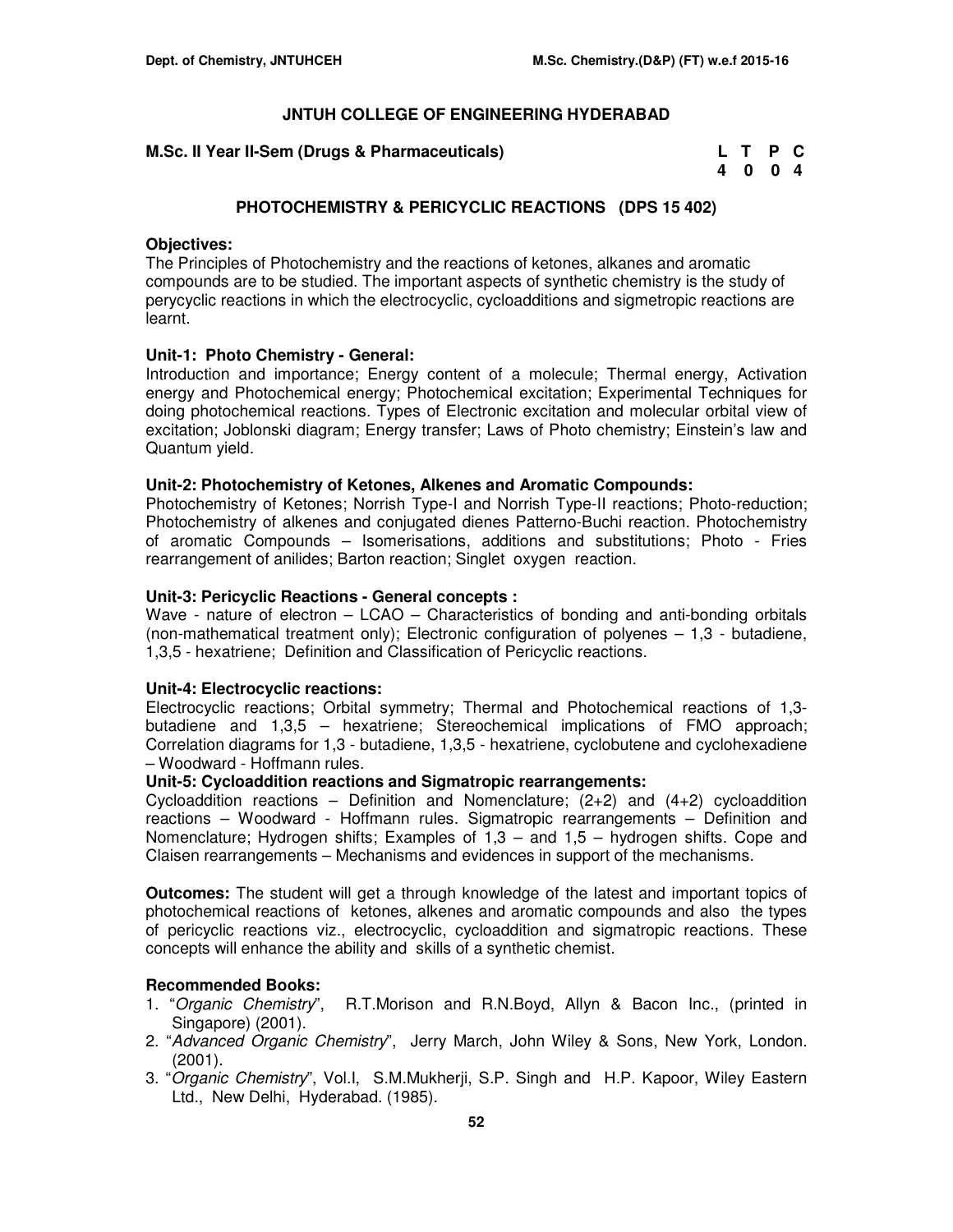- 4. "Organic Chemistry", Paula Yurkanis Bruice, Pearson Education (Singapore) Pvt. Ltd., Delhi (2001).
- 5. "Photochemistry and Pericyclic Reactions", Jagdamba Singh, New Age International (P) Ltd., New Delhi , Hyderabad (2003).
- 6. "Molecular Reactions and Photochemistry", Charles H. Depuy and Orville L. Chapman, Prentice Hall of India (P) Ltd., New Delhi (1988).
- 7). " Organic Photochemistry" , Gurdeep R.Chatwal, Himalaya Publishing House, New Delhi(2008).
- 8) "Conservation of orbital symmetry", Ian Fleming.
- 9) "Pericyclic Reactions", Sankar Raman, Wiley.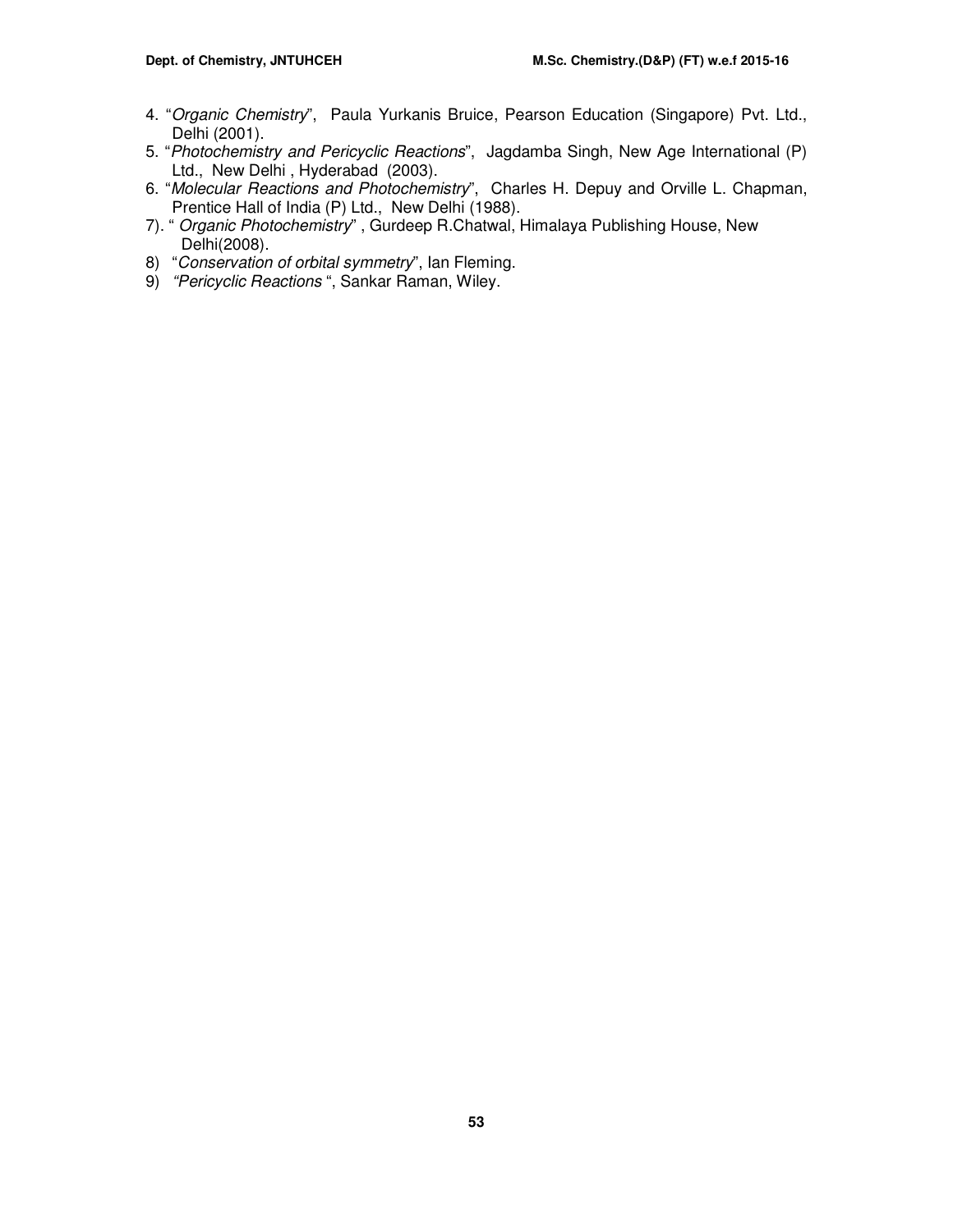| M.Sc. II Year II-Sem (Drugs & Pharmaceuticals) | L T P C |
|------------------------------------------------|---------|
|------------------------------------------------|---------|

| M.Sc. II Year II-Sem (Drugs & Pharmaceuticals) | L T P C |  |
|------------------------------------------------|---------|--|
|                                                | 4004    |  |

# **TOTAL SYNTHESIS OF ADVANCED NATURAL PRODUCTS (DPS 15 403)**

**Objectives:** A knowledge on natural products which have a variety of chemical spetres with biological activities, is required to probe the nature for the welfare of mankind. To the student to learn about Alkaloids terponoids, sterols, prostaglandins, this course is designed.

**Unit-1**: **Terpenoids:** General Introduction, Definition, classification, Isolation. Terpenoids, higher terpenoids: Di and tri terpenoids – Synthesis and chemistry of Camphor, abietic acid, β- amyrin, β- carotene.

## **Unit- 2: Alkaloids :**

General Introduction, Definition, classification, Isolation, Purification and general methods of structure determination; Hoffmann, Emde and Von Brown degradations; Herzig & Meyers methods etc.; Morphine Alkaloids**:** Structure, Stereochemistry and Synthesis of Morphine, Codeine and Thebaine; Structure – Activity studies on Morphine and its derivatives like Heroin.

**Unit-3: Sterols :** Structure determination and Total synthesis of cholesterol, progesterone, testosterone, androsterone.

# **Unit-4: Chemistry of biosynthesis**

Biosynthesis of Carbohydrates, terpenoids, steroids, corticoids and alkaloids.

## **Unit-5: Prostaglandins:**

Occurrence, isolation, clinical significance & structure and synthesis of PGE<sub>1</sub>, PGE<sub>2</sub> and  $PGE<sub>3</sub>$ .

**Outcomes:** The student will learn the total synthesis of terpenoids, alkaloids, sterols and prostaglandins. He also get enough knowledge on the biosynthesis of natural products like carbohydrates, steroids, corticoids and alkaloids.

# **Recommended Books:**

- 1. "Organic Chemistry", Vol-2, by I.L.Finar, ELBS London.
- 2. "Chemistry of Alkaloids", by S.Pelletier, Van Nostrand Company.
- 3. "Natural Products and Alkaloids", by K.W.Betley.
- 4. "Chemistry of terpenes", by Simonsen, Revised by Sukh Dev.
- 5. "Chemistry of Steroids", by Fieser and Fieser.
- 6). "Organic Chemistry of Natural Products" by Gurdeep R.Chatwal, Himalaya Publishing House Ltd., New Delhi (2008).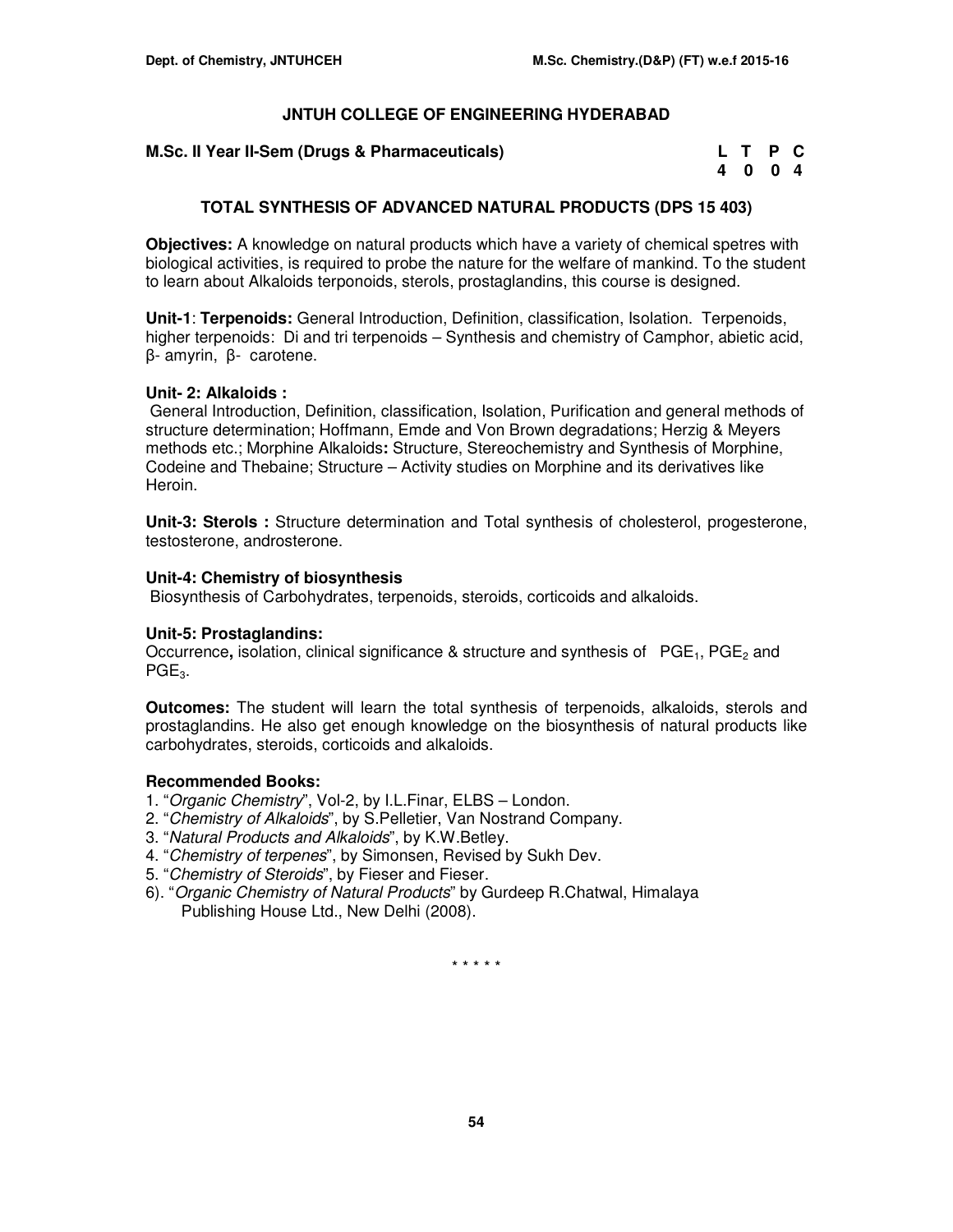**M.Sc. II Year II-Sem (Drugs & Pharmaceuticals)** 

| M.Sc. II Year II-Sem (Drugs & Pharmaceuticals) |         | L T P C |  |
|------------------------------------------------|---------|---------|--|
|                                                | 4 0 0 3 |         |  |

## **Elective -1 : DRUG DESIGN & ADVANCED MEDICINAL CHEMISTRY (DPS 15 404)**

**Objectives**: The chemistry associated with drugs, its discovery, design and synthesis are very important aspects which are required for the student of chemistry. He must learnt the various drugs used for chemotherapy, and acquire necessary knowledge for the development of more drugs for treating cancer.

### **Unit-1: Basic concepts in Medicinal Chemistry**

Definition of Drug, Stereochemical aspects of drugs, Classification of drugs based on chemical structure, pharmacological action and mechanisms at molecular level. Mechanism of drug action. Physical and chemical Explanation of Quintal dose, Graded dose, efficacy, potency,  $LD_{50}$ ,  $ED_{50}$  Therapeutic index, Placebo. Margin of safety, Targets of Drug action, a) Receptors concept-Types of receptors, Agonist, Antagonist. b) Ion channels. c) Enzyme specific and non specific. d) Carrier molecules.

### **Unit-2: Drug Discovery**

 1.a) Drug Discovery without Lead b) lead discovery Random screening – Non random screening, Drug metabolism studies clinical observations, rational approaches to lead discovery.

**Unit-3: Drug development:** Lead modification a) identification of active part pharmacophore. b) fundamental group modification c) structure activity relationship d) structure modifications to increase potency and Therapeutic index.

i) Homologation ii) chain branching iii) Ring chain transformations iv) Bioisoterism

#### **Unit-4: Drug Synthesis**

Definition, synthesis, Medicinal uses and adverse effects of the following

1) Antiinflammatory- ibuprofen, NSAIDS 2) antiemetic -metoclopramide 3) HI-receptor antagonist, Antihistamines - pheniramine, H1 - Antagonist (4) Anti-ulcers Ranitidine H<sub>2</sub>-Antagonist omeprazole, Kt-Atpase inhibitor (5) Anti-hypertensives a)α - Blocker prezosine b) β-Blocker tenolol c) Ca<sup>+2</sup> channel blockers Nifedipine d) ACE- inhibitor Enalapril e) centrally active methyl dopa.

#### **Unit-5: Design of Antimicrobial chemotherapeutic agents:**

Introduction to Chemotherapy 1) Inhibition of cell wall biosynthesis , Design of –β-lactam antibiotics a)Penicillin: Structures of Methicillin, Ampicillin, Cloxacillin, Amoxycillin, Carbenicillin, synthesis of Phonoxy Methyl Penicillin b)Cephalosporins - Structure of Cephalexin, Cefaclor, Ceflazidine. Cefotoxime Synthesis of Cephalosporin C c) New βlactam ring systems, structures of Imipenam and Nocardicin- A . 2) Effect on cytoplasmic membranes, Structure of nystatin 3) Inhibitors of protein synthesis , Structures of streptomycin, Gentamycin A, Tetracycline, oxy tetracycline, Doxycycline. 4) Inhibition of RNA synthesis: structure of Rifamipicin 5) Inhibition of DNA synthesis structures of Norfloxacin .

**Outcomes:** A thorough knowledge on the concepts of medicinal chemistry, lead discovery and development into a drug are learnt from this course. He also gains a good knowledge on synthesis of drugs and various drugs for facing cancer, bacterial and fungal attacks.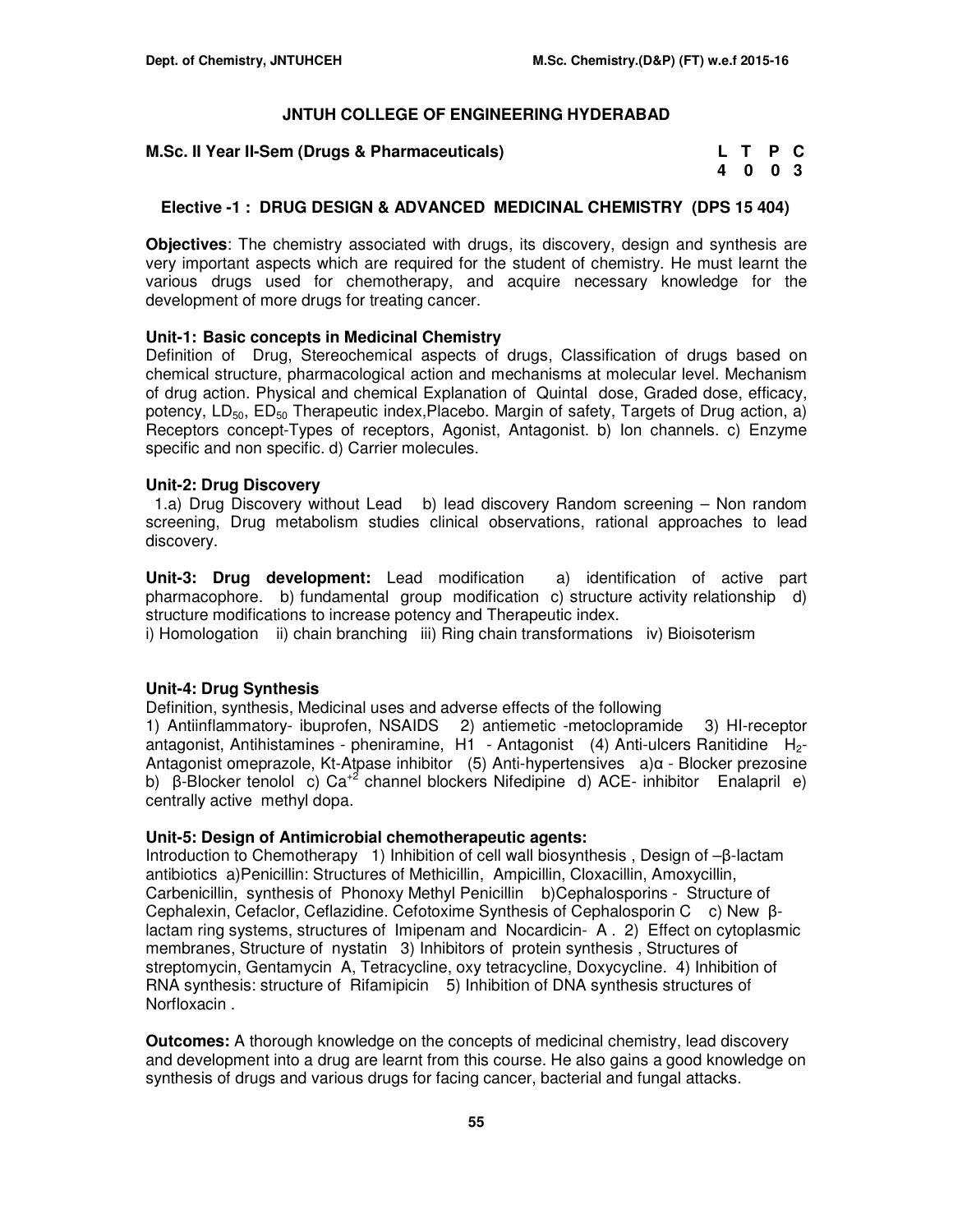#### **Recommended books:**

- 1. An introduction to Medicinal Chemistry, G./L. Patrick, Oxford Press
- 2. Burger's Medicinal Chemistry and Drug Discovery, Vol. 105 Wiley.
- 3. Medicinal Chemistry, Ashutoshkar, New Age International Ltd.
- 4. Principles of Medicinal Chemistry, W.O.Foye, Varghese Pub. House.
- 5. Essentials of Medical Pharmacology, K.D. Tripathi, Jaypee Brothers
- 6. A text book of medicinal chemistry, P.Primo, CBS Publishers & Distribtors.
- 7. Text books of Pharmaceutical organic chemistry, Md Ali, CBS Publishers
- 8. A Text book of pharmaceutical chemistry, Jayasree ghosh
- 9. The organic chemistry of drug desgn and drug action, Silvermann R.Acade press.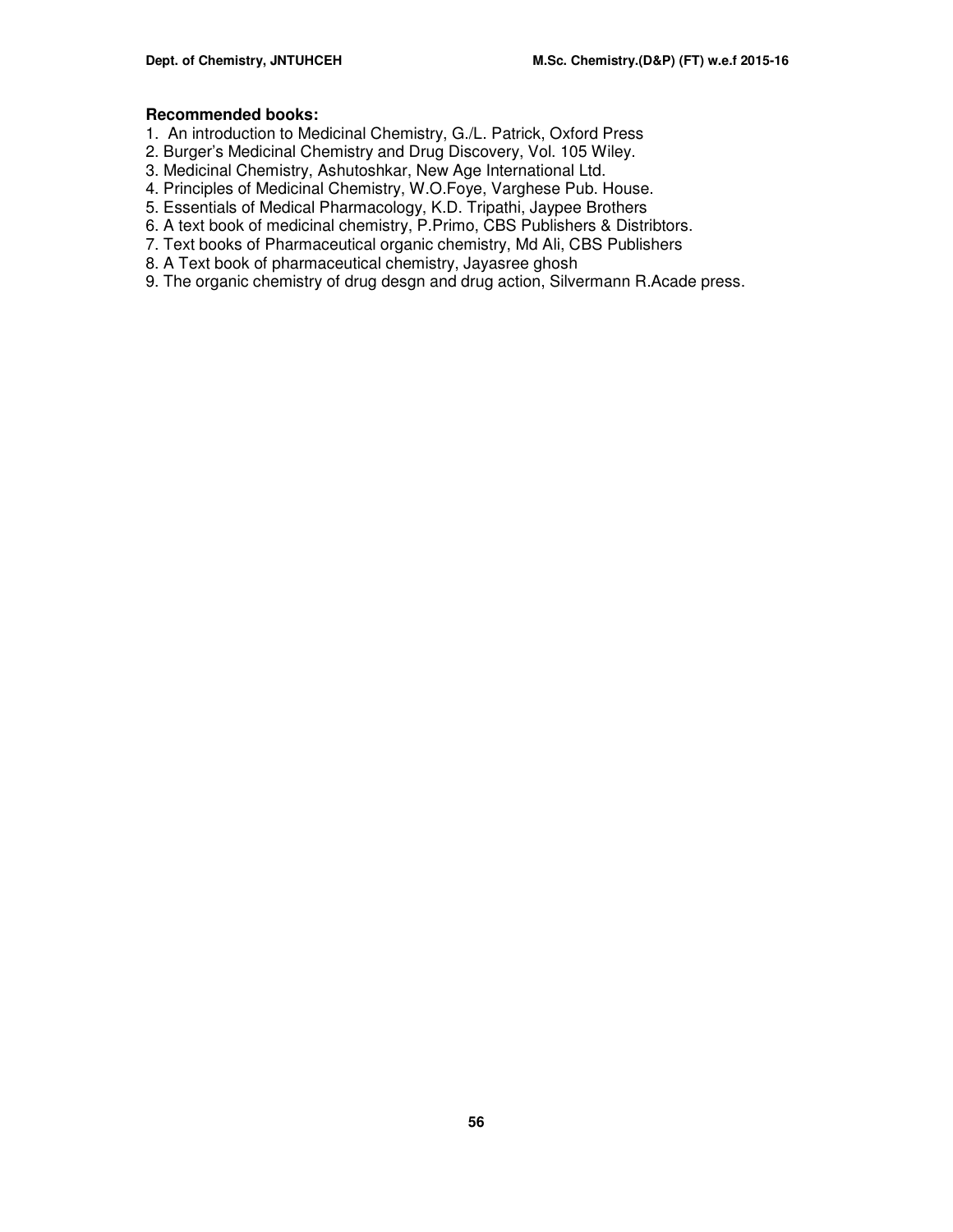## **M.Sc. II Year II-Sem (Drugs & Pharmaceuticals)**

| M.Sc. II Year II-Sem (Drugs & Pharmaceuticals) | L T P C |  |  |
|------------------------------------------------|---------|--|--|
|                                                | 4 0 0 3 |  |  |

# **Elective -2 : GREEN CHEMISTRY (DPS 15 404)**

**Objectives:** Chemical pollution is an alarming issue of the present world. A chemist has to know, how to minimize the usage of chemicals and has to learn the various techniques by which the few of chemicals into soil, water and air is reduced. The applications of microwaves, ultra sonics towards reduction of thermal pollution are to be studied.

## **Unit-1: Introduction to green Chemistry:**

Introduction & historical background; Post-war development boom; Pollution in Rhine, Thames and Cuyahoga rivers; Ban on Exxon Company; Formation of EPA in US in 1970; World Earth Day; Bhopal Gas Tragedy; Chernobyl Disaster; Minamata Disaster.

### **Unit-2: Solvent free reactions:**

12 Principles of Green Chemistry; Greener routes to chemical reactions; Designing robust reaction conditions; Reaction media/Solvents for Green reactions; Atom economy; Alternative/Green (agricultural) routes to Petro-Chemicals; Energy saving in alternative chemical routes.

## **Unit-3: Green Technological process:**

Use of Domino, Cascade and Tandem reactions; Multi component reactions; Efficient onepot reactions; Phase transfer catalysis; Applications of Phase Transfer Catalysts to industrial processes; Nucleophilic substitutions in Process Chemistry.

### **Unit-4: Click Chemistry:**

Beyond the paradigm of carbonyl chemistry; Click chemistry reaction types; Click chemistry in water; Click chemistry in solid phase Synthesis; Synthesis of heterocycles and macromolecules.

## **Unit-5: Microwave and Sonication Reactions:**

Discovery and advantages; Increased reaction rates and its mechanism; Superheating effects of microwaves and its control; MAOS & its applications; Heterocyclic Synthesis; Microwave technology in process optimization.

Introduction to sonication, reactions-substitution, addition and reduction reactions.

#### **Outcomes:**

The student will learn the techniques like click chemistry, synthesis of compounds by using microwaves, ultrasonics and without using solvents. The green technological process are learnt by the student from this course.

#### **Recommended books:**

- 1."Green solven for organic synthesis" V.K. Ahluwaliar & Rajemder S. Varma.
- 2. " New Trends in green chemistry" V.K. Ahluwalia & M.Kidwai.
- 3. Alternative solvents for green chemists "Francesca M. Kerton RSC Publictions series.
- 4. "Green Chemistry fundamentals and applications" Suresh C.Ameta,Ph.D , Rakshit Ameta Ph.D ISBN :9781926895437
- 5. "Green Chemistry" Theory and practice: Paul T. Anastas John C. Warner, Oxford University Press ISBN-13 978-0-19-850698-0, first published in 1998,
- 6."Introduction to Green chemistry". Ryan M. Tinnes and M.American Chemical Society, Washington DC 2002.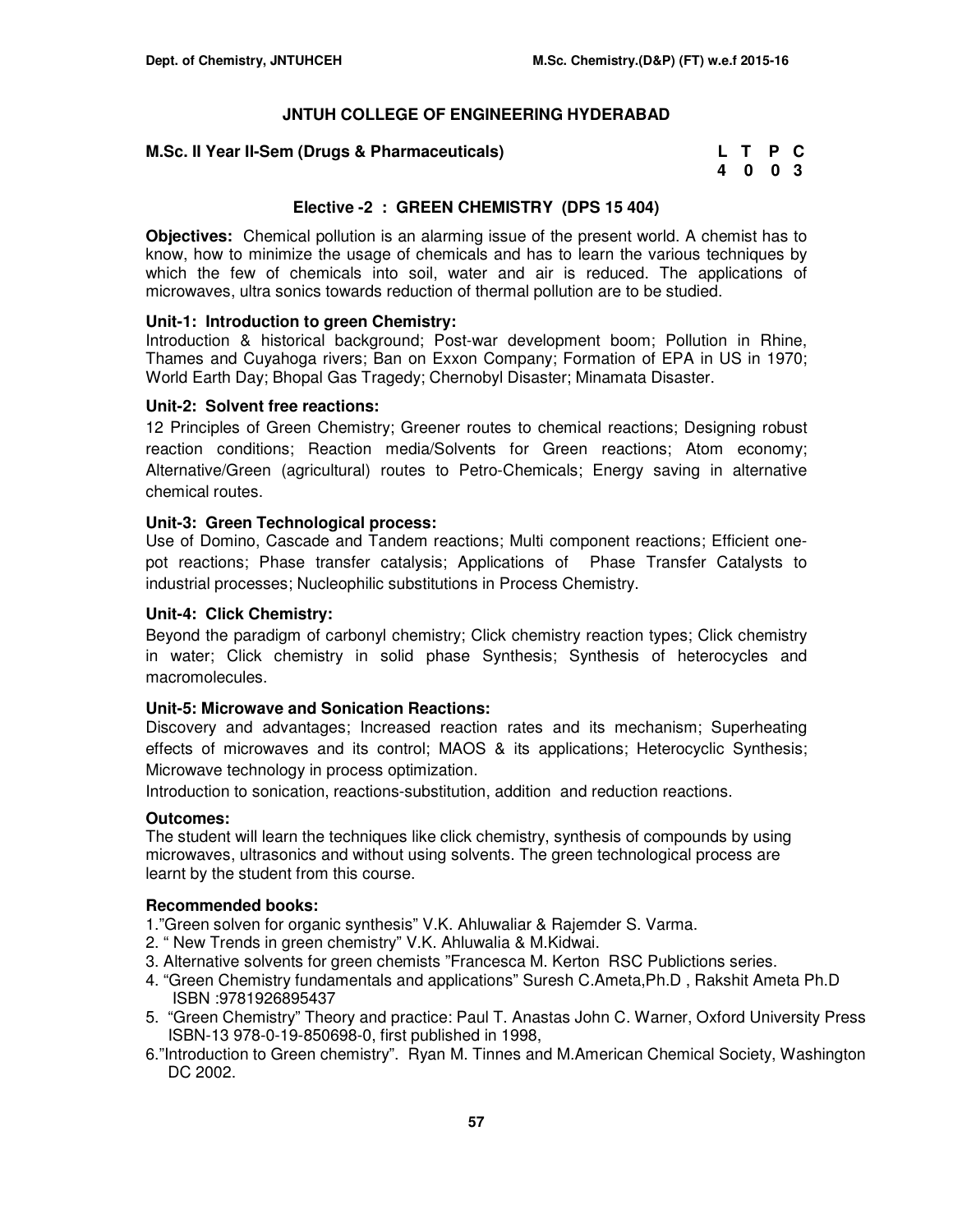**M.Sc. II Year II-Sem (Drugs & Pharmaceuticals)** 

| M.Sc. II Year II-Sem (Drugs & Pharmaceuticals) | L T P C |  |
|------------------------------------------------|---------|--|
|                                                | 0 0 6 2 |  |

# **DRUG ANALYSIS & GREEN CHEMISTRY LABORATORY (DPS 15 L41)**

**1) Estimation of the following bulk-drugs/Intermediates using chemical methods:-** 

- a) Paracetamol
- b) Aspirin
- c) Phosphoric acid
- d) Ibuprofen
- e) Lactic acid

# **2) Green Chemistry Experiments:**

- a) Solid Phase Synthesis:
	- i) Condensation of o-aminobenzamide with benzoic anhydride
	- ii) Synthesis of N-arylphthalimide from phthalic anhydride and p-toluidine.
	- iii) N-alkylation of 2-methylbenzimidazole.
- b) Solution Phase Synthesis:
	- i) Diels-Alder reaction between furan and maleic acid in water.
	- ii) Preparation of 1,1-bis-2-naphthol from  $β$  –naphthol in the presence of FeCl<sub>3</sub> in water.
	- iii) Synthesis of N-phenylphthalimide from phthalic anhydride and aniline in PEG- 600.
- c) Micro-wave Irradiated Synthesis:
	- i) Synthesis of 2-methylquinolone from aniline and ethyl acetoacetate.
	- ii) Condensation of benzaldehyde with ethyl cyanoacetate in the presence of ammonium formate.
	- iii) Three-component reaction between ethyl acetoacetate, benzaldehyde and thio urea in DMF.